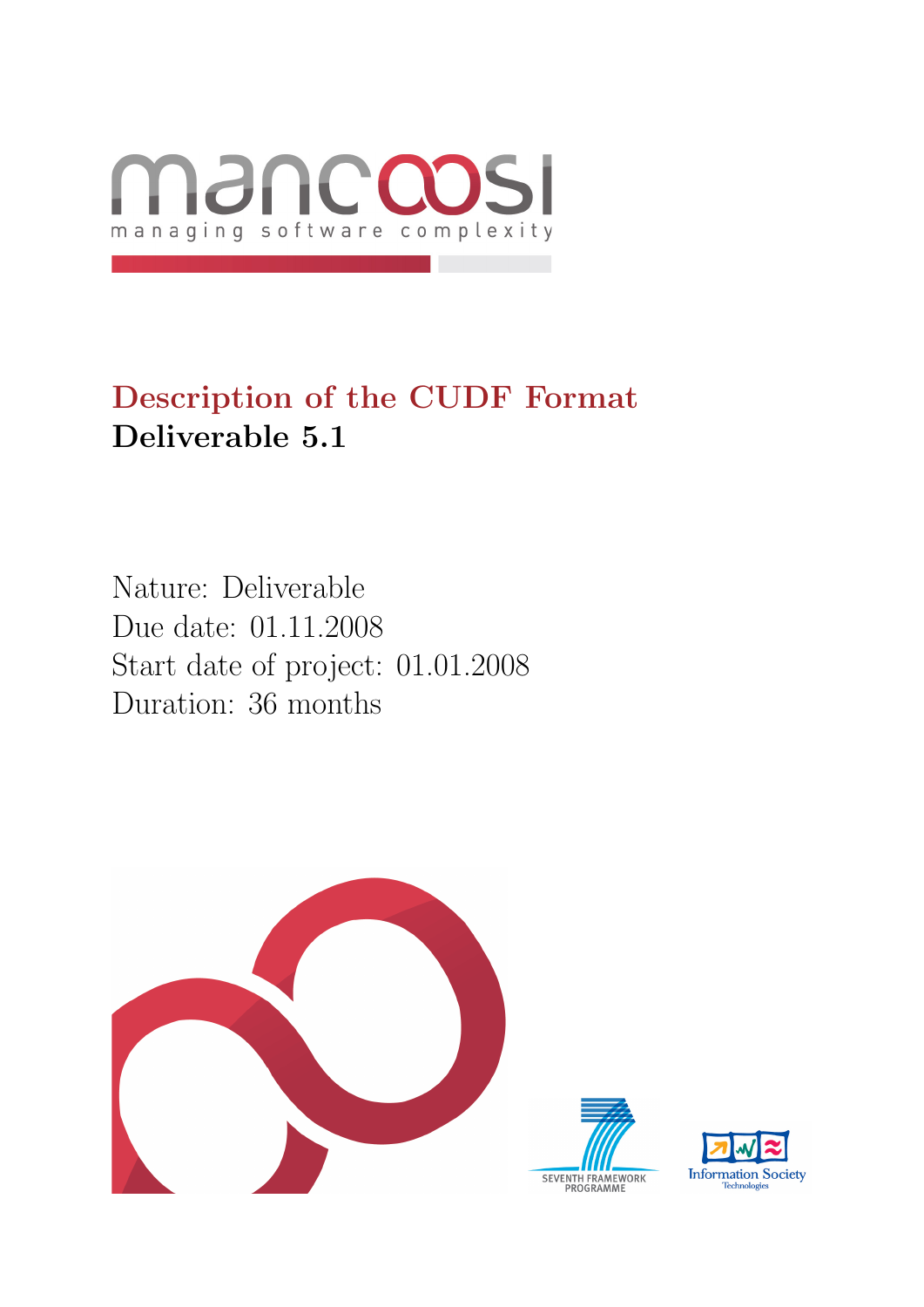

Specific Targeted Research Project Contract no.214898 Seventh Framework Programme: FP7-ICT-2007-1

#### A list of the authors and reviewers

| Project acronym        | <b>MANCOOSI</b>                                                          |
|------------------------|--------------------------------------------------------------------------|
| Project full title     | Managing the Complexity of the Open Source Infrastructure                |
| Project number         | 214898                                                                   |
| <b>Authors</b> list    | Ralf Treinen <ralf.treinen@pps.jussieu.fr></ralf.treinen@pps.jussieu.fr> |
|                        | Stefano Zacchiroli <zack@pps.jussieu.fr></zack@pps.jussieu.fr>           |
| Internal review        | Pietro Abate, Sophie Cousin, Olivier Lhomme, Claude Michel,              |
|                        | Jean Charles Régin, Michel Rueher                                        |
| Workpackage number     | WP <sub>5</sub>                                                          |
| Deliverable number     | $\mathbf{1}$                                                             |
| Document type          | Deliverable                                                              |
| <b>Version</b>         | $\mathbf{1}$                                                             |
| Due date               | 01/11/2008                                                               |
| Actual submission date | 01/11/2008                                                               |
| Distribution           | Public                                                                   |
| Project coordinator    | Roberto Di Cosmo <roberto@dicosmo.org></roberto@dicosmo.org>             |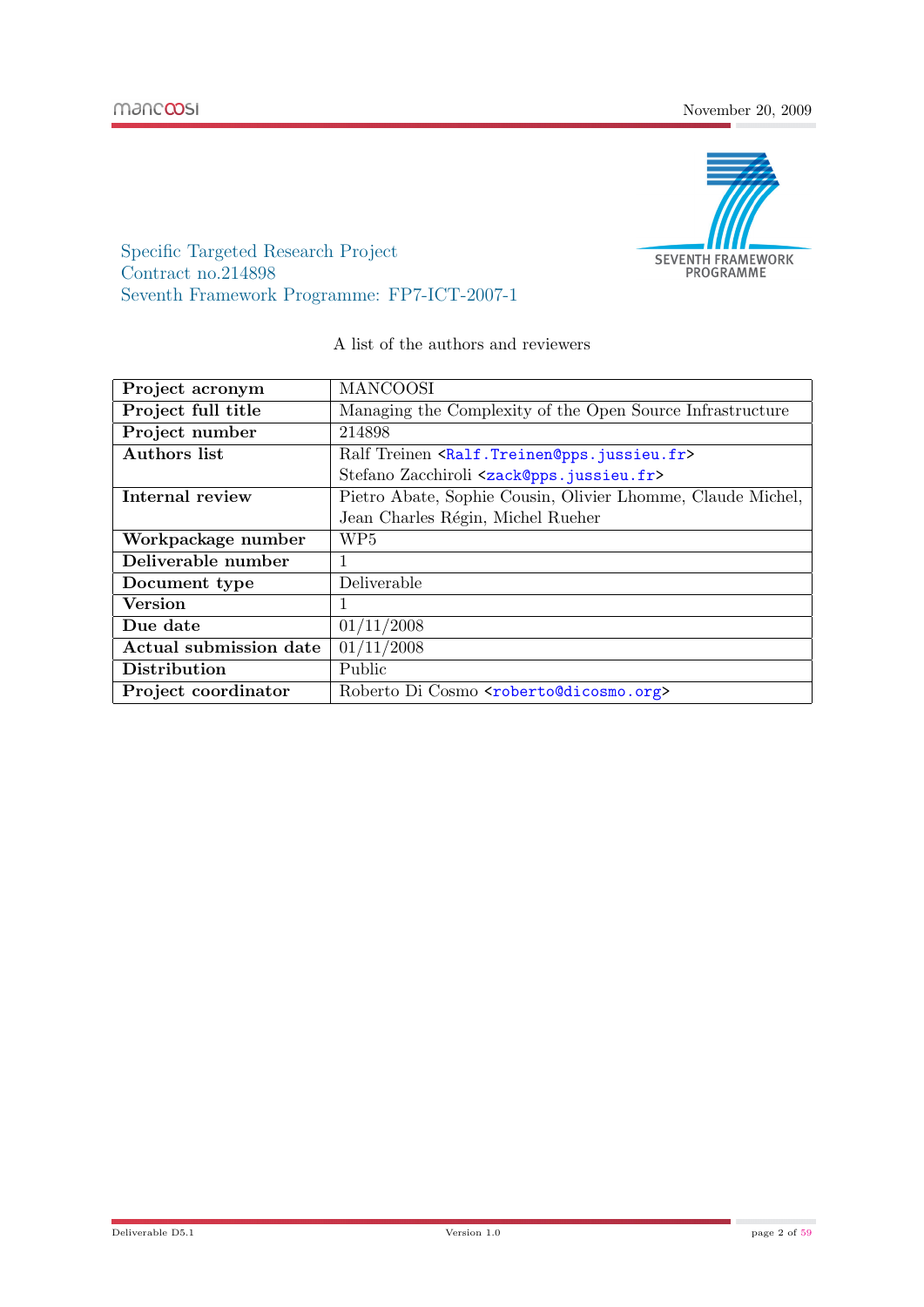### Abstract

This document contains several related specifications, together they describe the document formats related to the solver competition which will be organized by Mancoosi.

In particular, this document describes:

- DUDF (Distribution Upgradeability Description Format), the document format to be used to submit upgrade problem instances from user machines to a (distribution-specific) database of upgrade problems;
- CUDF (Common Upgradeability Description Format), the document format used to encode upgrade problems, abstracting over distribution-specific details. Solvers taking part in the competition will be fed with input in CUDF format.

### Conformance

The key words "MUST", "MUST NOT", "REQUIRED", "SHALL", "SHALL NOT", "SHOULD", "SHOULD NOT", "RECOMMENDED", "MAY", and "OP-TIONAL" in this document are to be interpreted as described in RFC 2119 [\[Bra97\]](#page-58-1).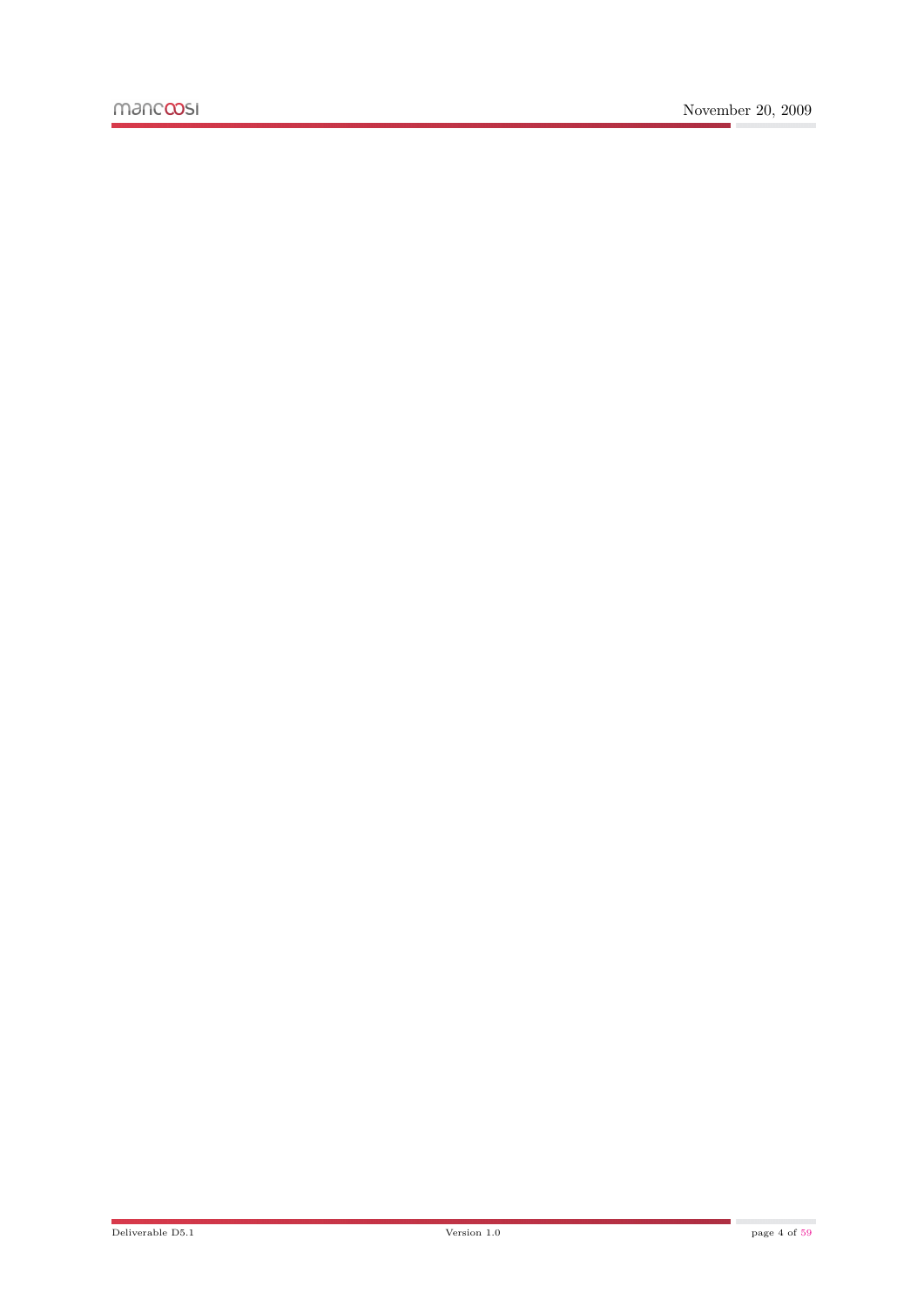# **Contents**

| 1              |     | Introduction |                                                               | 9         |
|----------------|-----|--------------|---------------------------------------------------------------|-----------|
|                | 1.1 |              |                                                               | 9         |
|                | 1.2 |              |                                                               | 11        |
|                | 1.3 |              |                                                               | 12        |
| $\overline{2}$ |     |              | Distribution Upgradeability Description Formats               | 15        |
|                | 2.1 |              |                                                               | 15        |
|                | 2.2 |              |                                                               | 16        |
|                | 2.3 |              |                                                               | 19        |
|                | 2.4 |              |                                                               | <b>20</b> |
| $\bf{3}$       |     |              | Common Upgradeability Description Format                      | 23        |
|                | 3.1 |              | Overview of CUDF<br>$(non-normative) \dots \dots \dots \dots$ | 25        |
|                | 3.2 |              |                                                               | 27        |
|                |     | 3.2.1        |                                                               | 28        |
|                |     | 3.2.2        |                                                               | 29        |
|                |     |              |                                                               | 30        |
|                |     | 3.2.3        |                                                               | 35        |
|                |     |              |                                                               | 35        |
|                |     |              |                                                               | 37        |
|                |     | 3.2.4        |                                                               | 38        |
|                |     |              |                                                               | 38        |
|                | 3.3 |              |                                                               | 39        |
|                |     | 3.3.1        |                                                               | 39        |
|                |     | 3.3.2        |                                                               | 40        |
|                |     | 3.3.3        |                                                               | 41        |
|                |     | 3.3.4        |                                                               | 42        |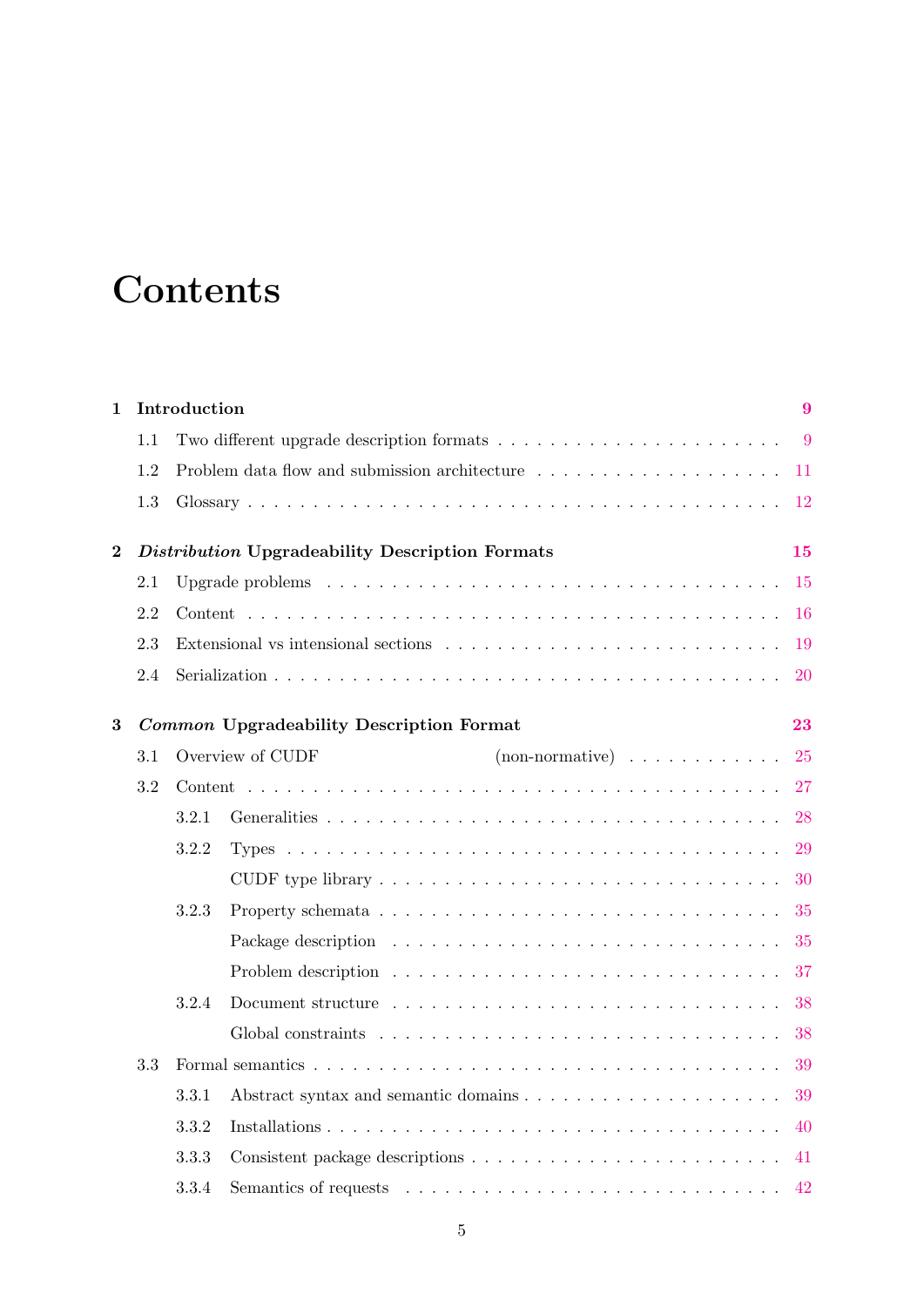|                                       | 3.3.5        | Comments on the semantics    | $non-normative) \ldots \ldots \ldots$ 43           |    |
|---------------------------------------|--------------|------------------------------|----------------------------------------------------|----|
| 3.4                                   |              |                              |                                                    |    |
| 3.5                                   |              |                              |                                                    |    |
|                                       | 3.5.1        |                              |                                                    |    |
|                                       | 3.5.2        |                              |                                                    |    |
|                                       | 3.5.3        |                              |                                                    |    |
| 3.6                                   |              | Generating CUDF              | $(non-normative) \dots \dots \dots \dots \dots 48$ |    |
|                                       | 4 Conclusion |                              |                                                    | 49 |
| A DUDF skeleton serialization example |              | 51                           |                                                    |    |
| B RELAX NG schema for DUDF            |              | 53                           |                                                    |    |
|                                       |              | C CUDF serialization example |                                                    | 55 |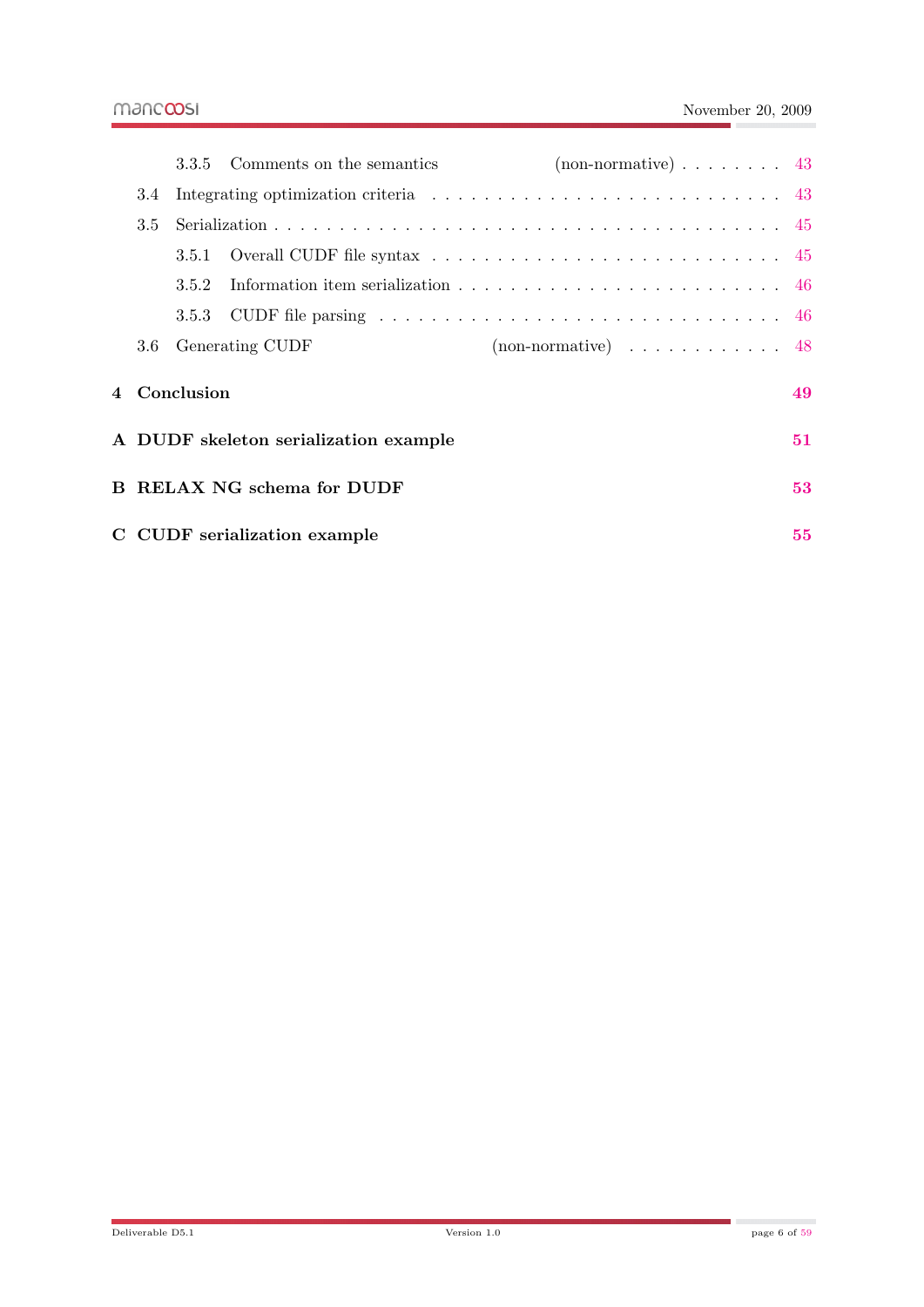# List of Figures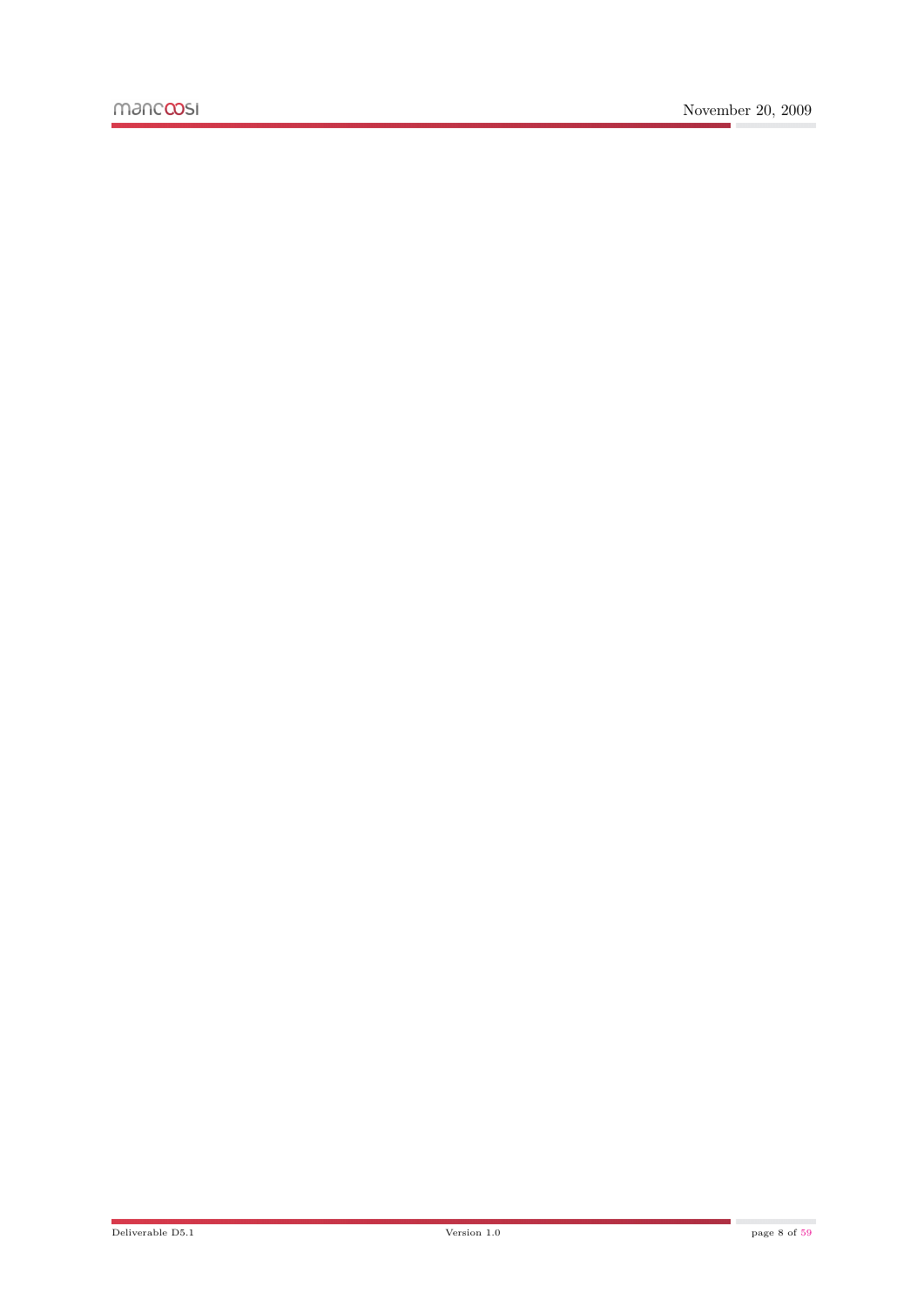## <span id="page-8-0"></span>Chapter 1

# Introduction

The aim of work package 5 (WP5) of the Mancoosi project is to organize a solver competition to attract the attention of researchers and practitioners to the upgrade problem as it is faced by users of F/OSS distributions [\[DC08\]](#page-58-2). The competition will be run by executing solvers submitted by the participants on upgrade problem descriptions (or "problems", for short) stored in upgradeability problem data bases (UPDBs). A substantial part of the problems forming UPDBs, if not all of them, will be real problems harvested on user machines; users will be given tools to submit on a voluntary basis problems to help Mancoosi assemble UPDBs.

In such a scenario, problem descriptions need to be saved on filesystems (for long term storage) and transmitted over the network (to let them flow from user machines to UPDBs). This document gives the specifications of document formats used to represent problem instances in the various stages of their lives.

#### <span id="page-8-1"></span>1.1 Two different upgrade description formats

Upgrade description formats serve at least two different purposes:

- Problem submission problems will be created on distant user machines and need to flow to more centralized UPDBs. Both the user machine itself and the network connection may have only limited resources.
- **Problem description** problems will be stored by Mancoosi to form a corpus of problems on which the solvers taking part in the competition will be run.

In the Mancoosi Description of Work we announced the definition of a so-called Common Upgradeability Description Format, abbreviated CUDF, that would serve these two purposes. It turned out that having one single format for both purposes is not practical since both purposes come with contradicting constraints: problem submissions should take as few resources as possible on a user's machine, and they may contain references that are meaningful only in the context of a particular distribution. On the other hand, problem descriptions as used for the competition are not subject to strong resource limitations but must be self-contained and must have a formally defined semantics that is independent from any particular distribution.

As a consequence, we decided to define two different formats, one for each of the main purpose: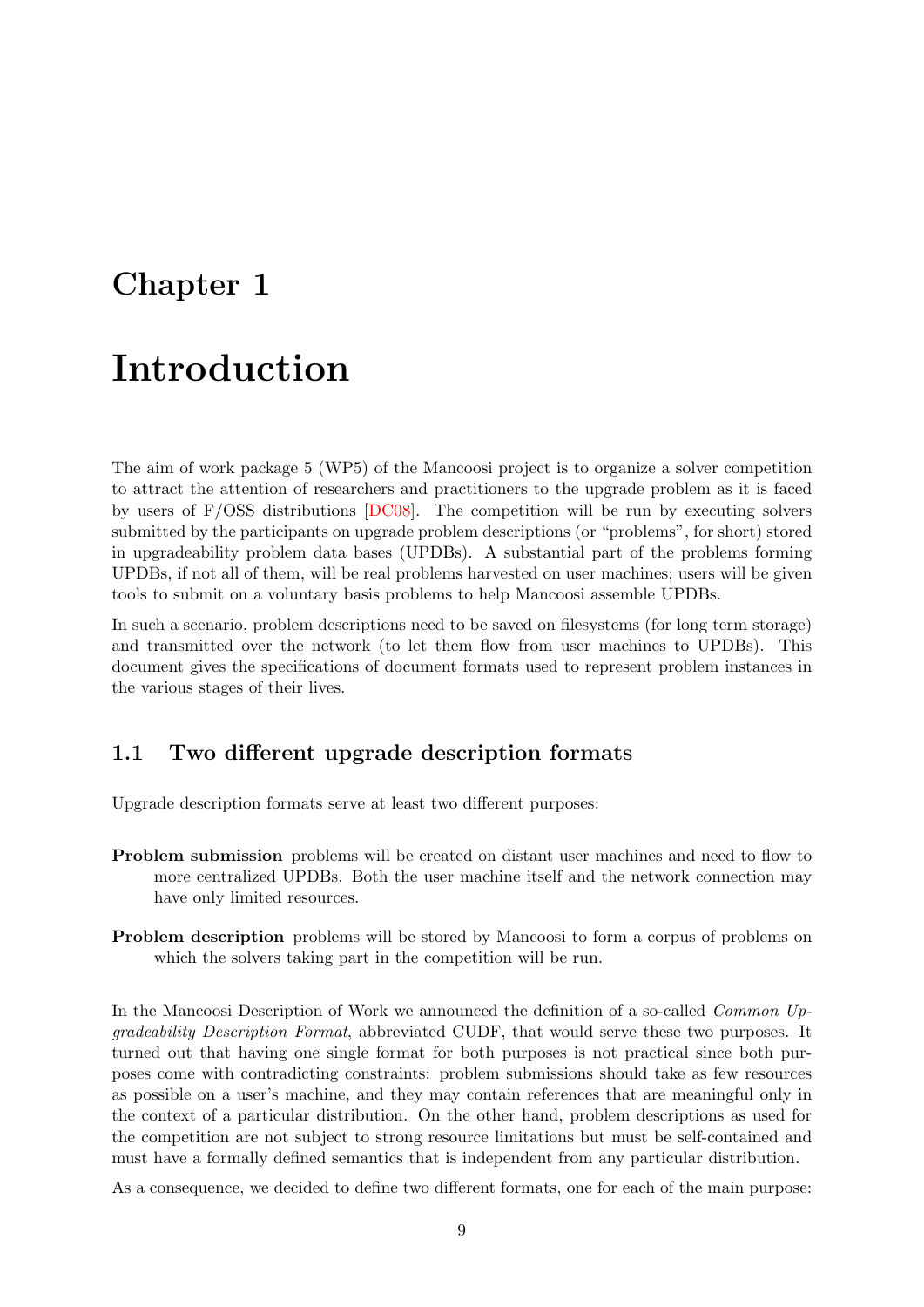DUDF (Distribution Upgradeability Description Format) This is the format used to submit a single problem from user machines to a UPDB. DUDF is specialized for the purpose of problem submission.

DUDF instances (or "DUDFs" for short) need to be as compact as possible in order to avoid inhibiting submissions due to excessive bandwidth requirements. To this end, the DUDF specification exploits distribution-specific information, such as the knowledge of where distribution-wide metadata are stored and where metadata about old packages can be retrieved from mirrors that may or may not be specific to Mancoosi.

Since a DUDF is by its very nature distribution dependent there cannot be a a single complete DUDF specification. We rather present in Chapter [2](#page-14-0) a generic specification of DUDF documents, the DUDF skeleton, which has to be instantiated to a full specification by all participating distributions. Documents to be published separately, one per distribution, will describe how the general scheme is instantiated by the various distributions.

All in all we have a family of DUDF specification instances: Debian-DUDF, RPM-DUDF, etc.; one for each possible way of filling the holes of the generic DUDF specification. How many instances should be part of the DUDF family? We recommend to have one instance for each distribution taking part in the competition. While different distributions may share a common packaging format, they may also allow for different means of compact representations, for example due to the different availability of mirrors with historical information. Furthermore, there are sometimes subtle semantic differences from distribution to distribution, hidden behind a shared syntax. To discriminate among different distributions, an appropriate distribution information item is provided. Of course, nothing prohibits different distributions to agree upon the same DUDF specification instance in case they find that this is feasible.

CUDF (Common Upgradeability Description Format) This is the common format used to abstract over distribution-specific details, so that solvers can be fed with upgradeability problems coming from any supported distribution. The CUDF format is specifically designed for the purpose of self-contained problem description.

The conversion from a given DUDF to CUDF expands the compact representations that have been performed for the purpose of submission, exploiting distribution-specific knowledge. At the end of such a conversion, a problem described in CUDF is self-contained, only relying on the defined semantics of an upgradeability problem, which includes the starting state, the user query, and probably non-functional quality criteria.

Structure of this document This document is structured as follows: Chapter [1](#page-8-0) gives introductory information about the various kinds of documents involved in the organization of the competition and about the problem submission infrastructure. Chapter [2](#page-14-0) contains the actual specification of the DUDF skeleton, while Chapter [3](#page-22-0) contains the specification of both syntax and semantics of CUDF; both those chapters are normative and define what it takes for a document to be valid with respect to its specification. Appendixes to this document contain various non-normative information, which may be helpful to implementors of DUDF or CUDF. Documents to be made available separately will describe how each distribution is instantiating the DUDF skeleton.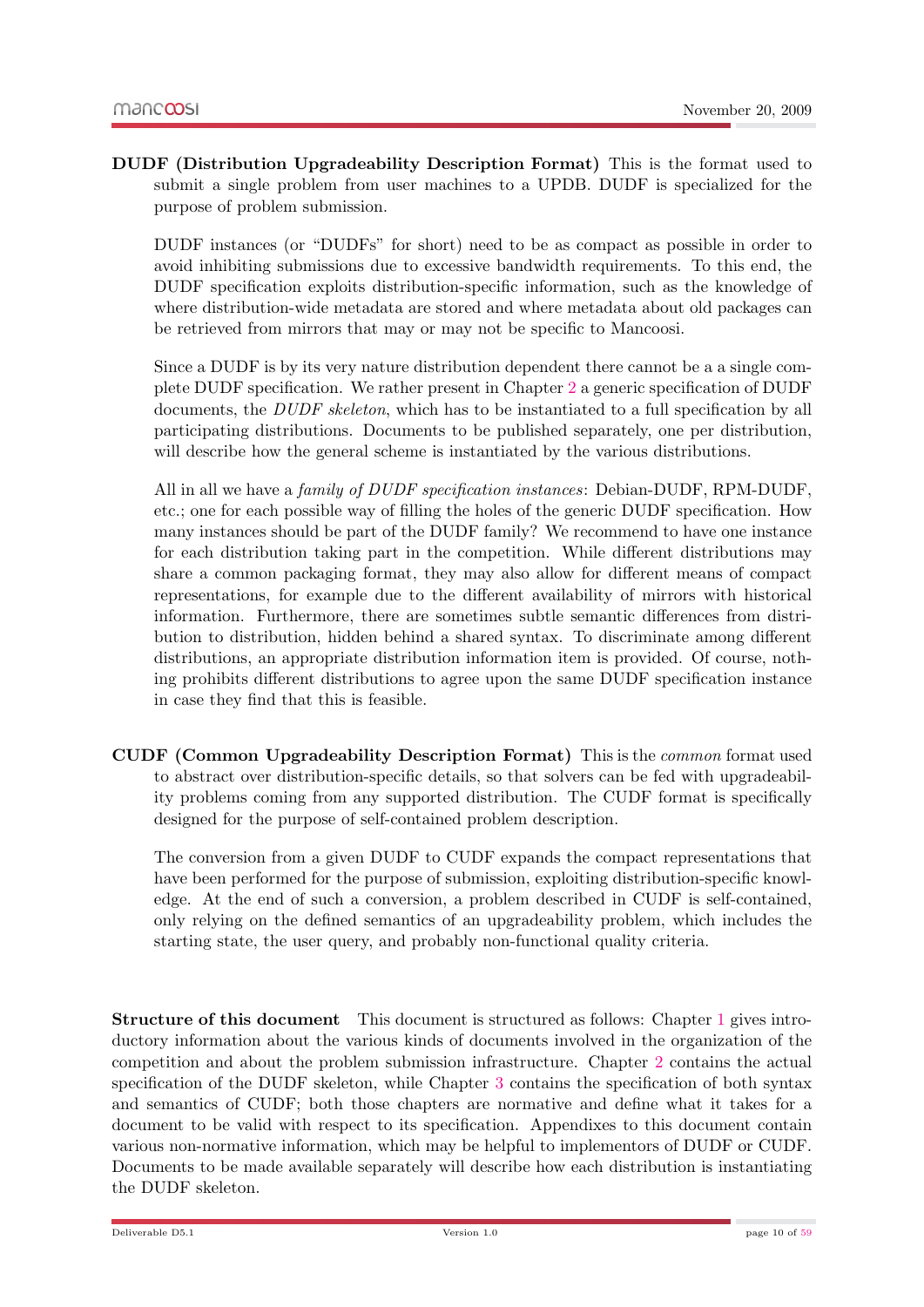

<span id="page-10-1"></span>Figure 1.1: Data flow of UPDB submissions, from users to the corpus of problems for the competition

### <span id="page-10-0"></span>1.2 Problem data flow and submission architecture

Figure [1.1](#page-10-1) gives an overview of the data flow of upgrade problems from user machines to the actual solver competition; several stages of transmission and filtering, as well as several different formats are involved.

Problems originate on user machines and are serialized in DUDF format (i.e. distributionspecific DUDF instances) using some client software. DUDF documents created that way will then be submitted to distribution-specific repositories using some other client software. All involved client software will be provided by distributions, such software will constitute implementations of the DUDF specification.

Distributions need to set up their own repositories to collect DUDF submissions coming from their users. Submissions that do not match the minimal quality requirements of DUDF will be rejected during a validation phase; this mainly boils down to rejecting problems that are not reproducible, see Chapter [2](#page-14-0) for more details. All submissions that survive the validation phase are stored by the distribution editor in a distribution-specific UPDB.

Periodically, problems collected by distributions will be injected into a common (i.e. distributionindependent) UPDB, hosted on an infrastructure provided by Mancoosi as a project resource. The injection happens in CUDF format since distribution-specific details are not useful for the purpose of running the competition. Distributions are in charge of performing the conversion from DUDF to CUDF as they are the authoritative entities for the semantics of their proper DUDF instance and for resolving distribution-specific references. When exactly the conversion is performed is not relevant as long as CUDFs are ready to be injected when the periodic injections take place.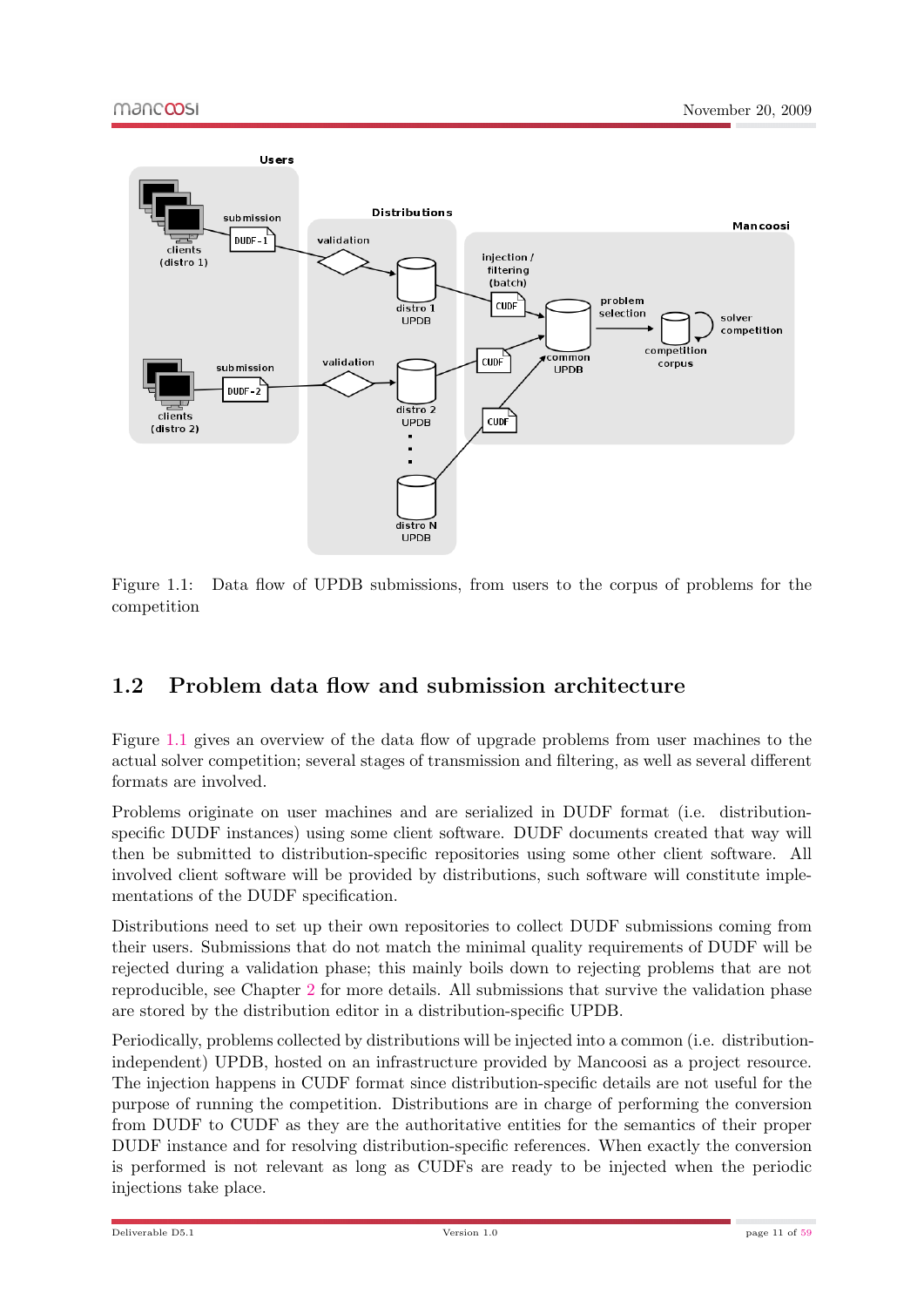Among all the problems collected in the common UPDB, a subset of "interesting" problems will then be selected to form a corpus of problems on which the competition will be run. The act of selecting problems will not change the document format: the resulting corpus will still be a set of CUDF documents, chosen as a subset of the common UPDB.

### <span id="page-11-0"></span>1.3 Glossary

This section contains a glossary of essential terms which are used throughout this specification.

Distribution A collection of software packages that are designed to be installed on a common software platform. Distributions may come in different flavors, and the set of available software packages generally varies over time. Examples of distributions are Mandriva, Caixa M´agica, Pixart, Fedora or Debian, which all provide software packages for the the GNU/Linux platform (and probably others). The term distribution is used to denote both a collection of software packages, such as the lenny distribution of Debian, and the entity that produces and publishes such a collection, such as Mandriva, Caixa Mágica or Pixart. The latter are sometimes also referred to as distribution editors.

Still, the notion of distribution is not necessarily bound to FOSS package distributions, other platforms (e.g. Eclipse plugins, LaTeX packages, Perl packages, etc.) have similar distributions, similar problems, and can have their upgrade problems encoded in CUDF.

- Installer The software tool actually responsible for physically installing (or de-installing) a package on a machine. This task particularly consists in unpacking files that come as an archive bundle, installing them on the user machine in persistent memory, probably executing configuration programs specific to that package, and updating the global system information on the user machine. Downloading packages and resolving dependencies between packages are in general beyond the scope of the installer. For instance, the installer of the Debian distribution is dpkg, while the installer used in the RPM family of distributions is rpm.
- Meta-installer The software tool responsible for organizing a user request to modify the collection of installed packages. This particularly involves determining the secondary actions that are necessary to satisfy a user request to install or de-install packages. To this end, a package system allows to declare relations between packages such as dependencies or conflicts. The meta-installer is also responsible for downloading necessary packages. Examples of meta-installers are apt-get, aptitude and URPMi.
- Package A bundle of software artifacts that may be installed on a machine as an atomic unit, i.e. packages define the granularity at which software can be added to or removed from machines. A package typically contains an archive of files to be installed on a machine, programs to be executed at various stages of the installation or de-installation of a package, and metadata.
- Package status A set of metadata maintained by the installer about packages currently installed on a machine. The package status is used by the installer as a model of the software installed on a machine and kept up to date upon package installation and removal. The kind of metadata stored for each package varies from distribution to distribution, but typically comprises package identifiers (usually name and version), human-oriented information such as a description of what the package contains and a formal declaration of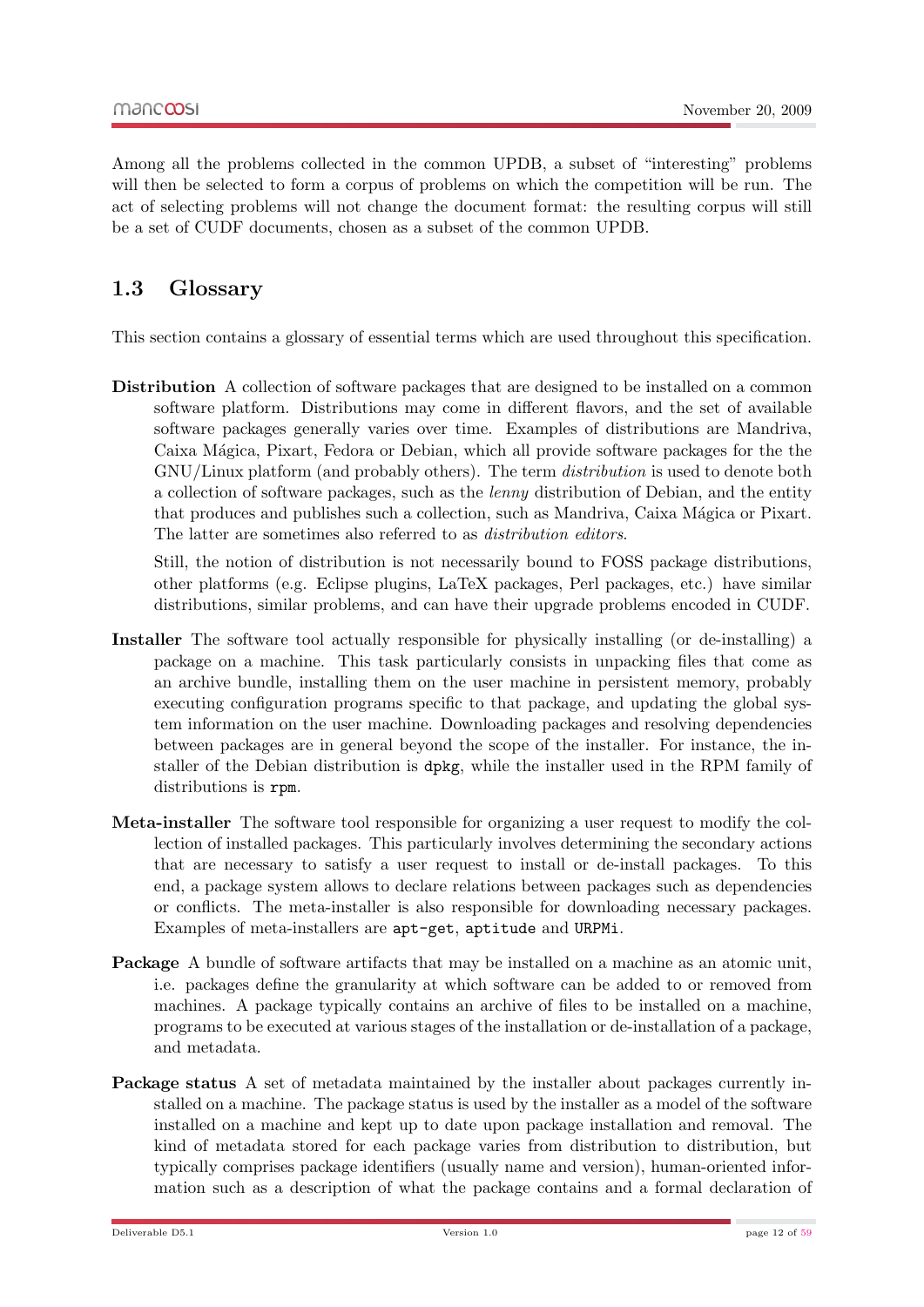the inter-package relationships of a package. Inter-package relationships can usually state package requirements (which packages are needed for a given one to work properly) and conflicts (which packages cannot coexist with a given one).

- Package universe The collection of packages known to the meta-installer in addition to those already known to the installer, which are stored in the package status. Packages belonging to the package universe are not necessarily available on the local machine—while those belonging to the package status usually are—but are accessible in some way, for example via download from remote package repositories.
- Upgrade request A request to alter the package status issued by a user (typically the system administrator) using a meta-installer. The expressiveness of the request language varies with the meta-installer, but typically enables requiring the installation of packages which were not previously installed, the removal of currently installed packages, and the upgrade to newer version of packages currently installed.
- Upgrade problem The situation in which a user submits an upgrade request, or any abstract representation of such a situation. The representation includes all the information needed to recreate the situation elsewhere, at the very minimum they are: package status, package universe and upgrade request. Note that, in spite of its name, an upgrade problem is not necessarily related to a request to "upgrade" one or more packages to newer versions, but may also be a request to install or remove packages. Both DUDF and CUDF documents are meant to encode upgrade problems for different purposes.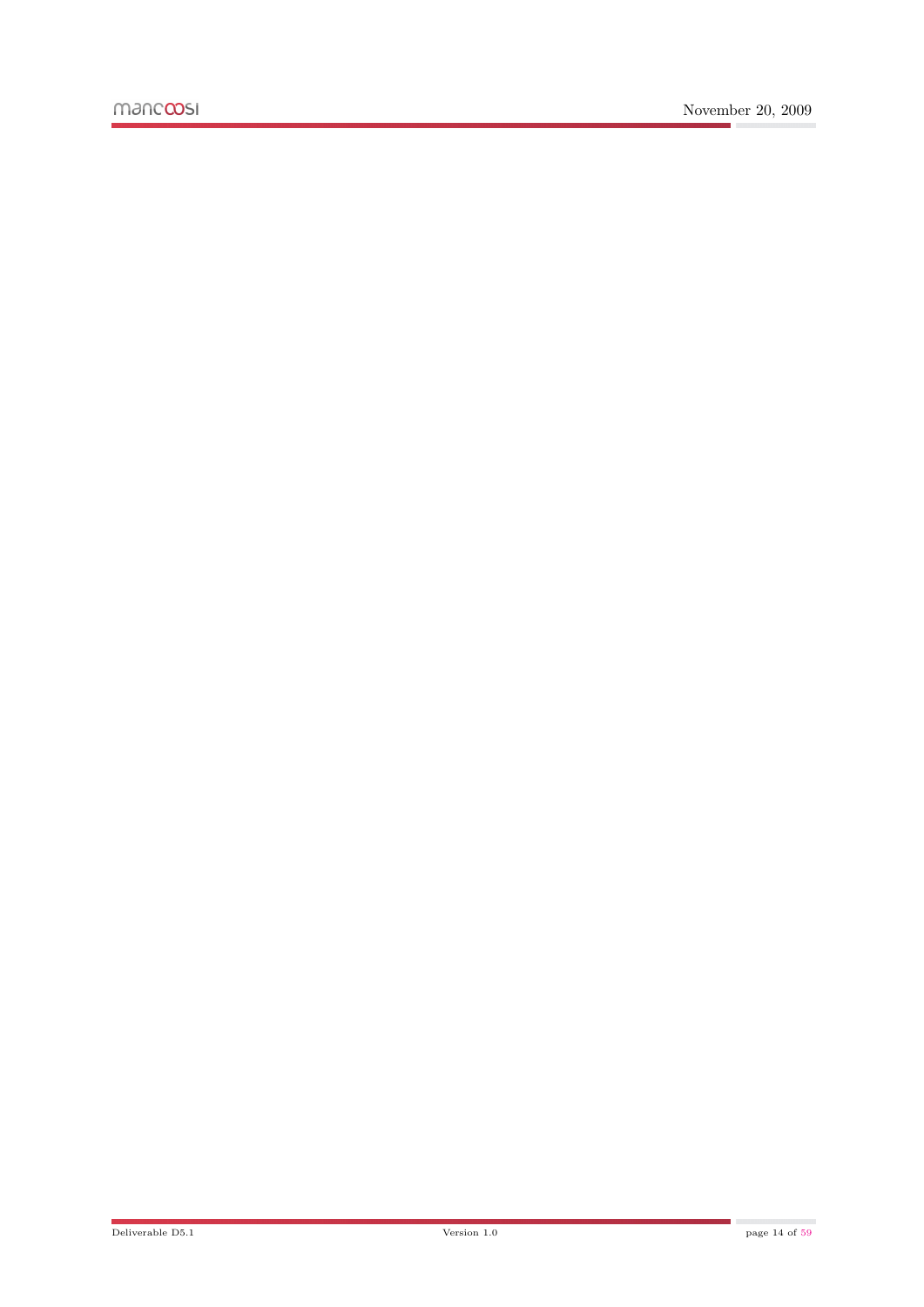## <span id="page-14-0"></span>Chapter 2

# Distribution Upgradeability Description Formats

This chapter contains the specification of the Distribution Upgradeability Description Formats (DUDFs). Their purpose is to encode upgrade problems as faced by users, so that they can be submitted as candidate problems for the solver competition organized by the Mancoosi project.

Additionally, DUDF can also be used as a format to store information about the execution of a meta-installer on a user machine. A possible use case for this is to trace information for the purpose of composing problem reports against meta-installers. This is an added benefit for distribution editors which is, however, beyond the scope of the Mancoosi project itself.

Technically, the DUDF specification is not complete, in the sense that some parts of DUDF documents are under-specified and called "holes". How to fill in those holes is a distributionspecific decision to be taken by each distribution implementing DUDF. The overall structure of DUDF documents is defined by the current document and is called the *DUDF skeleton*.

#### <span id="page-14-1"></span>2.1 Upgrade problems

Upgrade problems manifest themselves at each attempt to change the package status of a given machine using a meta-installer. One of the aims of WP5 for the solver competition is to collect upgrade problem descriptions which faithfully describe the upgrade problems faced by users when invoking a meta-installer on their machine. Informally, "faithfully" means that the descriptions should contain all information needed to reproduce the problem reported by the user, and possibly to find better solutions if they exist.

As discussed in Chapter [1,](#page-8-0) problem descriptions will be encoded as DUDFs and submitted to distribution-specific repositories. Two kinds of submissions are supported by DUDF:

- (a) Sole problem descriptions.
- (b) Pairs (problem description, problem outcome) where the outcome is a representation of the actual result of the originating meta-installer which has been used to generate the problem.

Pairs problem/outcome are the kind of submissions to be used for the competition. Their validity as submissions can be checked by attempting to reproduce them upon receipt (see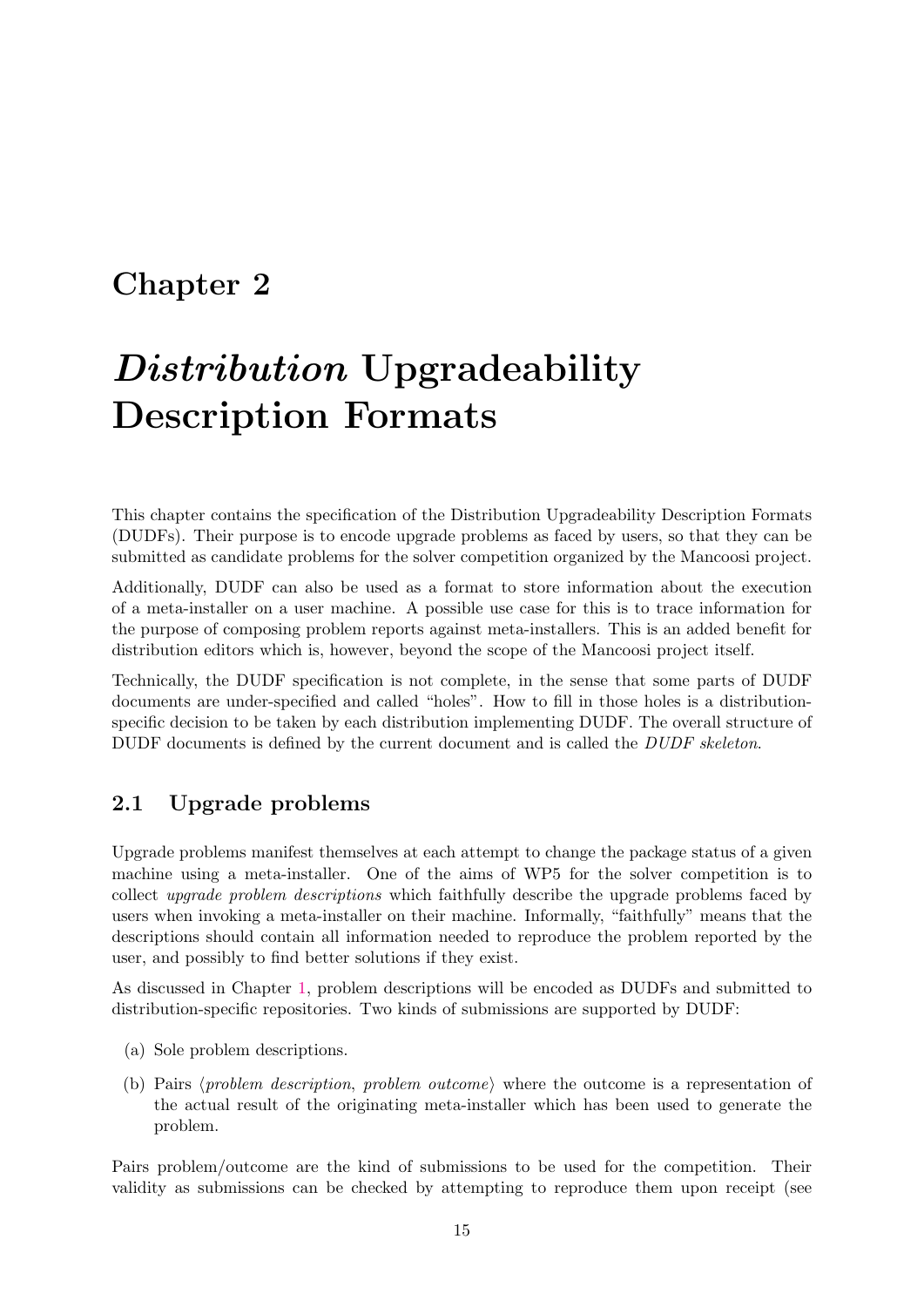below), and the outcome of competing solvers can be compared not only among each other, but also with respect to the originating meta-installers in order to check whether they are doing better or worse than the contenders.

Sole problem descriptions cannot be checked for reproducibility. As such they are not interesting for the competition since they can not be "trusted". Still they can be useful for purposes other than the competition. In particular they can be used—as well as pairs problem/outcome by users to submit bug reports related to installers, meta-installers, and also incoherences in package repositories [\[EDO06\]](#page-58-3). This intended use is the main reason for supporting them in this specification.

#### <span id="page-15-0"></span>2.2 Content

A DUDF document consists of a set of information items. Each item describes a part of the upgrade problem faced by the user. In this section we list the information items (or sections) that constitute the different kinds of DUDF submissions.

The actual format and content of each information item can either be fully described by this specification, or be specific to some of its instances (and hence not described here). In the latter case, we distinguish among parts which are specific to the installer and parts which are specific to the *meta-installer*. Installer-specific parts have content and format determined by the installer (e.g. rpm, dpkg, etc.) in use; similarly, parts specific to the meta-installer are determined by the meta-installer (e.g. apt-get, URPMi, etc.) in use.

Unless otherwise stated, all information items are required parts of DUDF documents.

The submission of a *sole upgrade problem description* consists of the following information items:

Package status (i.e. *installer status*) the status of packages currently installed on the user machine.

This item is installer-specific, but can also contain data specific to the meta-installer in case the meta-installers save some extended information about local packages. A concrete example of such extended information is the manual/automatic flag on package installation used by aptitude on Debian to implement "garbage collection" of removed packages.

Package universe the set of all packages which are known to the meta-installer, and are hence available for installation. This item is specific to the meta-installer.

The package universe is composed of one or more package lists; a number of well-known formats do exist to encode package lists. The package universe can generally be composed of several package lists, each encoded in a different format. Each package list must be annotated with a unique identifier describing which format has been used to encode the package list. A separate document will be published to list the set of well-known package list formats, as well as their unique identifiers.

- Requested action the modification to the local package status requested by the user (e.g. "install  $X$ ", "upgrade  $Y$ ", "remove  $Z$ "). This item is specific to the meta-installer.
- Desiderata user preferences to discriminate among possible alternative solutions (e.g. "minimize download side", or "do not install experimental packages"). The exact list of possible user preferences depends on the distribution, and on the capabilities of the meta-installer (for instance, for Debian's apt these may be defined in the file /etc/apt/preferences).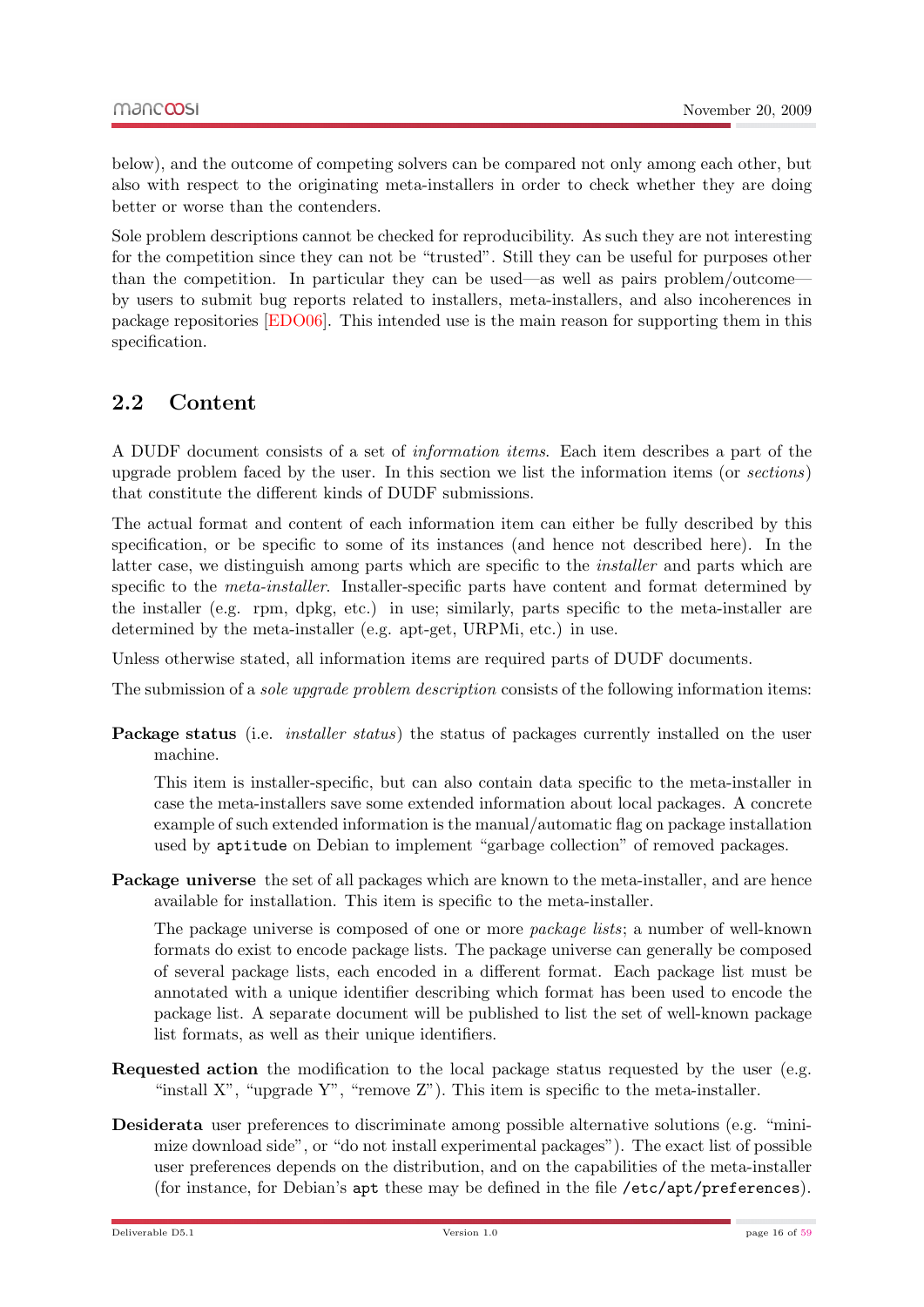This information item is optional.

- Tool identifiers two pairs  $\langle name, version \rangle$  uniquely identifying the installer and meta-installer which are in use, in the context of a given distribution. One pair identifies the *installer* used, the other the meta-installer used.
- Distribution identifier a string uniquely identifying the distribution run by the user (e.g. debian, mandriva, pixart, . . . ), among all the implementations of DUDF.

As far as GNU/Linux distributions are concerned, a hint about what to use as a distribution identifier comes from the file /etc/issue. Its content should be used as distribution identifier where possible.

- Timestamp a timestamp (containing the same information encoded by dates in RFC822 [\[Cro82\]](#page-58-4) format, i.e. the same as used in emails) to record when the upgrade problem has been generated.
- Problem identifier (i.e. *uid*) a string used to identify this problem submission *univocally*, among other submissions sent to the same distribution.

The intended usage of this information item is to let CUDF documents cross-reference the DUDF documents which were used to generate them.

In addition to what is stated above, the submission of a pair problem/outcome also contains the following information items:

Outcome either the new local package status as seen by the used meta-installers (in case of success) or an error message (in case of *failure*, i.e. the meta-installer was not able to fulfill the user request). The error message format is specific of the used meta-installer, it can range from a free-text error message to a structured error description (e.g. to point out that the requested action cannot be satisfied since a given package is not available in the package universe).

It is worth noting that Mancoosi is not interested in all kinds of errors, and that not all errors reported to the end user mean a failure that is interesting for the competition. Mancoosi is interested only in errors stemming from the resolution of package relations, which is the case when the meta-installer is not able to solve the various constraints expressed in the summary information about the packages. Mancoosi Workpackage 5 is not interested in runtime errors such as installation failures due to disks running out of space or execution errors of maintainer scripts. These errors, however, may still be relevant for submitting problem reports to a distribution vendor using the DUDF format.

Note that tool identifiers are part of the problem description since the requested action depends on the tools the user is using. Since available actions, as well as their semantics, can change from version to version, tool versions are also part of the problem description.

The distribution identifier is needed to avoid bloating the number of specified DUDFs too much. We observe that similar distributions (e.g. Debian and Ubuntu) can submit upgrade problems using the very same submission format (say Debian-DUDF). However, even though extensional data (see Section [2.3\)](#page-18-0) are independent of which of the similar distributions were used, intensional data are not. Indeed, there is no guarantee that package  $p$  at version  $v$  is the same on Debian and Ubuntu; similarly there is no guarantee that an intensional package universe reference originated on Debian is resolvable using Ubuntu historical mirrors and vice-versa. Using the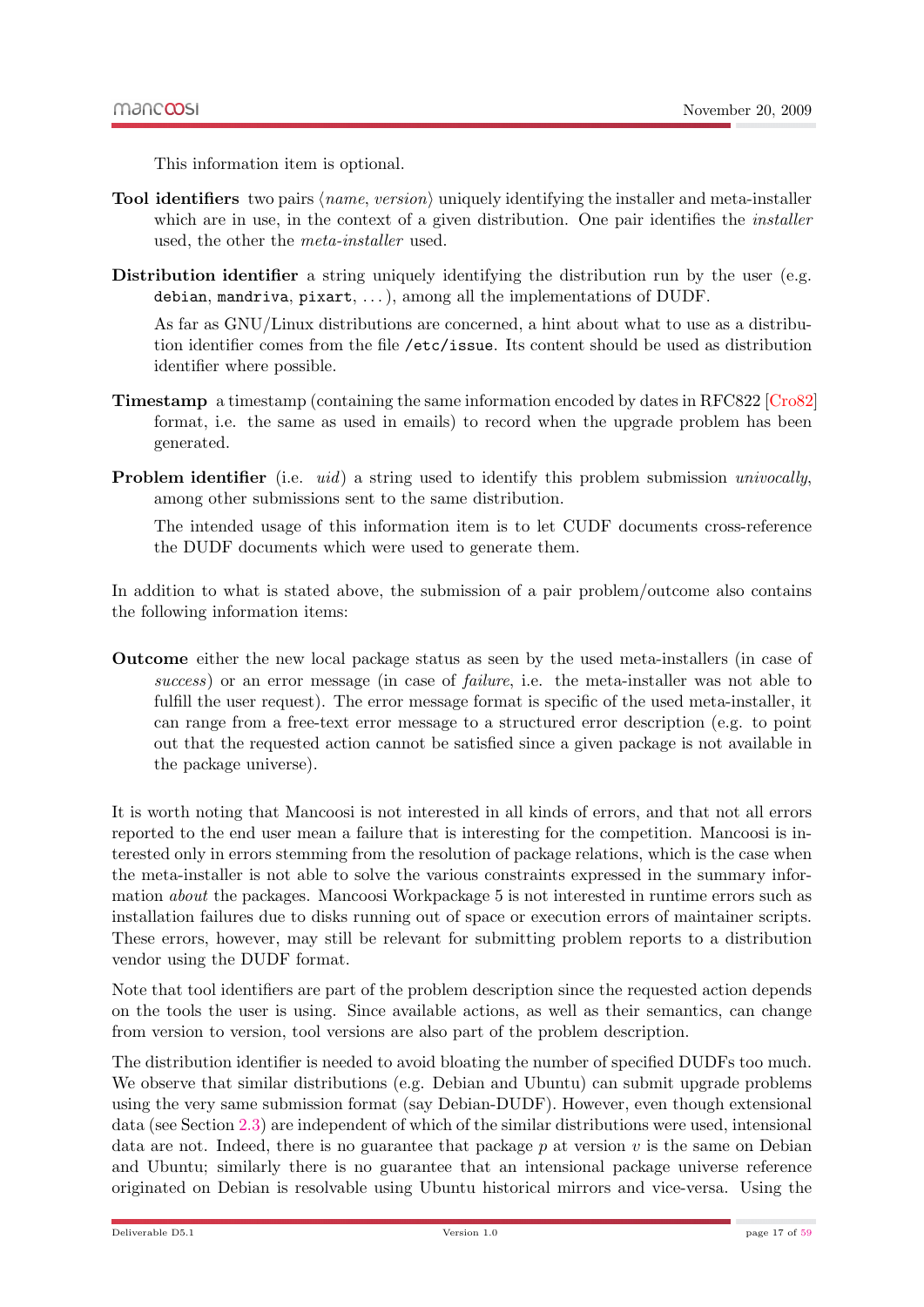

<span id="page-17-0"></span>Figure 2.1: The DUDF skeleton: information items and holes corresponding to problem/outcome submissions.

distribution identifier we can reuse the same DUDF instance for a set of similar distributions since the distribution identifier allows us to resolve the ambiguity.

A required property for each submission of problem/outcome pairs is reproducibility: an unreproducible submission is useless and a waste of user bandwidth. When submissions of problem/outcome pairs are received they have to be validated for reproducibility. This can be achieved by keeping (possibly stripped down) copies of commonly used tools on the server side and by running them on the received problem description to check that the outcome matches the reported one. Given that we are not taking into account runtime upgrade errors, an error should manifest itself on the server side if and only if it has manifested itself on the user machine.

Together, the information items supported for submissions of problem/outcome pairs denote an outline called  $DUDF$  skeleton. In the skeleton, the following information items are holes: package status, package universe, requested action, desiderata and outcome. Fully determined DUDF instances are made of this specification, together with distribution-specific documents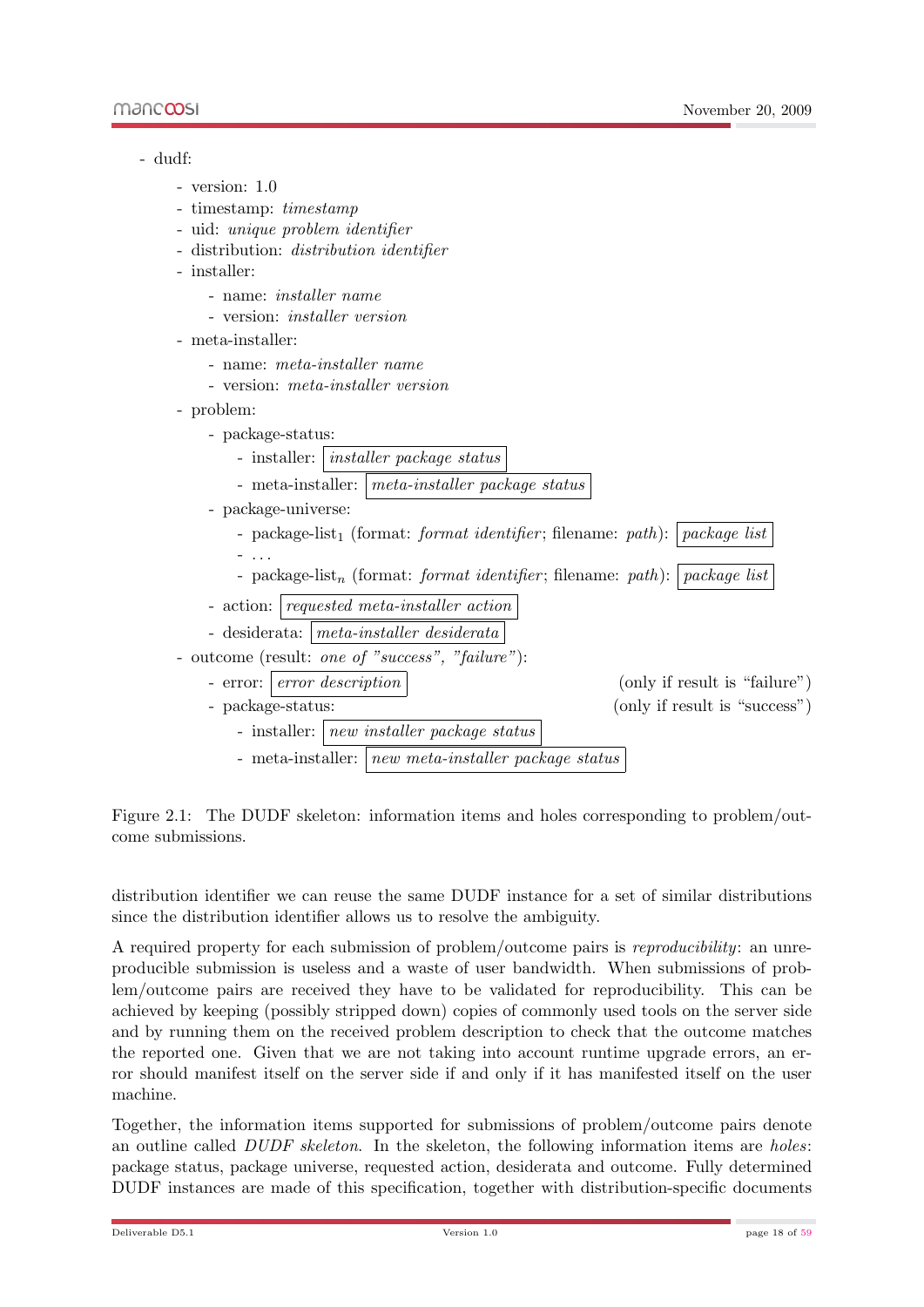describing how those holes are filled. A sketch of the DUDF skeleton is reported in Figure [2.1.](#page-17-0)

Installer- or meta-installer-specific holes are denoted by framed text. Additional information (annotations or attributes) of information items are reported in parentheses. The names used for information items are for presentational purposes, yet actually normative (see Section [2.4\)](#page-19-0).

Note that in the skeleton, the package universe is sketched in its full generality: it is made of several package lists, each of which is annotated with its package list format. It is possible, though not granted, that to each package list corresponds a single file on the filesystem; in that case it is possible to annotate package lists with a filename containing the absolute paths corresponding to them.

### <span id="page-18-0"></span>2.3 Extensional vs intensional sections

We have to minimize space consumption (in terms of bytes) in order not to discourage submissions by wasting the user's resources. In general, all the information items required for submissions are locally available on the user machine; in principle they are all to be sent as part of a submission. However, while some of the information items are only available on the user machine (e.g. current local package status and requested action) some other items can be grouped into parts stored elsewhere (e.g. package lists forming the current package universe) which have possibly been replicated on the user machine in a local cache.

We distinguish two alternative ways of sending submission information items (or sections): a section can either be sent intentionally or extensionally. An extensional section is a selfcontained encoding of some information available on the user machine, for example a dump of the current local package database, or a dump of the current package universe.

An intentional section is a non self-contained encoding of some information available on the user machine, consisting of a reference pointing to some external resource. De-referencing the pointer, i.e. substituting the contents of the external resource for it, leads to the corresponding extensional section. For instance, several distributions have package repositories available on the Internet which are regularly updated. The current package universe for a given user machine may correspond to package indexes downloaded from one or several such repositories. A set of checksums of such indexes is an example of an intensional package universe section. Provided that a historical mirror of the distribution repositories is available somewhere, a corresponding extensional package universe can be built by looking up and then expanding the checksums in the historical mirror.

The use of intensional sections instead of extensional ones is the most straightforward space optimization we recommend to implement in collecting problem submissions. Here are some use cases for similar optimization:

- Most likely intentionality has to be used for the current package universe, though it will require setting up historical mirrors (the package metadata is sufficient for that, it will not be necessary to mirror the packages themselves).
- Even though the local package status appears to be a section that should forcibly be sent extensionally (as the information are not stored elsewhere), some partial intension can be designed for it.

For example, assuming that the pair  $\langle pkg_name, pkg-version \rangle$  is a key univocally deter-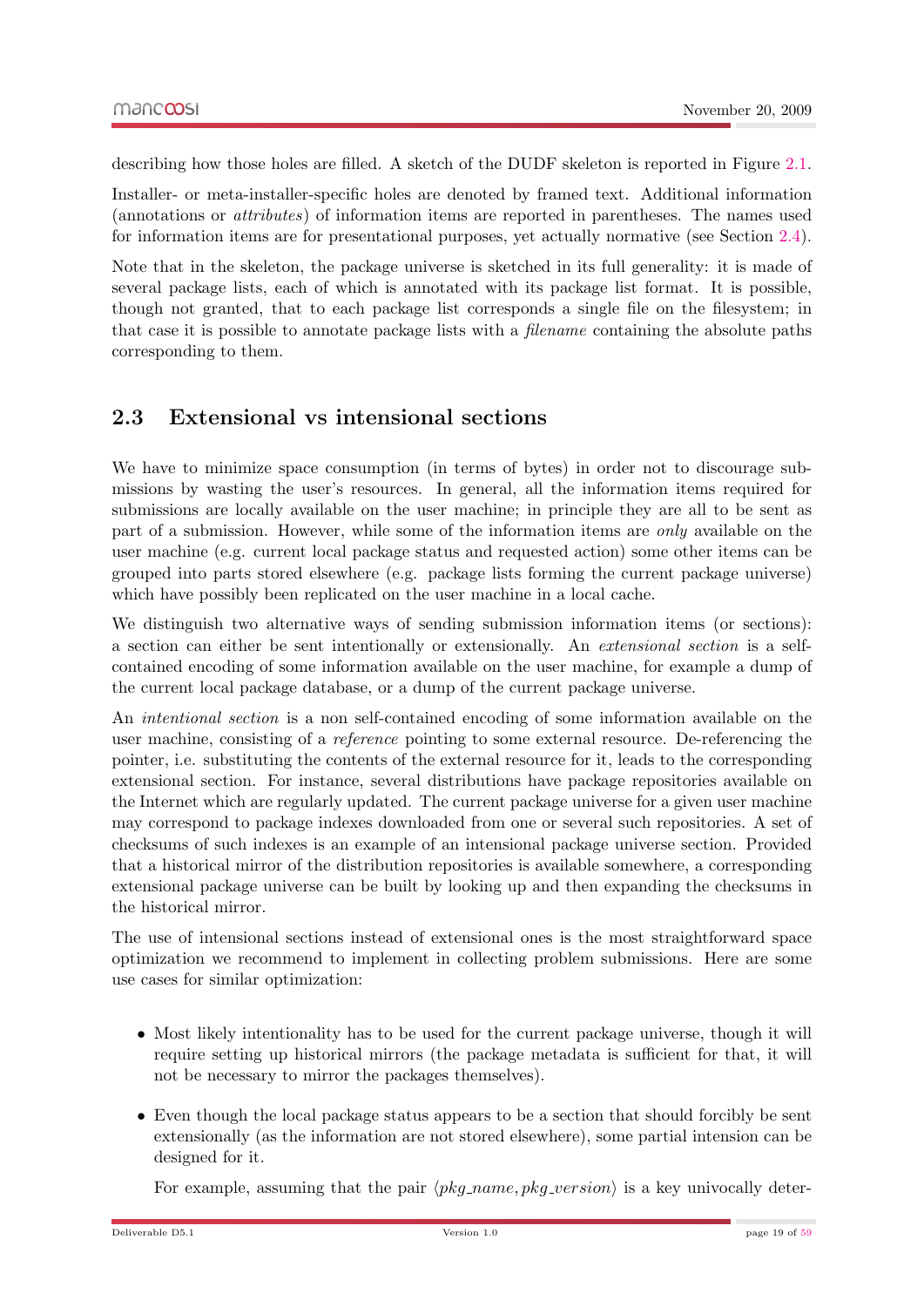mining a given package (version uniqueness assumption<sup>[1](#page-19-1)</sup>), one can imagine sending as the local package status a set of entries  $\langle \langle pkq_name, pkq-version \rangle, pkq-status \rangle$ , letting the server expand further package metadata (e.g. dependency information) on reception of the submission. In those rare cases where the version uniqueness assumption is not verified, the check for reproducibility is sufficient to spot non-reproducible submissions and discard them.

• The upgrade problem outcome has to be sent extensionally as to check for its reproducibility upon reception. Of course, the same optimizations as proposed in the previous point are applicable to outcomes in case of success.

Any section of a submission can be sent intentionally or extensionally, independently from the other sections; different choices can be applied to different submissions. In fact, the choices of how to submit the various sections are driven by the need of fulfilling the reproducibility requirement. For instance, if a given package universe is composed like the union of several remote package repositories, we will need to know all the involved packages, potentially coming from any repository in order to reproduce a submission. While a suitable intention might be available for some repositories, this may not be the case for some others (e.g. we might be lacking the needed historical mirror). In such a situation the proper solution is to send some repository reference intentionally, and the whole package listing of others extensionally.

It is up to the DUDF submission tool to know which parts of the package universe can be sent intentionally and which cannot.

### <span id="page-19-0"></span>2.4 Serialization

In this section we describe how to serialize any given instance of DUDF to a stream of bytes so that it can be serialized on disk (e.g. to create a local archive of problem descriptions to be submitted as a single batch) or over the network (for the actual submission to a distributionspecific problem repository).

The serialization of DUDF is achieved by describing a mapping from the DUDF skeleton to an XML [\[BPSM](#page-58-5)+06] tree. The actual serialization to bytes can then be done following the usual XML serialization rules.

To obtain the XML tree of a DUDF problem/outcome submission, one only needs to start from the corresponding outline (see Figure [2.1\)](#page-17-0) and do the following:

- 1. Create a root element node called dudf, put it in the (default) namespace identified by http://www.mancoosi.org/2008/cudf/dudf.
- [2](#page-19-2). Add an attribute  $dudf:version^2$  to the root node, the value of which value is the value of the subsection version of the dudf section in the DUDF outline.
- 3. Starting from the DUDF outline root (and excluding the already processed version section), traverse the outline tree, adding child elements the general identifier of which is the section name used in the DUDF outline and the content of which is the result of recursively processing its content in the DUDF outline.

<span id="page-19-1"></span><sup>1</sup>This is assumption is not necessarily well-founded: users can rebuild packages locally, obtaining different dependency information, while retaining  $\langle pkg_name, pkg\_version \rangle$ 

<span id="page-19-2"></span><sup>&</sup>lt;sup>2</sup>The namespace prefix dudf: is bound to http://www.mancoosi.org/2008/cudf/dudf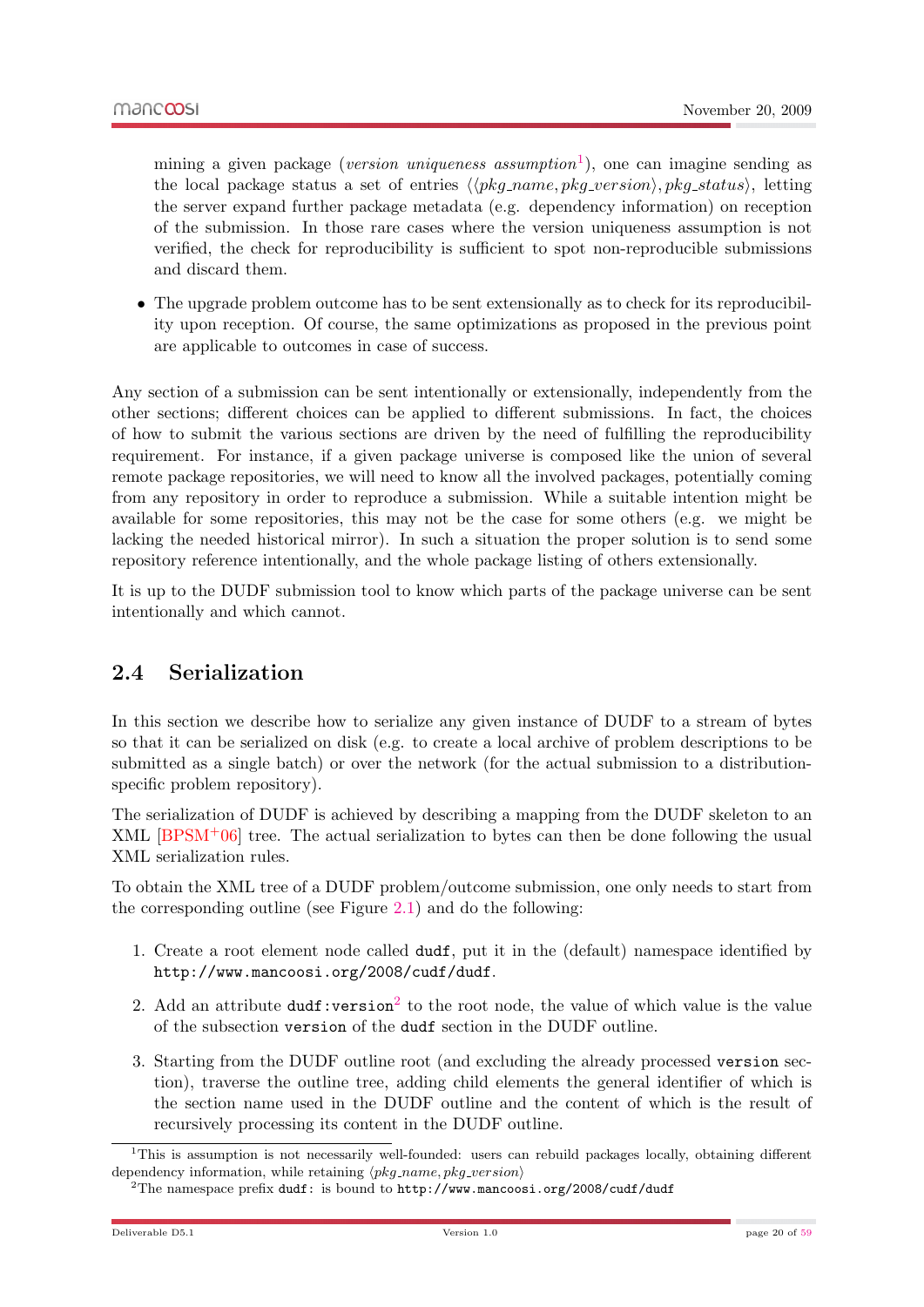4. For annotated outline elements (e.g. package lists composing the package universe, which are annotated with format identifiers), map annotations to XML attributes of the relevant XML elements (note that the attributes should be explicitly prefixed with dudf:, as in XML attributes do not inherit the default namespace).

The same procedure is applied to obtain the XML tree of a DUDF sole problem submission, except that the outcome section (which should be missing anyhow in the starting DUDF outline) has to be skipped.

A non-normative example of serialization from the DUDF skeleton of Figure [2.1](#page-17-0) to XML can be found in Appendix [A,](#page-50-0) Figure [A.1.](#page-51-0)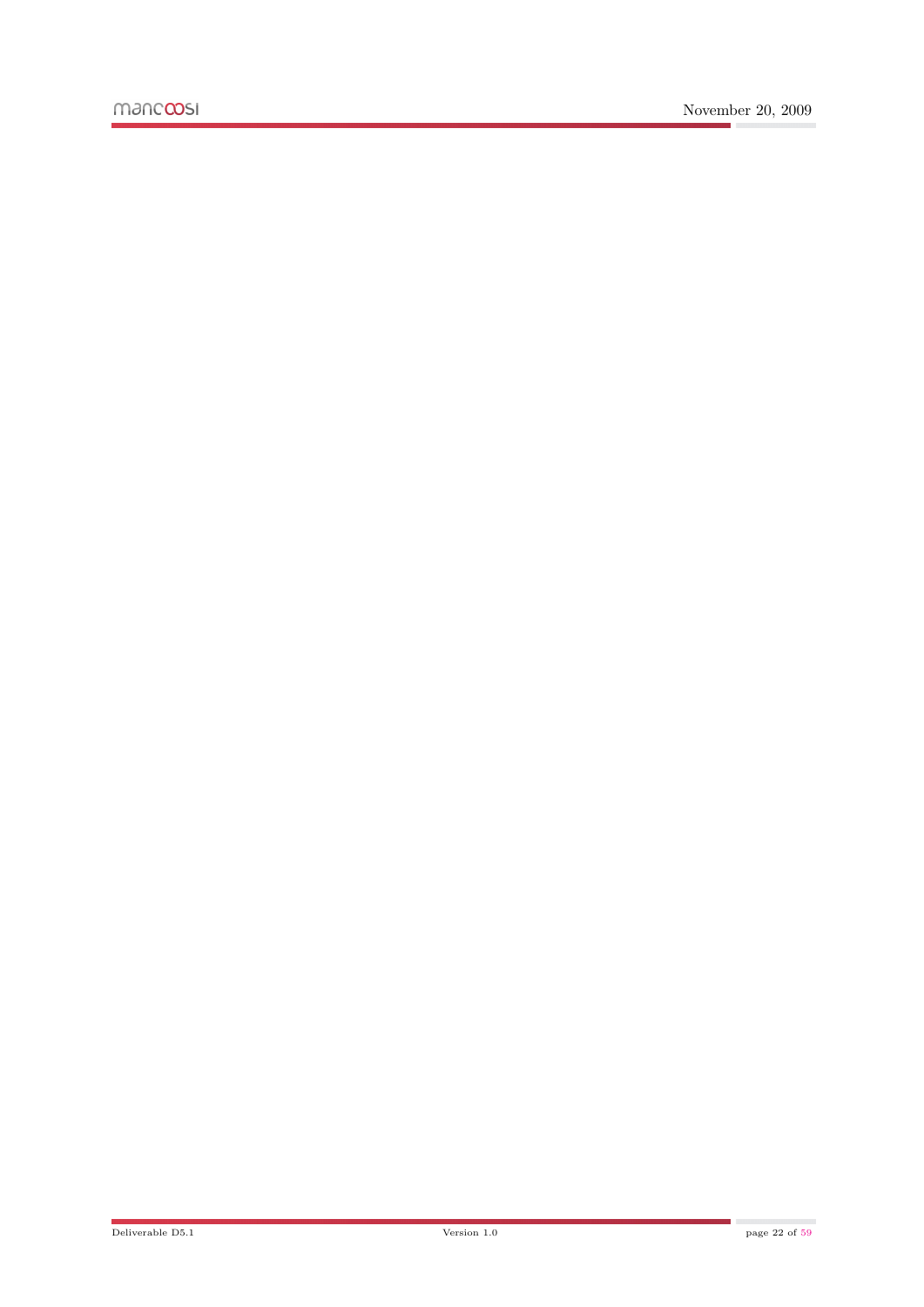## <span id="page-22-0"></span>Chapter 3

# Common Upgradeability Description Format

This chapter contains the specification of the Common Upgradeability Description Format (CUDF). The purpose of such a format is to encode real upgrade problems, abstracting over details specific to a user distribution or a package manager, so that problems coming from different environments can be compared and treated uniformly. For the specific purposes of Mancoosi, upgrade problems encoded in CUDF format will be used to form a corpus of problems to be used in a solver competition.

The specification of CUDF is guided by the following general design principles:

Be agnostic towards distribution details The main purpose of CUDF, as reflected by its name, is to be a common format to be used to encode upgrade problems coming from heterogeneous environments. The main environments we are considering are FOSS distributions, but other software deployment platforms face similar upgrade needs. As a consequence, the key design principle of CUDF is to be agnostic with respect to distribution specific details such as the used package system, the used installer and meta-installer, etc. The final goal is to be able to compare problems coming from different platforms in a uniform settings upgrade, including at the very minimum all platforms for which a DUDF implementation (see Chapter [2\)](#page-14-0) has been provided.

Stay close to the original problem There are several encodings that can be considered after removing all distribution-specific details  $[MBC<sup>+</sup>06]$  $[MBC<sup>+</sup>06]$ . Since CUDF aims to be as close as possible to the original problem we choose to avoid an encoding where the characteristic features of the original problem are abstracted away and are no longer distinguishable. There are various reasons backing this choice:

• Preserve the ability for humans to inspect problems encoded in CUDF.

Ideally, users having submitted a problem (via submission of a DUDF document) should be able to look at their CUDF encoding and recognize the upgrade situation.

• Avoid bias towards specific upgrade planning techniques and implementations.

Specific encodings (e.g. using a representation in propositional logic, or geared to constraint programming) bear the risk of giving an advantage or disadvantage to certain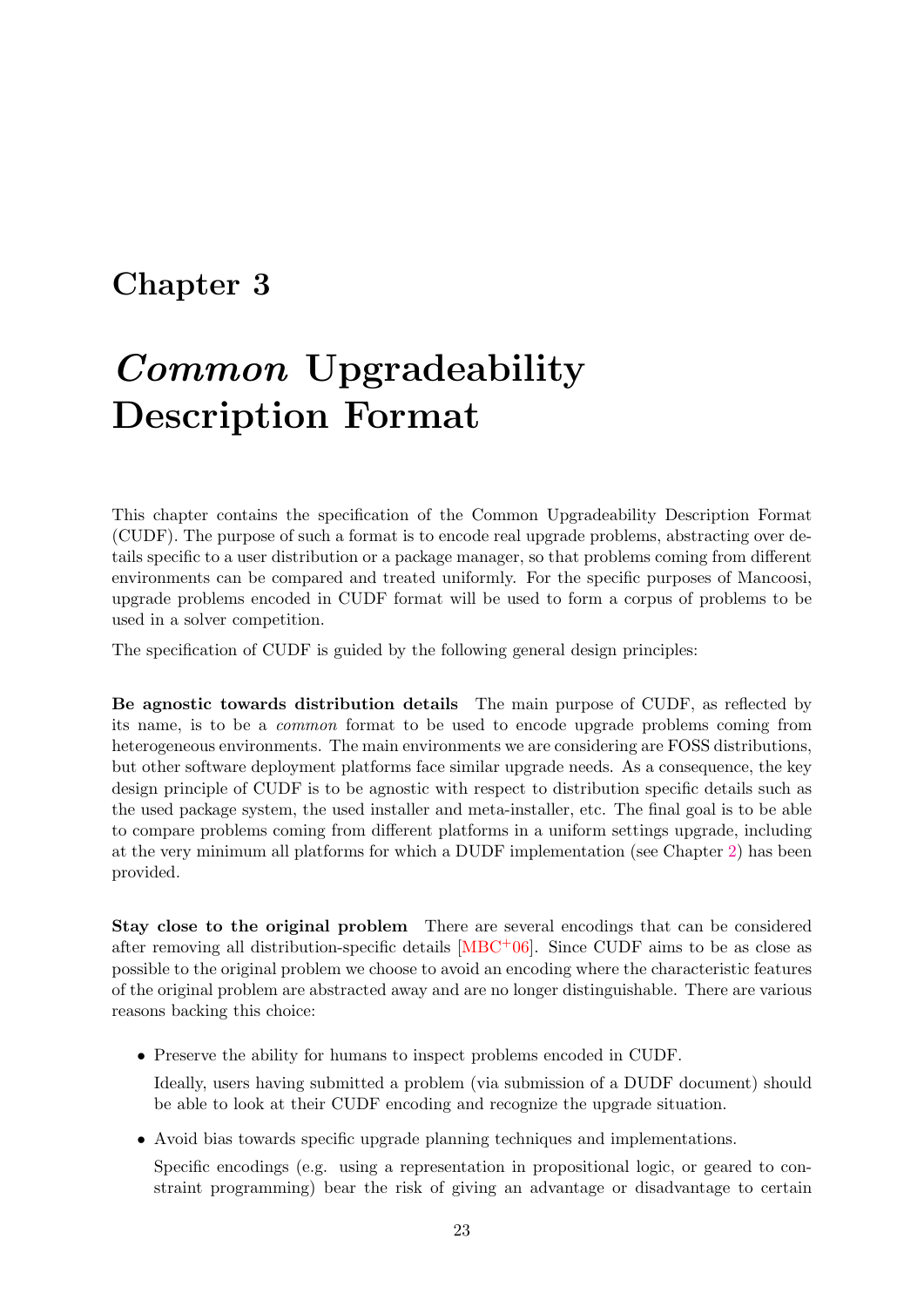resolution techniques. Since one of our goals is to provide a set of problems to stimulate the advancement in upgrade planning, CUDF strives to stay independent of specific techniques and implementation details.

• Make life easy to legacy tools (installers and meta-installers) to interact with CUDF.

Ideally, we want legacy tools to be able to take part in the solver competition we are organizing. That would be easy to achieve as long as the CUDF encoding still resembles something with which installers and meta-installers are familiar. Conversely, using an encoding that is too abstract would constitute an obstacle for the state-of-the-art tools.

Extensibility CUDF has no explicit support (yet) for specifying optimization criteria to the end of choosing the "best" possible solution among all possible solutions of a given upgrade problem. The reason is that until the end of the competition, criteria will not need to be specified as part of the submitted problems. It would be enough to have criteria fixed externally (e.g. the competition can have several "tracks", each of which evaluates solution quality according to a single optimization criterion), as long as all the information needed to evaluate the quality of a solution are encoded in CUDF.

This leads to the need of having an *extensible* format to encode upgrade problems and in particular package metadata. Indeed, since we cannot anticipate all possible interesting optimization criteria we can neither anticipate all the metadata that shall be stored in CUDF documents. Hence the CUDF specification establishes a type system to be used for typing package metadata (see Section [3.2.2\)](#page-29-0) and a set of core set of package metadata (see Section [3.2.3\)](#page-34-0). Additional metadata can be added in the future by providing their schemata, in terms of the available types.

For example, to run a competition track in which the installed size of all packages on the system should be minimized, the track organizers can state that, in addition to the core package metadata, each package must be equipped with an Installed-Size property, the type of which is posint. The track rules will then describe how to determine the best solution, on top of the semantics of positive integers.

Transactional semantics Problems are encoded in CUDF according to the point of view of the meta-installer, rather than to the point of view of an installer. This means that our notion of solution correctness (see Section [3.3\)](#page-38-0) considers the resulting package status and not how that status is obtained on the target machine. In particular, the order of package installations and removals or even the various phases of package deployment and installation (downloading, unpacking, etc.) are beyond the scope of the CUDF encoding.

In a sense, CUDF assumes that it is possible to pass from the package status as described in a CUDF document to any (correct) status found by a meta-installer in a transactional way. As an example of a practical implication of this design principle, CUDF does not distinguish between Debian's Depends and Pre-Depends; note that this is coherent with the semantic encoding of [\[MBC](#page-58-6)+06], from which the CUDF semantics takes its inspiration.

Use plain text format On a more technical side, CUDF aims to be a *simple to parse* (read) and *simple to generate* (write) format. The reason is as simple as our interest in providing a tool to reason about future better upgrade planners, ignoring distracting details such as parsing or pretty printing. Plain text is the universal encoding for information interchange formats in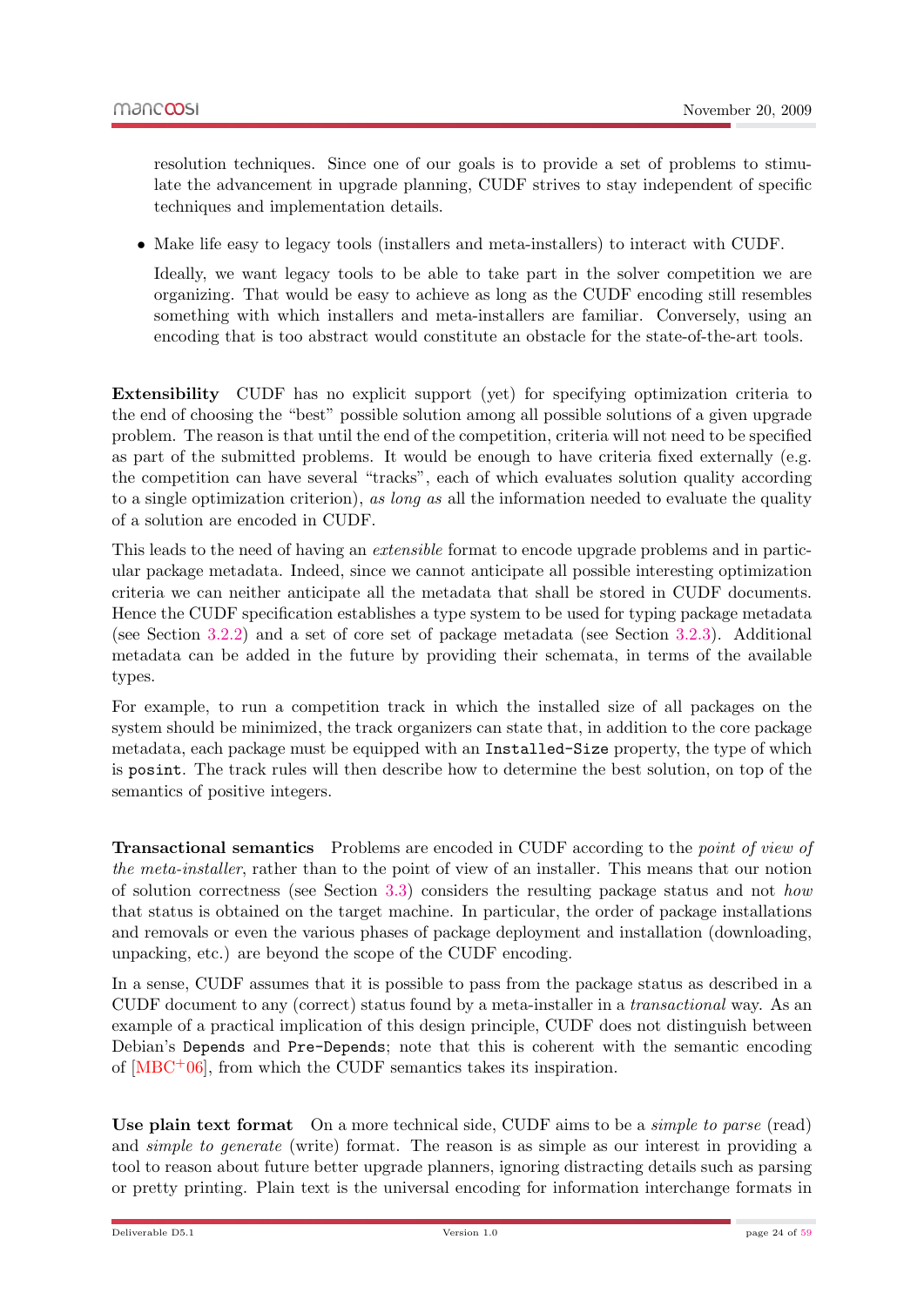the Free Software community  $\left[\text{Ray03}\right]$ , using a plain text format makes it easy for contenders to adapt tools to our format. Moreover, it is an implicit need if we want users to be able to "look" at CUDF problems and understand them, without the need of specific tools. Similarly, this principle also implies that standard serialization formats should be preferred for CUDF. In fact, the CUDF specification describes the informative content of a CUDF document and its semantics on one hand, and how to serialize that content to disk (using already existing standards and technologies) on the other hand.

#### <span id="page-24-0"></span>3.1 Overview of CUDF (non-normative)

This section gives an overview of the syntax and semantics of CUDF. A precise definition of the CUDF format will be given in Section [3.2,](#page-26-0) while a mathematical definition of its semantics will be given in Section [3.3.](#page-38-0) The current section is not normative, please refer to Sections [3.2](#page-26-0) and [3.3](#page-38-0) for precise definitions.

A CUDF document consists of a list of package description items, and a user request. It is recommended that the user request be listed at the end of the CUDF document. In the concrete representation (see Section [3.5\)](#page-44-0) each item is a stanza consisting of one or several lines of text. It is recommended that successive stanzas be separated by empty lines even though this is not mandatory.

Every line in a stanza starts with the word denoting the first property of that stanza, followed by the ":" separator and then the value of the property, the only exception to this rule is the line "Problem:" which starts the stanza describing the query, and which does not necessarily have a meaningful value. Other properties of the same stanza come next, following the same serialization conventions.

A package description stanza starts with the property Package the value of which is the name of the package. Package names are strings of length at least two, starting on a lowercase ASCII letter, and containing only lower or uppercase ASCII letters (case is significant), numerals, dashes "-" and dots ".". The order of all other properties in a package description stanza is not specified.

The only other mandatory property, besides Package, in a package description stanza is Version, the value of which is a positive (non-null) integer value. There may be at most one package description stanza for any given pair of package name and version.

Then there are a number of properties that are relevant for the formal semantics but that are only optional:

- The Installed property (the values of which are of type bool, with default value false) indicates whether a package is installed or not. It is a priori allowed to have several versions of the same package installed. The setting of this field in the stanzas of a CUDF document describe the "initial" configuration of a machine, i.e., the configuration in which the user request is evaluated.
- The Keep property has as possible values version, package, feature (being optional, it can also be omitted, in that case its value is None, a value shared by all omitted optional properties). This value is only relevant in case the Installed property is true. Package installations may evolve by changing the Installed property associated to pairs of package name and package version. The Keep property defines constraints on possible evolutions of the installation: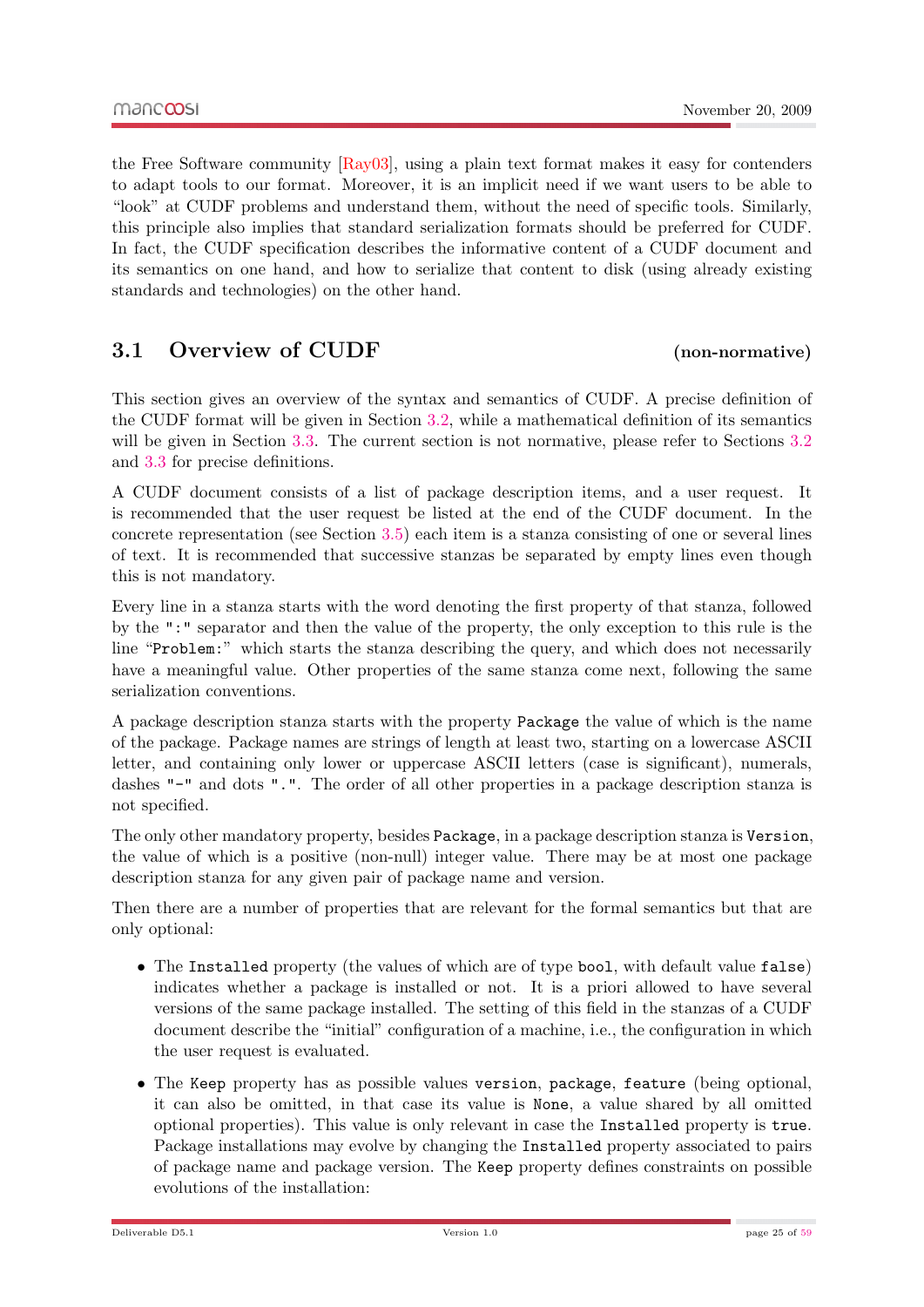version means that this particular version of a package must not be removed,

- package means that at least one version of that package must remained installed,
- feature means that all features (see below) provided by this version of the package must continue to be provided,

None puts no constraint on possible evolutions of the installation.

Then there are three properties which define relations between packages:

• The Provides property is a possibly empty list of names of so-called features, also called virtual packages. In this list, features may be declared either by giving an exact version, or without mentioning a version. Features are frequently used in RPM-like packaging system to declare the fact that a package installs a particular file on disk, and also both in RPM and Debian-like packaging systems to declare that a package provides a certain abstract functionality, like for instance mail-transport-agent or postscript-reader. A list of several features is interpreted as that package realizing all the features in the list, with the version as given in the list, or of all possible versions when no particular version is mentioned in the list.

The default value of that property is the empty list (that is, no feature is provided).

• The Depends property has a complex dependency on the existence of packages or on features for value. Simple dependencies are given as the name of the package or feature, and may carry in addition a constraint on the version number. Version constraints can be of any of the form = v,  $!= v, > v, < v, < v, == v$  or  $>= v$  where v is a version number. Complex dependencies are obtained by combining dependencies with conjunctions (denoted by ",") and disjunctions (denoted "|"). However, dependencies are limited to so-called conjunctive normal forms, that is conjunctions of disjunctions.

The default value of this property is the formula True (that is no particular dependency constraint).

• The Conflicts property has a list of packages (or features), possibly equipped with package-specific version constraints for value; version constraints are the same as for the Depends property. Such a conflict list describes a list of packages that must not be installed. For instance, if package p of version 5 conflicts with package  $q \geq 7$  then we are not allowed to install version 5 of  $p$  together with any of the versions 7 or greater of  $q$ . However, it would be allowed to install version 5 of p together with version 6 of q.

There is a special treatment for so-called *self-conflicts*: any conflicts stemming from a pair of package p and version v are ignored when checking the conflicts of this pair  $(p, v)$ . For instance, when package  $p$  of version 5 indicates that it conflicts with package  $p$  (without version constraint) this means that version  $5$  of package  $p$  cannot be installed together with any other version of  $p$ . A conflict of package  $p$  in version 5 with package  $p$  in version 5 is allowed as a special case but does not have any effect.

Self-conflicts of this kind are often used by packaging systems in order to express that only one (version of a) package implementing a certain feature may be installed at any given time. For instance, both the package *sendmail* and the package *postfix* (of any version) may provide the feature mail-transport-agent and also conflict with mail-transport-agent. The effect of this is that it is not possible to install *sendmail* and *postfix* together (or any of them together with any other package providing mail-transport-agent), but it does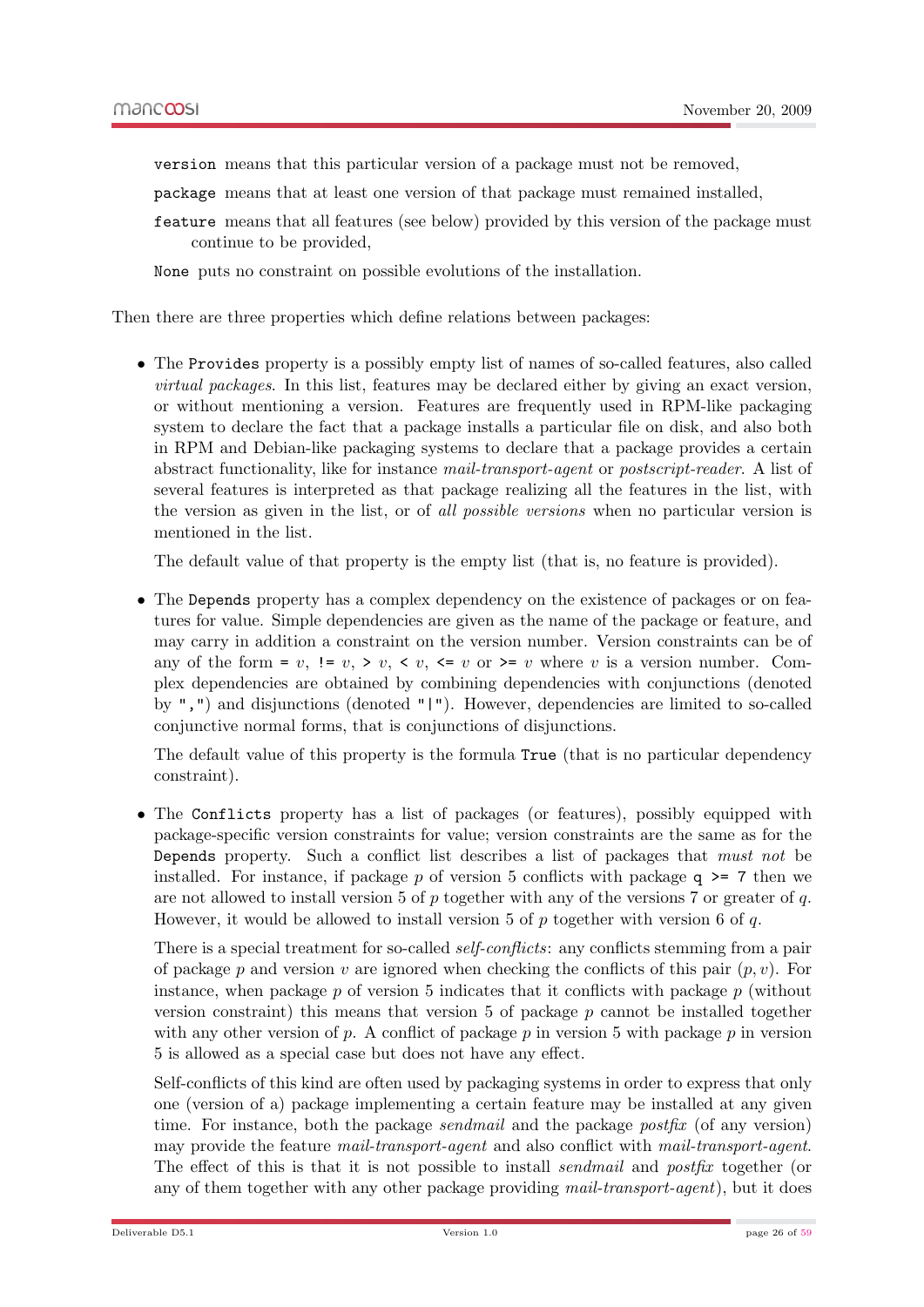

<span id="page-26-1"></span>Figure 3.1: Overall structure of a CUDF document; information items are represented according to the canonical CUDF ordering.

allow to install sendmail or postfix since the conflict stemming from the package itself is ignored.

The default value of this property is the empty list (that is, no conflict declared here).

Finally, the CUDF document contains a stanza representing the user request. This stanza starts with the line Problem:, and it may contain an Install property, a Remove property, and a Upgrade property. Each of these properties is optional, their value is a list of packages (or features) possibly equipped with version constraints; the default value of these three properties is the empty list. The Install property gives packages that are demanded to be installed, while the Remove gives packages that must be removed. The Upgrade property has a similar meaning as Install, the difference being that the former requires that for every package in that list only one version be installed, and that this version be greater or equal to any version of that package previously installed.

#### <span id="page-26-0"></span>3.2 Content

A CUDF document (or simply "CUDF") is composed of a set of information items. Each item represents a part of the original upgrade problem.

Each information item belongs exactly to one of the following two classes:

Package description items specify packages that have a role in the upgrade problem described by a given CUDF.

A CUDF document contains several package description information items. In a typical scenario there is one such item for each package known to the package manager, including both locally installed packages (as part of the local status) and packages available from remote repositories known to the meta-installer (as part of the package universe).

Problem description items describe other information items that contribute to create the upgrade problem, but which are not specific to any particular package. A CUDF document must contain exactly one problem description item.

Intuitively, the item contains global information about the upgrade problem. At the very minimum, that information contains the request submitted by the user to the package manager.

CUDF documents consist of a single problem description item and several package description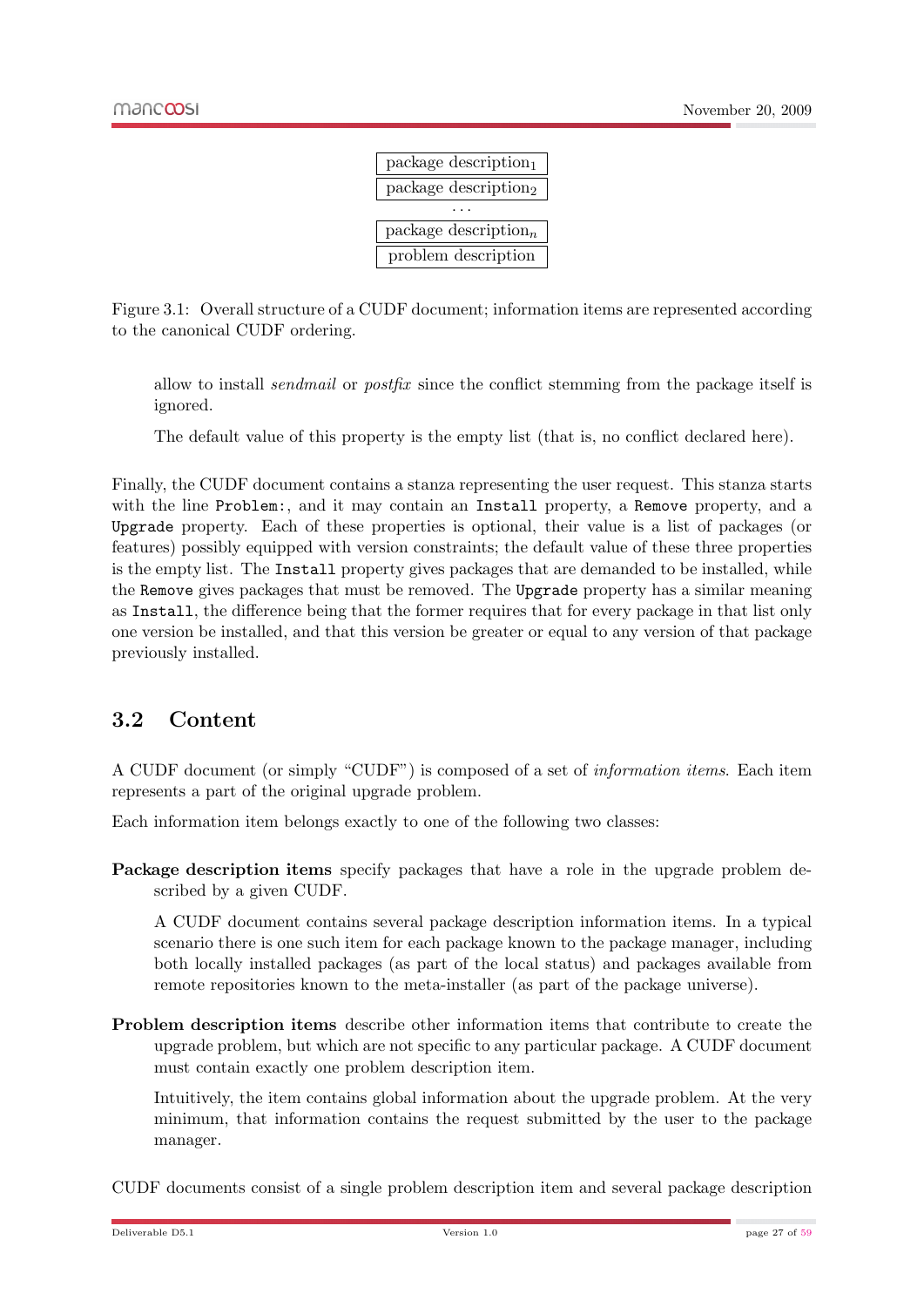items.[1](#page-27-1) While there is no strict imposition on the relative order of information items in actual CUDFs, this specification assumes the canonical ordering of having first all package descriptions and then the single problem description, for uniformity of presentation. A schematic representation of a typical CUDF and its canonical ordering is given in Figure [3.1.](#page-26-1) A similar, yet more detailed, pictorial representation of CUDFs is given later on in Figure [3.3.](#page-37-2)

CUDF implementations should implement the canonical ordering whenever possible.

#### <span id="page-27-0"></span>3.2.1 Generalities

Each information item consists of a set of properties. Each property has a name and a value (i.e. each property consists of a name-value pair).

A property name is a string of Unicode [\[Con06\]](#page-58-8) characters matching the additional constraint of being an identifier. An *identifier* is a non-empty string composed only of characters belonging to the following character classes:

Lowercase Latin letters from "a" (Unicode code point  $U+0061$ ) to "z" (U+007A), in the ordering induced by Unicode code points.

Uppercase Latin letters from "A" (U+0041) to "Z" (U+005A).

Arabic numeral digits from "0" (U+0030) to "9" (U+0039).

Separators the character "-" (U+002D)

Additionally, identifiers must start with one of the lowercase or uppercase Latin letters defined above.

A property value is a typed value, belonging to some set. We call this set the set of values or the *type domain* of the type associated to a property. The type is fixed for each property: any given property can only assume values having the very same type and coming from the very same set of values; the description of each supported property in this specification states what is the type of its values.

A property can be either optional or required. A property is optional if its value is indicated as optional in the property description, otherwise it is required. Required properties must always be present as part of the information items they belongs to, while optional properties may not be present. Optional properties that are present in CUDFs must assume a value belonging to its type domain. Optional properties can have a default value; it must be a value belonging to its type domain.

Optional properties that are not present in CUDFs and have a default value v are treated as properties assuming value  $v$ . It is indistinguishable whether the value was actually specified in the CUDF serialization or not. Optional properties that are not present in CUDFs and do not have an optional value are treated as properties assuming the distinguished value None. The value None does not belong to any set of values which can be written in CUDF serializations; this feature allows us to distinguish whether an optional property has been specified in actual CUDFs or not.

<span id="page-27-1"></span><sup>&</sup>lt;sup>1</sup>There is no constraint on the number of package description items, but problems represented as CUDFs with no package description items are uninteresting. CUDFs are expected to include at least one package description item, and usually many more than just one.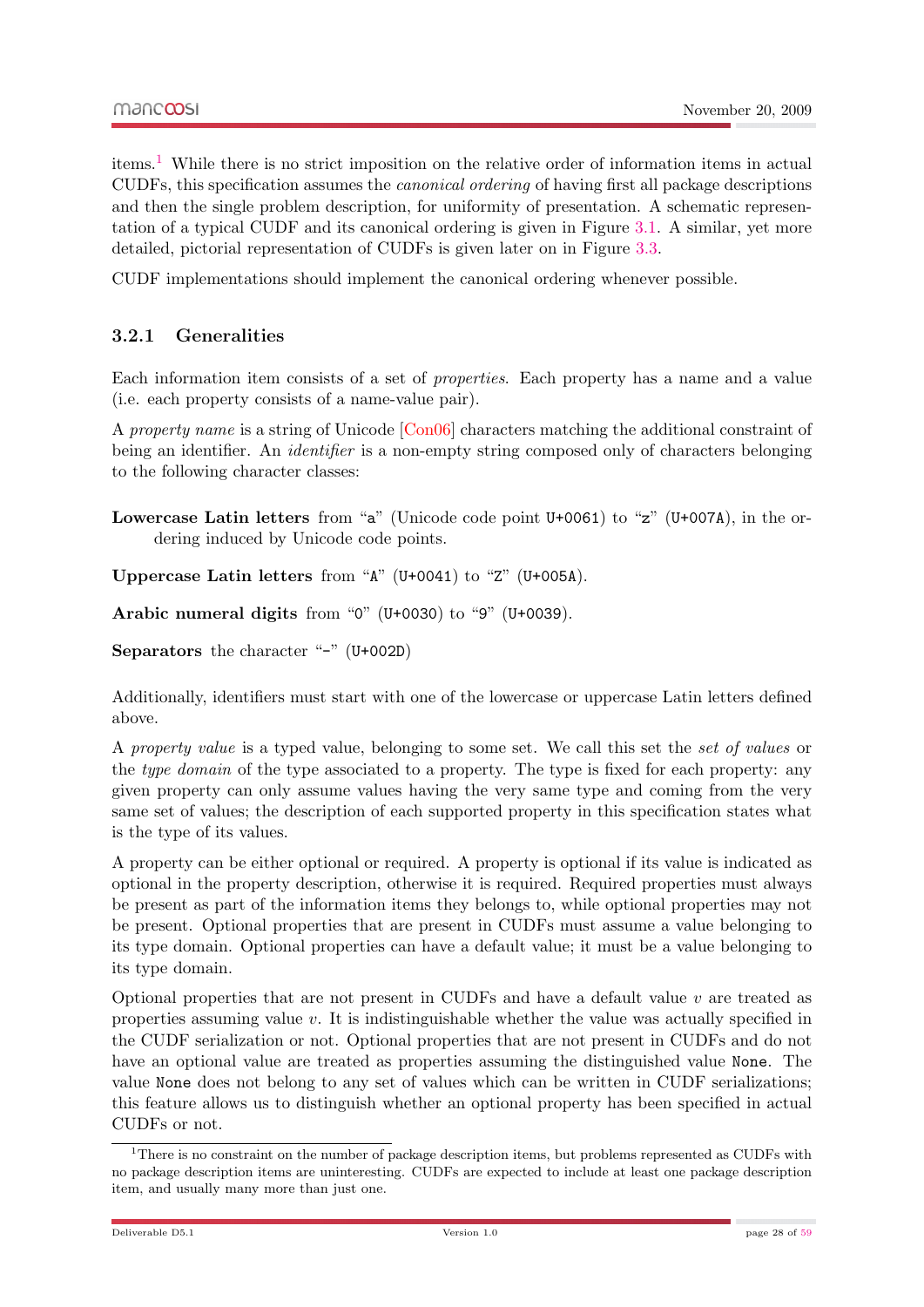Each property supported by CUDF can be fully specified using a property schema. Such a schema consists of:

- the name of the property;
- the type of property values;
- the information item the property belongs to;
- the optionality of the property (i.e. whether the described property is required in each instances of the information item it belongs to), optionality is either "required" or "optional";
- for optional properties only, an optional default value. It is possible to give a default value for an optional property, but is not mandatory to do so.

Actual CUDF documents must contain all required properties for each information item. For both required and optional properties, the type of property values must match the type prescribed by property schemata.

Section [3.2.3](#page-34-0) gives the schemata of the core property set supported by CUDF. Nevertheless the set of properties which can be given to build information items is open-ended (open-world assumption), and not restricted to the core set. Information items can contain extra properties not prescribed by this specification as long as their names do not clash with names of properties in the core set. It is up to implementations to make use of such extra properties, to define their names and the type of their values. Of course all extra properties are optional as far as conformance to this specification is concerned.

#### <span id="page-28-0"></span>3.2.2 Types

As discussed above, each property value has a type which is fixed for any given property. A type is a set of values, which is also called *value space* or *domain* of a given type. Let t be a type, we denote with  $V(t)$  its value space. Moreover, a lexical space  $\mathcal{L}(t)$  is associated to each type, and it denotes the set of possible representations of all values belonging to the value space as strings of Unicode characters. The relationships between the value spaces and lexical spaces are as follows:

- For each  $l \in \mathcal{L}(t)$  there is a unique corresponding value  $parse_t(l) \in \mathcal{V}(t)$ . The function  $parse<sub>t</sub>(.)$  is the parsing (partial) function used to parse syntactic values into semantic values.
- For each  $v \in V(t)$  there can be several  $l \in \mathcal{L}(t)$  such that  $v = parse<sub>t</sub>(l)$ , i.e. the parsing function is not necessarily one-to-one.

Subtyping Interesting relationships also exist between types, in particular *subtyping*. A type  $t_2$  is said to be a subtype of a *supertype*  $t_1$  (written  $t_2 \lt t_1$ ) if  $V(t_2) \subseteq V(t_1)$ , that is, when the domain of the subtype is contained in the domain of its supertype. Given  $t_2 \lt t_1$ , the lexical space of  $t_2$  can be obtained by restricting the lexical space of  $t_1$  to all elements which can be parsed to elements of the value space of  $t_2$ , i.e.  $\mathcal{L}(t_2) = \{l \in \mathcal{L}(t_1) \mid parse_{t_1}(l) \in \mathcal{V}(t_2)\}.$ Therefore the parsing function for a given subtype can be obtained by simply reusing the parsing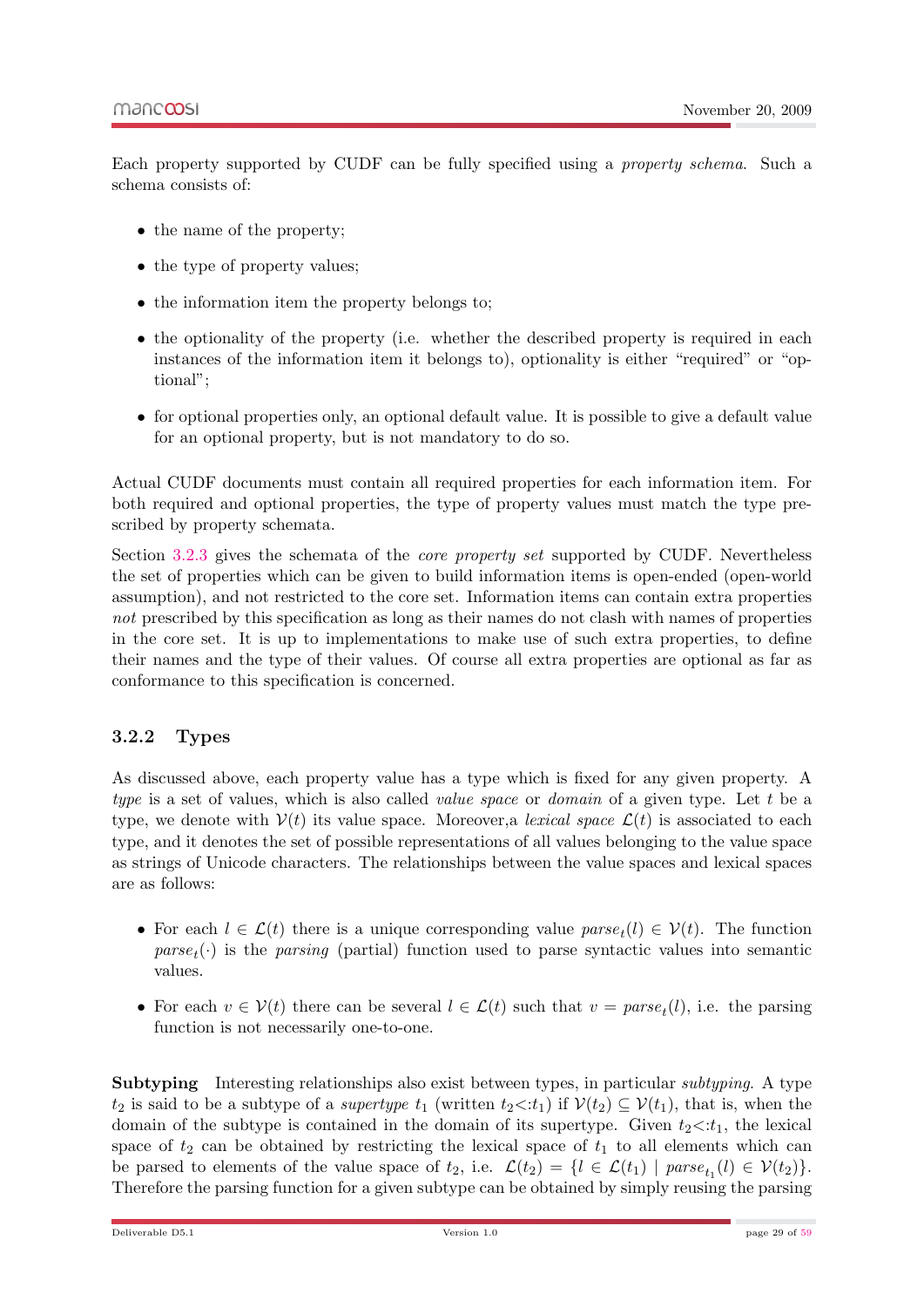function of the supertype treating as parsing errors all values not belonging to the domain of the subtype.

As a consequence of the above definitions and properties, each type can be defined by describing its value and lexical spaces, as well as the semantics of its parsing functions. Subtypes can be defined by simply giving restrictions on the value space of supertypes. The section further gives the definitions for all types used by CUDF.

Conventions In this specification abstract values belonging to the value space are denoted using mathematical notation.

Lexical values are denoted by double-quoted strings typeset in monospace font and encoded in UTF-8. The double-quotes are used for presentational purposes of this specification and are not part of the actual lexical value. Such a value can be found by considering the Unicode string corresponding to the given UTF-8 string, after having removed double quotes. For example, the lexical value "foo" denotes the Unicode string of length 3, composed of the three lowercase letters "f" (Unicode code point U+0066), "o" (U+006F), and "o" again.

Functions can either be described intentionally or extensionally. In the former case, types are specified via natural language explanation of their semantics, or reference to functions described elsewhere. In the latter case they are defined by enumerating argument/result pairs using the following notation:  $\{input_1 \rightarrow output_1, \ldots, input_n \rightarrow output_n\}.$ 

For the sake of brevity, several details about lexical values and parsing functions are deferred to external specifications, most notably to "XML Schema Part 2: Datatypes" [\[BM04\]](#page-58-9), which specify a set of simple datatypes, providing for each of them notions similar to the one introduced above: value space, lexical space and parsing functions. When deferring a definition to the definition of the corresponding XML Schema datatype, we will write  $xs : f \circ \sigma^{xML \text{ Schema}}$ , where "xs:foo" is the XML Schema datatype name.

Complex lexical spaces are sometimes described by the means of EBNF grammars [\[EBN96\]](#page-58-10) which use SMALLCAPS for non terminal symbols and double-quoted string as described above for terminals. Grammars are always given with the productions of their start symbol first. In order to avoid duplications, grammars appearing later on in this specification can reuse symbols defined in previous grammars. When EBNF grammars are used, the definition of parsing functions can be omitted and delegated to parsers built using the given grammar. For the completeness of this specification it is enough to state how the values associated to non terminals have to be translated to elements in the value space (i.e. to give the "semantic actions" associated to grammar productions).

#### CUDF type library

<span id="page-29-0"></span>In the presentation of the available CUDF types that follows, we first introduce all *primitive* types, i.e. all those types that are not obtained via subtyping; then we describe derived types, i.e. those that are obtained as subtypes of other (primitive or derived) types. As discussed above, each derived type can be described by simply giving a restriction of the value space of its supertype.

Figure [3.2](#page-30-0) shows a diagram giving an overview of CUDF types and their relationships. In the figure, directed straight arrows denote subtyping relationships, with the type pointed at being the supertype; directed dashed arrows denote acquaintenance, i.e. the fact that the values of one type contain values of other types, the latter being pointed at by the arrow. Transitive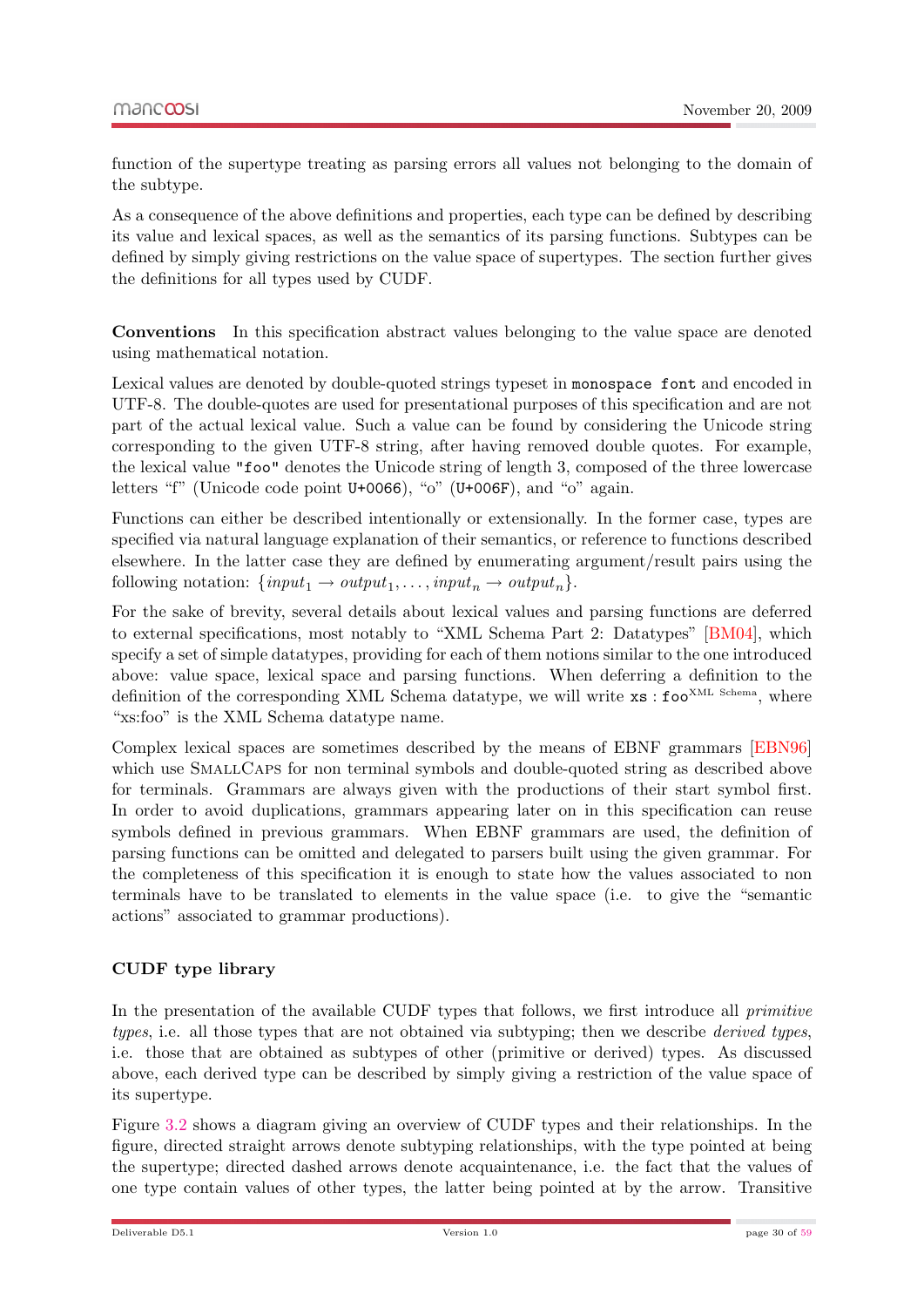

<span id="page-30-0"></span>Figure 3.2: CUDF types and their relationships.

relationships are omitted from the figure.

| <b>NAME</b>        | bool                                                                                                                                                                                                                                                                                                                                                                                                                                               |
|--------------------|----------------------------------------------------------------------------------------------------------------------------------------------------------------------------------------------------------------------------------------------------------------------------------------------------------------------------------------------------------------------------------------------------------------------------------------------------|
|                    |                                                                                                                                                                                                                                                                                                                                                                                                                                                    |
| DESCRIPTION        | Boolean values                                                                                                                                                                                                                                                                                                                                                                                                                                     |
| <b>VALUE SPACE</b> | The set of distinguished values {true, false}                                                                                                                                                                                                                                                                                                                                                                                                      |
| LEXICAL SPACE      | The set of strings $\{$ "true", "false", $\}$                                                                                                                                                                                                                                                                                                                                                                                                      |
| PARSING            | ${$ "true" $\rightarrow$ true, "false" $\rightarrow$ false $}$                                                                                                                                                                                                                                                                                                                                                                                     |
|                    |                                                                                                                                                                                                                                                                                                                                                                                                                                                    |
| <b>NAME</b>        | int                                                                                                                                                                                                                                                                                                                                                                                                                                                |
| DESCRIPTION        | Integer numbers                                                                                                                                                                                                                                                                                                                                                                                                                                    |
| <b>VALUE SPACE</b> | The set of integer numbers $\mathbb{Z} = \{\ldots, -2, -1, 0, 1, 2, \ldots\}$ (Note that this                                                                                                                                                                                                                                                                                                                                                      |
|                    | set is infinite, unlike legacy integers available in most programming lan-                                                                                                                                                                                                                                                                                                                                                                         |
|                    |                                                                                                                                                                                                                                                                                                                                                                                                                                                    |
| LEXICAL SPACE      | The<br>same                                                                                                                                                                                                                                                                                                                                                                                                                                        |
|                    |                                                                                                                                                                                                                                                                                                                                                                                                                                                    |
|                    |                                                                                                                                                                                                                                                                                                                                                                                                                                                    |
|                    |                                                                                                                                                                                                                                                                                                                                                                                                                                                    |
|                    |                                                                                                                                                                                                                                                                                                                                                                                                                                                    |
|                    |                                                                                                                                                                                                                                                                                                                                                                                                                                                    |
|                    |                                                                                                                                                                                                                                                                                                                                                                                                                                                    |
| <b>NAME</b>        | string                                                                                                                                                                                                                                                                                                                                                                                                                                             |
| DESCRIPTION        | Unicode strings                                                                                                                                                                                                                                                                                                                                                                                                                                    |
| <b>VALUE SPACE</b> | The set of—possibly empty—strings of arbitrary Unicode characters.                                                                                                                                                                                                                                                                                                                                                                                 |
| LEXICAL SPACE      | Some (specified) character encoding supported by Unicode. For the                                                                                                                                                                                                                                                                                                                                                                                  |
|                    | purpose of CUDF serialization the character encoding of choice is UTF-                                                                                                                                                                                                                                                                                                                                                                             |
|                    | $8$ (see Section 3.5).                                                                                                                                                                                                                                                                                                                                                                                                                             |
| PARSING            |                                                                                                                                                                                                                                                                                                                                                                                                                                                    |
|                    | i.e. simply decoding from the used character encoding to Unicode char-                                                                                                                                                                                                                                                                                                                                                                             |
|                    | acter strings.                                                                                                                                                                                                                                                                                                                                                                                                                                     |
| PARSING            | guages.)<br>lexical representation as the one used by the<br>xs: integer <sup>XML Schema</sup> , i.e. finite-length sequences of decimal dig-<br>its (U+0030–U+0039) with an optional leading sign (defaulting to "+").<br>For example: "-1", "0," "12678967543233", "+100000".<br>The same parsing function as the one used for $xs:integer^{XML\ Schema}$<br>The same parsing functions as the ones used for xs : string <sup>XML Schema</sup> , |

We assume the notion of the function *length* for Unicode strings, which is defined by counting the number of Unicode characters (not bytes) forming a Unicode string in a given encoding. As a consequence, the empty string "" has length 0.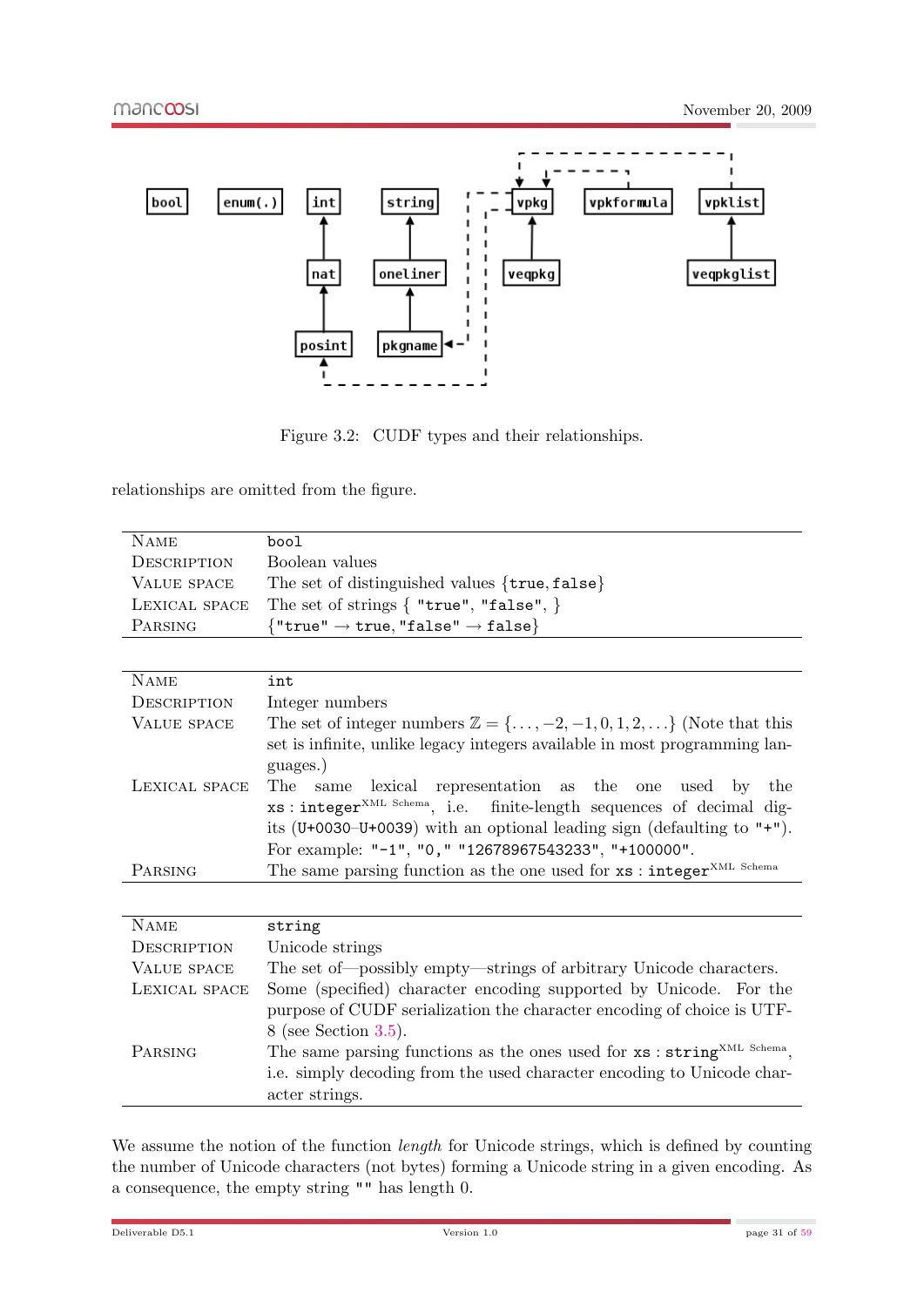| <b>NAME</b>   | vpkg                                                                                                                                                                               |
|---------------|------------------------------------------------------------------------------------------------------------------------------------------------------------------------------------|
| DESCRIPTION   | Versioned package names                                                                                                                                                            |
| VALUE SPACE   | The set of pairs $\langle vpred, p \rangle$ where p is a value of type pkgname (see                                                                                                |
|               | below) and <i>vpred</i> is either $\top$ (denoting that no version constraint has                                                                                                  |
|               | been imposed on package name p or a pair $\langle relop, v \rangle$ (denoting that a                                                                                               |
|               | specific version constraint is in effect on package name $p$ ). In the latter                                                                                                      |
|               | case <i>relop</i> is one of $\{=\neq,\geq,>,\leq,\leq\}$ and v is a value of type <b>posint</b>                                                                                    |
|               | (see below).                                                                                                                                                                       |
| LEXICAL SPACE | The set of strings matching the grammar:                                                                                                                                           |
|               | $VPKG ::= PKGNAME SP + VConsTR?$                                                                                                                                                   |
|               | VCONSTR ::= $SP * RELOP SP + VER SP*$                                                                                                                                              |
|               | RELOP ::= "="   "!="   ">="   ">"   "<="   "<"                                                                                                                                     |
|               | $SP ::= " " " (i.e. U+0020)$                                                                                                                                                       |
|               | $VER ::= PosINT$                                                                                                                                                                   |
|               | where the nonterminal PKGNAME matches lexical values of pkgname (see                                                                                                               |
|               | below) and PosINT those of posint (see below). The values resulting                                                                                                                |
|               | from parsing VConstra, which match RELOP and VERSION respectively,                                                                                                                 |
|               | are used to form the internal pair $\langle$ <i>relop</i> , <i>v</i> $\rangle$ ; similarly, the values result-                                                                     |
|               | ing from parsing VPKG are used to form the external pair $\langle vpred, p \rangle$ .                                                                                              |
| PARSING       | Induced by the grammar.                                                                                                                                                            |
|               | RELOP is parsed by the function: $\{ \blacksquare = \blacksquare \rightarrow \equiv, \blacksquare \} = \blacksquare \rightarrow \neq, \blacksquare \succ \blacksquare \rightarrow$ |
|               | $\geq,$ ">" $\rightarrow$ >, "<=" $\rightarrow \leq,$ "<" $\rightarrow$ <}.                                                                                                        |

The semantics of versioned package names depend on the context where they appear. Generally, package names without version constraints are to be intended as package predicates matching all packages with a given name. Package names with a version constraint will additionally satisfy the given version requirement.

| <b>NAME</b>   | vpkgformula                                                                                                                                                                                                                                                                         |
|---------------|-------------------------------------------------------------------------------------------------------------------------------------------------------------------------------------------------------------------------------------------------------------------------------------|
| DESCRIPTION   | Formulae over versioned package names                                                                                                                                                                                                                                               |
| VALUE SPACE   | The smallest set $F$ such that:                                                                                                                                                                                                                                                     |
|               | true $\in F$<br>$(\text{truth})$<br>$\mathcal{V}(\text{vpkg}) \subseteq F$<br>(atoms)<br>$\bigvee_{i=1,\dots,n} a_i \in F \quad a_1,\dots,a_n \text{ atoms} \in F$<br>(disjunctions)<br>$\bigwedge_{i=i,\dots,n} d_i \in F \quad d_1,\dots,d_n$ disjunctions $\in F$ (conjunctions) |
| LEXICAL SPACE | The set of strings matching the following grammar:                                                                                                                                                                                                                                  |
|               | $FLA :: = ANDFLA$<br>ANDFLA ::= ORFLA $(SP * " , " SP * ORFLA) *$                                                                                                                                                                                                                   |
|               | ORFLA ::= ATOMFLA $(SP * "   " SP * A TOMFLA)$                                                                                                                                                                                                                                      |
|               | $ATOMFLA ::= VPKG$                                                                                                                                                                                                                                                                  |
| PARSING       | Induced by the grammar.<br>ATOMFLA nonterminals are parsed as atoms, ORFLA as disjunctions of<br>the atoms returned by their ATOMFLAS, ANDFLA as conjunctions of the<br>disjunctions returned by their ORFLAS.                                                                      |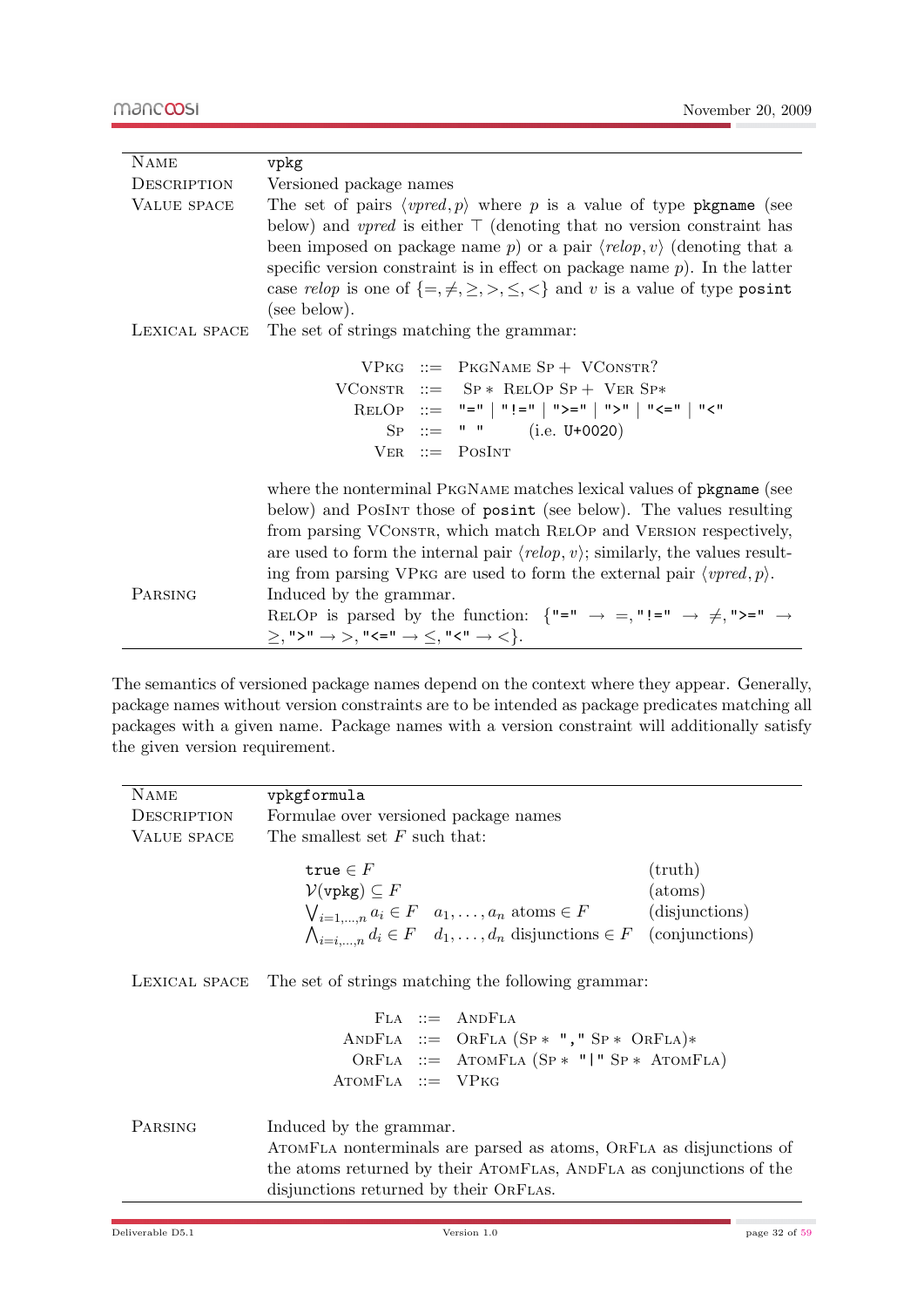Note that formulae over versioned package names are always in conjunctive normal form (CNF), i.e. they always have the shape of "conjunctions of disjunctions of atomic formulae".

| <b>NAME</b>        | vpkglist                                                                                                                                                                                                                                                                                                                                                                                                                                                                                                                                                 |
|--------------------|----------------------------------------------------------------------------------------------------------------------------------------------------------------------------------------------------------------------------------------------------------------------------------------------------------------------------------------------------------------------------------------------------------------------------------------------------------------------------------------------------------------------------------------------------------|
| DESCRIPTION        | Lists of versioned package names                                                                                                                                                                                                                                                                                                                                                                                                                                                                                                                         |
| <b>VALUE SPACE</b> | The smallest set $L$ such that:                                                                                                                                                                                                                                                                                                                                                                                                                                                                                                                          |
|                    | $\parallel \in L$<br>(empty lists)<br>$p::l \in L$ $p \in \mathcal{V}(\text{vpkg}), l \in L$ (package concatenations)                                                                                                                                                                                                                                                                                                                                                                                                                                    |
| LEXICAL SPACE      | The set of strings matching the grammar:                                                                                                                                                                                                                                                                                                                                                                                                                                                                                                                 |
|                    | VPKGS ::= ""   VPKG $(SP * " , " SP * VPKG)*$                                                                                                                                                                                                                                                                                                                                                                                                                                                                                                            |
| PARSING            | Induced by the grammar.<br>"" is parsed as [], while an instance of VPKG followed by a list of ver-<br>sioned package names is parsed as package concatenation.                                                                                                                                                                                                                                                                                                                                                                                          |
|                    |                                                                                                                                                                                                                                                                                                                                                                                                                                                                                                                                                          |
| <b>NAME</b>        | enum $(s_1, \ldots, s_n)$                                                                                                                                                                                                                                                                                                                                                                                                                                                                                                                                |
| DESCRIPTION        | Enumerations                                                                                                                                                                                                                                                                                                                                                                                                                                                                                                                                             |
| VALUE SPACE        | Rather than a single type, enum is a type scheme defining infinite pos-<br>sible actual types. All those types are indexed by the set of symbols<br>$\{s_1, \ldots, s_n\}$ , for any such set a single type (an <i>enumeration</i> ) is defined.<br>Each enumeration is a type, its values can be one of the symbols<br>$s_1, \ldots, s_n$ . Symbols must match the constraints of identifiers. For conve-<br>nience, in this specification symbols are written as strings, but without<br>the external double quotes, and prefixed by a single quote '. |
| LEXICAL SPACE      | $\{s \in \mathcal{L}(\text{string}) \mid s \text{ is an identifier}\}\$                                                                                                                                                                                                                                                                                                                                                                                                                                                                                  |
| PARSING            | $\{ "s" \rightarrow 's \mid s \text{ is an identifier} \}$                                                                                                                                                                                                                                                                                                                                                                                                                                                                                               |
|                    | The parsing function is defined point-wise on each Unicode string match-<br>ing the constraints of identifiers. For each of them, the parsing function<br>returns a symbol, the name of which is that very same identifier.                                                                                                                                                                                                                                                                                                                              |

For example, given the enumeration  $E = \text{enum}('foo, 'bar, 'baz)$ , we have the following: 'foo  $\in$  $V(E)$ , 'bar  $\in V(E)$ , and 'baz  $\in V(E)$ . Note that None is not part of any enumeration, but optional properties having enumeration types can assume the None value as usual.

| <b>NAME</b>        | oneliner                                                                            |
|--------------------|-------------------------------------------------------------------------------------|
| <b>DESCRIPTION</b> | One-liner Unicode strings                                                           |
| VALUE SPACE        | oneliner is a subtype of string.                                                    |
|                    | The set of, possibly empty, strings of Unicode characters not containing            |
|                    | any of the following "newline" characters: line feed (U+000A), carriage             |
|                    | return $(U+000D)$ .                                                                 |
|                    | Note that, in spite of xs : string <sup>XML Schema</sup> not being a type available |
|                    | for use in CUDF, CUDF oneliner is conceptually a subtype also of                    |
|                    | xs: string <sup>XML Schema</sup> obtained by removing newline characters from its   |
|                    | value space.                                                                        |
| LEXICAL SPACE      | As per subtyping.                                                                   |
| PARSING            | As per subtyping.                                                                   |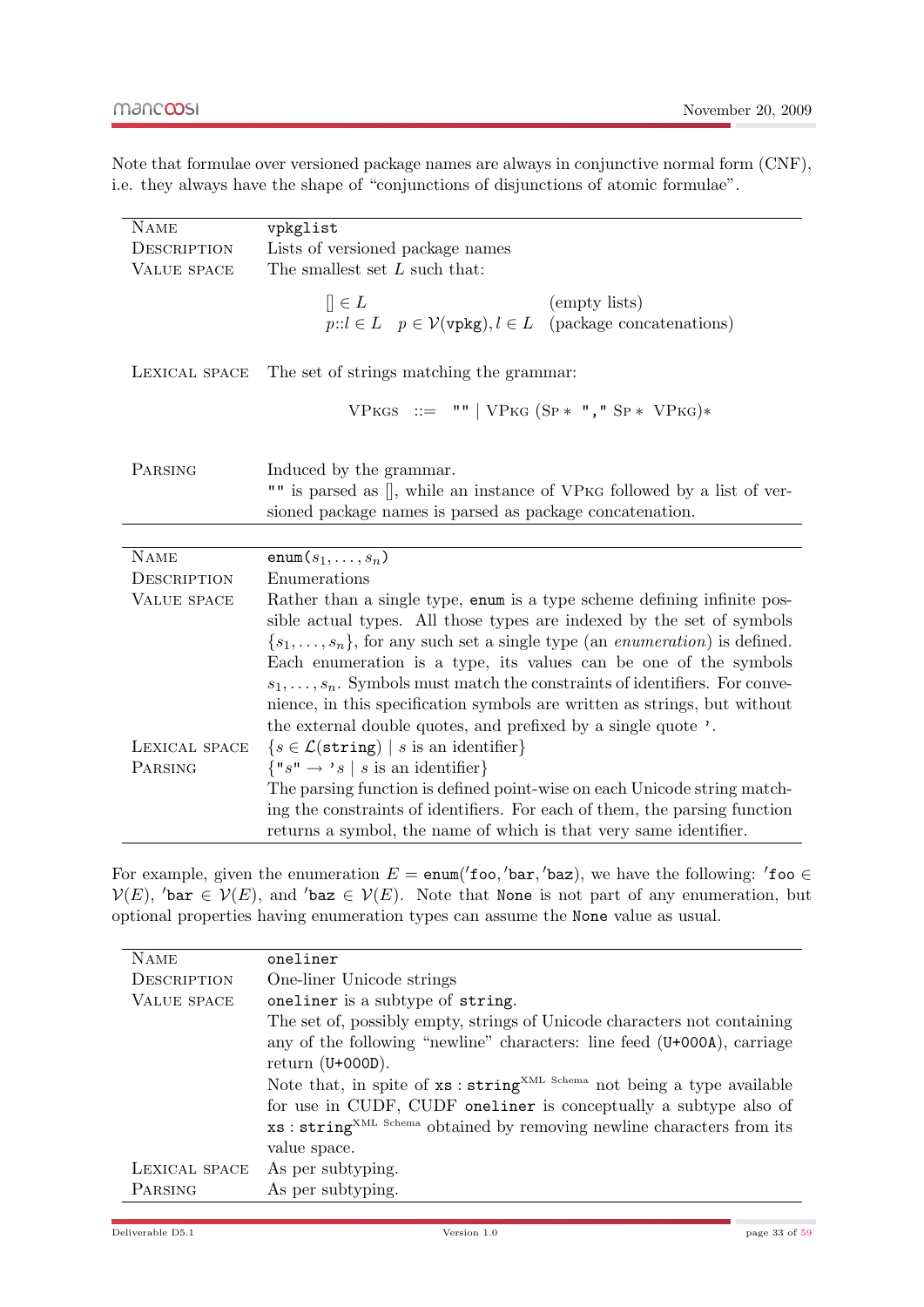| <b>NAME</b>        | pkgname                                                                                                               |
|--------------------|-----------------------------------------------------------------------------------------------------------------------|
| <b>DESCRIPTION</b> | Package names                                                                                                         |
| VALUE SPACE        | pkgname is a subtype of oneliner.                                                                                     |
|                    | It is obtained allowing only strings that satisfy the following condition                                             |
|                    | in the value space:                                                                                                   |
|                    | • the string starts with a lowercase Latin letter                                                                     |
|                    | • the string only consists of: lowercase Latin letters, Arabic numeral<br>digits, dashes $(U+002D)$ , dots $(U+002E)$ |
|                    | $\bullet$ the string has length 2 or greater                                                                          |
|                    | LEXICAL SPACE As per subtyping.                                                                                       |
| PARSING            | As per subtyping.                                                                                                     |

| <b>NAME</b>        | nat                                                                       |
|--------------------|---------------------------------------------------------------------------|
| <b>DESCRIPTION</b> | Natural numbers                                                           |
| VALUE SPACE        | nat is a subtype of int.                                                  |
|                    | It is obtained by allowing only non-negative integers in the value space. |
| LEXICAL SPACE      | As per subtyping.                                                         |
| PARSING            | As per subtyping.                                                         |

| <b>NAME</b>        | posint                                                               |
|--------------------|----------------------------------------------------------------------|
| <b>DESCRIPTION</b> | Positive natural numbers                                             |
| VALUE SPACE        | posint is a subtype of nat.                                          |
|                    | It is obtained by removing the number 0 from the value space of nat. |
| LEXICAL SPACE      | As per subtyping.                                                    |
| PARSING            | As per subtyping.                                                    |

| <b>NAME</b>        | veqpkg                                                                                                                               |  |  |
|--------------------|--------------------------------------------------------------------------------------------------------------------------------------|--|--|
| <b>DESCRIPTION</b> | Version-specific package names                                                                                                       |  |  |
| <b>VALUE SPACE</b> | veqpkg is a subtype of vpkg.                                                                                                         |  |  |
|                    | It is obtained by removing all packages with version constraints other                                                               |  |  |
|                    | than =, more formally: $V(\text{veapkg}) = \{ \langle v \rangle \mid \langle v \rangle \in \emptyset, p \rangle \in \emptyset, p \}$ |  |  |
|                    | $\mathcal{V}(v \text{pkg})$ , $vpred = \top \vee vpred = \langle =, v \rangle$ for some $v$ } from the value space                   |  |  |
|                    | of vpkg.                                                                                                                             |  |  |
| LEXICAL SPACE      | As per subtyping.                                                                                                                    |  |  |
| PARSING            | As per subtyping.                                                                                                                    |  |  |
|                    |                                                                                                                                      |  |  |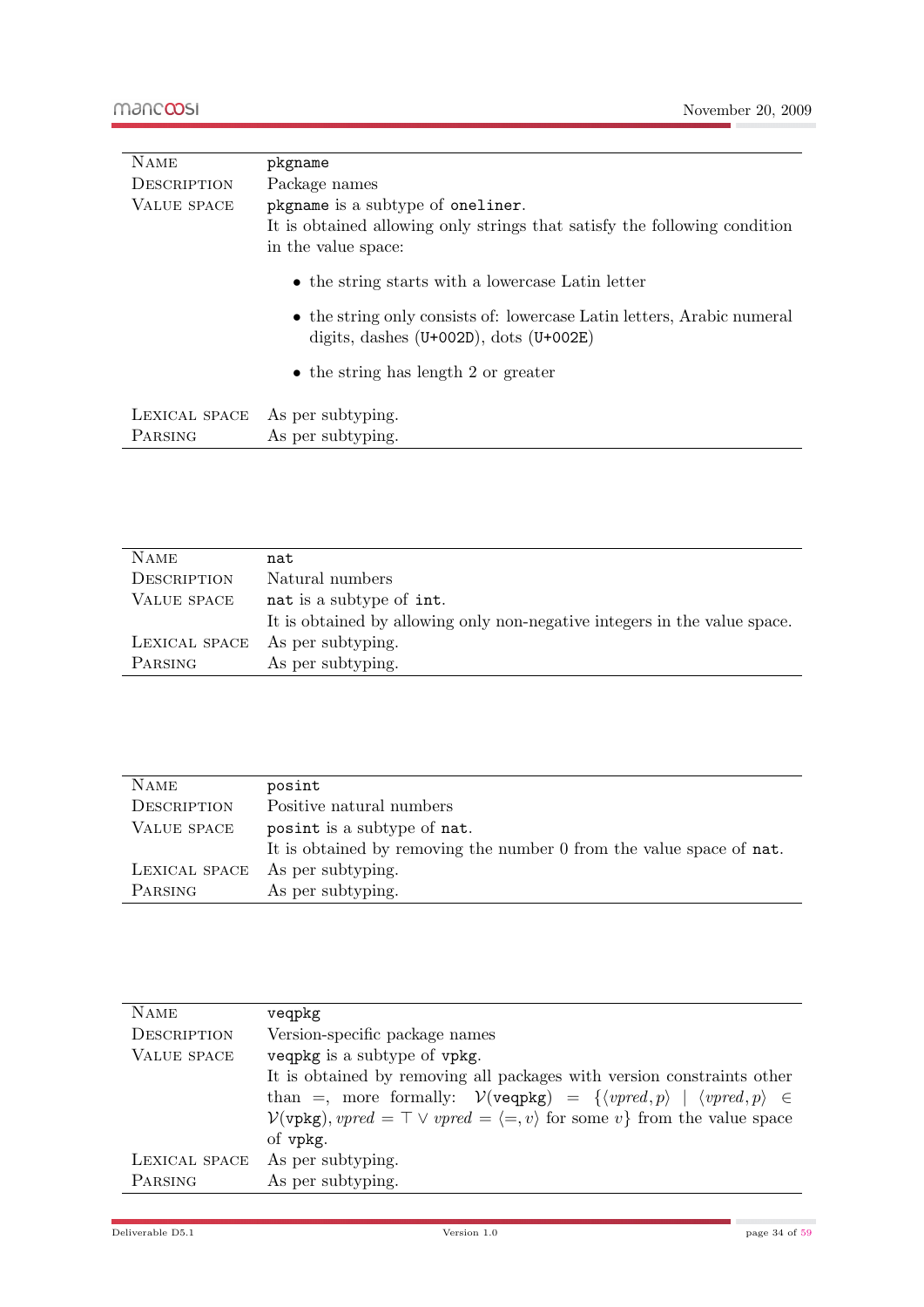| <b>NAME</b>        | veqpkglist                                                                  |  |  |
|--------------------|-----------------------------------------------------------------------------|--|--|
| <b>DESCRIPTION</b> | Lists of version-specific package names                                     |  |  |
| VALUE SPACE        | veqpkglist is a subtype of vpkglist.                                        |  |  |
|                    | It is obtained by using as value space only the smallest set $L' \subseteq$ |  |  |
|                    | $\mathcal{V}(\text{vpkglist})$ such that:                                   |  |  |
|                    | $\mathcal{C} \in L'$<br>(empty lists)                                       |  |  |
|                    | $p::l \in L'$ $p \in V(\text{veapkg}), l \in L'$ (package concatenations)   |  |  |
|                    |                                                                             |  |  |
| LEXICAL SPACE      | As per subtyping.                                                           |  |  |
| PARSING            | As per subtyping.                                                           |  |  |

#### <span id="page-34-0"></span>3.2.3 Property schemata

Each of the information items supported by CUDF (either package or problem description items, see Section [3.2\)](#page-26-0) is composed of several properties. In this section we give the schemata for all properties that can be part of package description items and problem description items.

#### Package description

<span id="page-34-1"></span>A package description item describes several facets of a package.

| <b>NAME</b>               | Package                                                                             |  |  |  |
|---------------------------|-------------------------------------------------------------------------------------|--|--|--|
| <b>TYPE</b>               | pkgname                                                                             |  |  |  |
| OPTIONALITY               | required                                                                            |  |  |  |
| DESCRIPTION               | Name of the package being described.                                                |  |  |  |
|                           |                                                                                     |  |  |  |
|                           |                                                                                     |  |  |  |
| <b>NAME</b>               | Version                                                                             |  |  |  |
| <b>TYPE</b>               | posint                                                                              |  |  |  |
| <i><b>OPTIONALITY</b></i> | required                                                                            |  |  |  |
| DESCRIPTION               | Version of the package being described.                                             |  |  |  |
|                           |                                                                                     |  |  |  |
|                           |                                                                                     |  |  |  |
| <b>NAME</b>               | Depends                                                                             |  |  |  |
| <b>TYPE</b>               | vpkgformula                                                                         |  |  |  |
| OPTIONALITY               | optional                                                                            |  |  |  |
| DEFAULT                   | true                                                                                |  |  |  |
| DESCRIPTION               | Intentional representation of the dependencies of the package being de-<br>scribed. |  |  |  |

Dependencies indicate which packages need to be installed to make a given package installable. Dependencies are indicated as boolean CNF formulae over possibly versioned package names. Dependencies are the most expressive relationships which can be stated among packages using CUDF properties.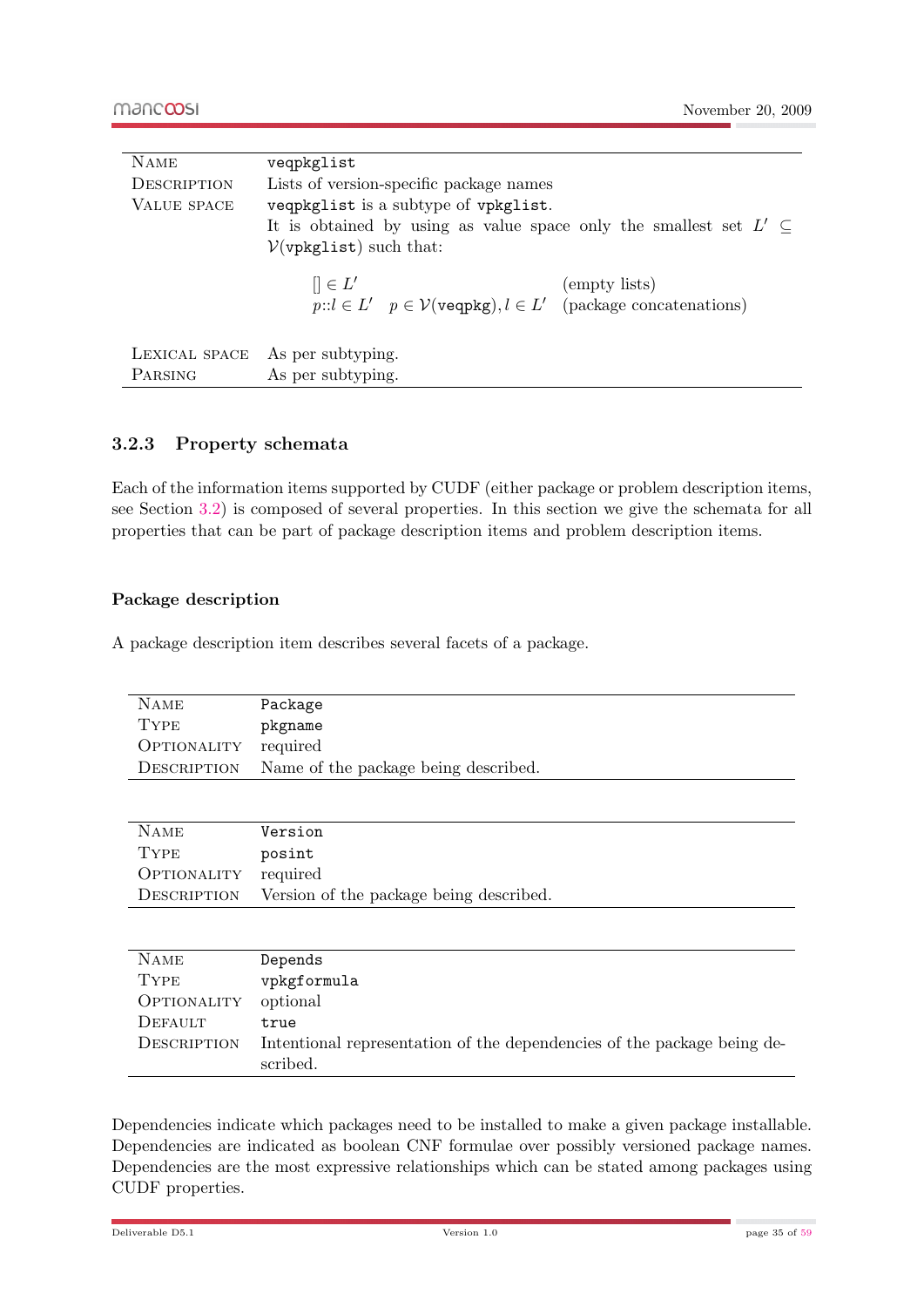| <b>NAME</b> | Conflicts                                                              |
|-------------|------------------------------------------------------------------------|
| <b>TYPE</b> | vpkglist                                                               |
| OPTIONALITY | optional                                                               |
| DEFAULT     |                                                                        |
| DESCRIPTION | Intentional representation of packages which conflict with the package |
|             | being described.                                                       |

Conflicts indicate which packages cannot be co-installed, in any given installation, together with a given package. Note that the language to express conflicts is more limited than that used to express dependencies: it consists of plain lists of possibly versioned package names, rather than CNF formulae.

Also note that as far as CUDF is concerned there are no implicit conflicts assumed between different versions of the same package, if they are intended they need to be explicitly specified using the Conflicts property. According to the CUDF semantics this can be achieved by declaring, for a package  $p$ , a conflict with  $p$  itself; see Section [3.3](#page-38-0) for more information.

| <b>NAME</b> | Provides                                          |
|-------------|---------------------------------------------------|
| <b>TYPE</b> | veqpkglist                                        |
| OPTIONALITY | optional                                          |
| DEFAULT     |                                                   |
| DESCRIPTION | Features provided by the package being described. |

A package can declare zero or more features that it provides. To abstract over package names, other packages may declare relationships with such features. Packages can provide a specific version of a given feature, or provide a feature without mentioning a version (meaning that all possible versions of a given feature are provided by that package).

| <b>NAME</b> | Installed                                                             |
|-------------|-----------------------------------------------------------------------|
| <b>TYPE</b> | bool                                                                  |
| OPTIONALITY | optional                                                              |
| DEFAULT     | false                                                                 |
| DESCRIPTION | Flag stating whether or not the package being described is installed. |

Two kinds of packages play a role in the upgrade process: currently installed packages constituting the local package status and (locally or remotely) available packages which are known to the meta-installer and constitute the package universe. Installed distinguishes among these two cases, it is true for packages which are part of the local status and false for those which are part of the package universe. Other kinds of packages that do not play a role in the package upgrade problem are not represented in CUDF.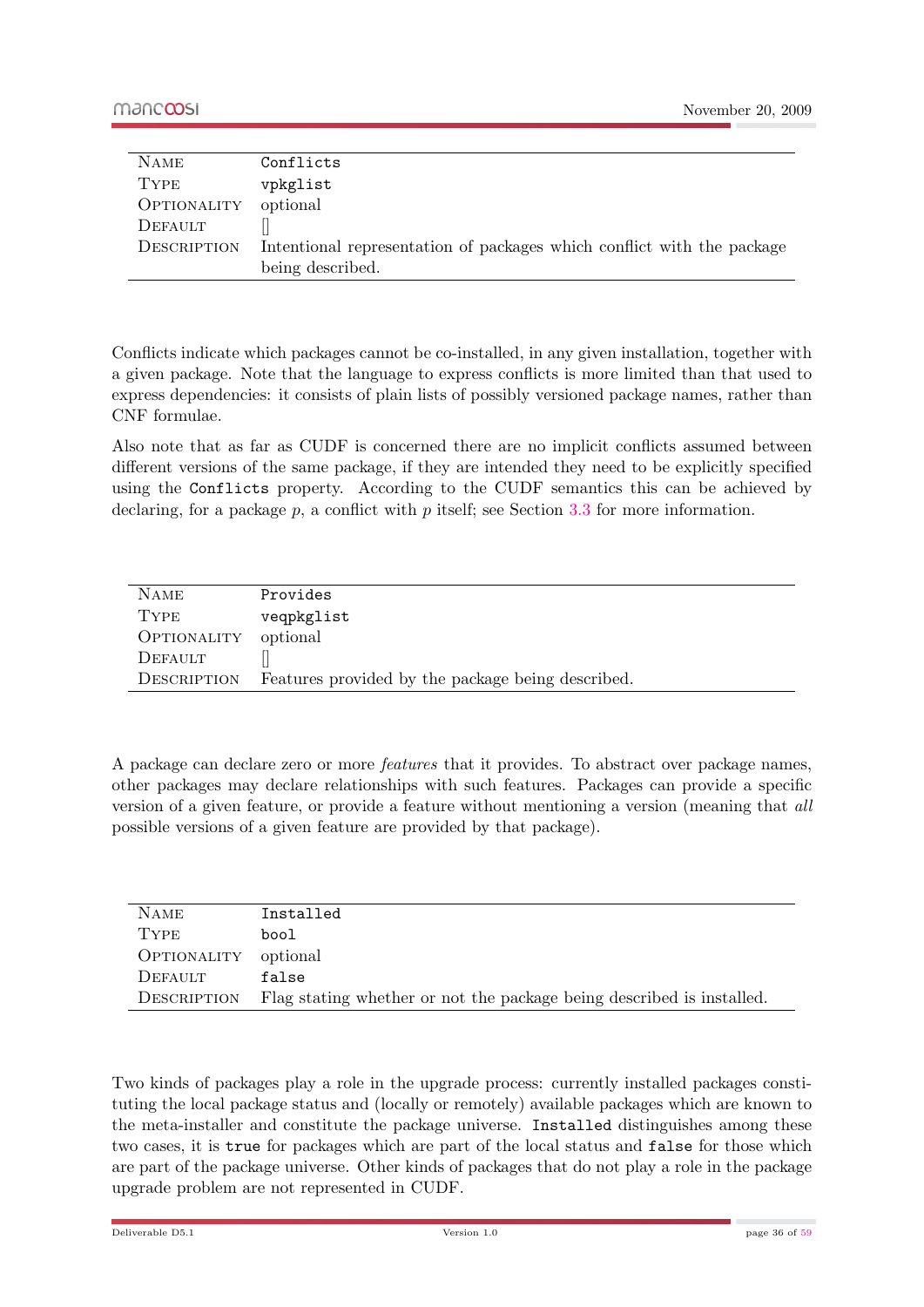| <b>NAME</b>        | Keep                                                                                                      |  |  |  |
|--------------------|-----------------------------------------------------------------------------------------------------------|--|--|--|
| <b>TYPE</b>        | enum('version,'package,'feature)                                                                          |  |  |  |
| <b>OPTIONALITY</b> | optional                                                                                                  |  |  |  |
| <b>DESCRIPTION</b> | Indication of which aspects of the package being described the user<br>wants to preserve across upgrades. |  |  |  |
|                    | • 'version means preserving the current version, as recorded in the<br>package status.                    |  |  |  |
|                    | • 'package means preserving at least one version of the package in<br>the resulting package status.       |  |  |  |
|                    | • 'feature means preserving all the provided features.                                                    |  |  |  |

Note that it is not specified how the requirements of the Keep feature have to be fulfilled; in the particular case of 'feature it is possible that the requirement gets fulfilled by replacing a package by some other packages, which, together, provide the same features. See Section [3.3](#page-38-0) for the formal specification of the meaning of the Keep property.

#### Problem description

<span id="page-36-0"></span>

| <b>NAME</b>        | Install                                                           |  |  |
|--------------------|-------------------------------------------------------------------|--|--|
| <b>TYPE</b>        | vpkglist                                                          |  |  |
| OPTIONALITY        | optional                                                          |  |  |
| DEFAULT            |                                                                   |  |  |
| DESCRIPTION        | List of packages the user wants to be installed.                  |  |  |
|                    |                                                                   |  |  |
| <b>NAME</b>        | Remove                                                            |  |  |
| <b>TYPE</b>        | vpkglist                                                          |  |  |
| <b>OPTIONALITY</b> | optional                                                          |  |  |
| DEFAULT            |                                                                   |  |  |
| DESCRIPTION        | List of packages the user wants to be removed.                    |  |  |
|                    |                                                                   |  |  |
| <b>NAME</b>        | Upgrade                                                           |  |  |
| <b>TYPE</b>        | vpkglist                                                          |  |  |
| OPTIONALITY        | optional                                                          |  |  |
| DEFAULT            |                                                                   |  |  |
| DESCRIPTION        | List of packages the user wants to be upgraded to newer versions. |  |  |

The properties Install, Remove and Upgrade provide the same mechanism for specifying the target packages: lists of package names with optional version specifications. A properly completed Install action ensures that the requested packages are installed in the resulting package status, on the contrary Remove ensures that they are not. Since CUDF supports multiple installed versions of the same package in principle there is no implicit need of removing other packages due to homonym upon Install. Upgrade is similar to Install, but additionally ensures that only one version of each of the target packages is preserved in the resulting packages status; it also ensures that newer versions of them get installed. See Section [3.3](#page-38-0) for a formal specification of the semantics of actions.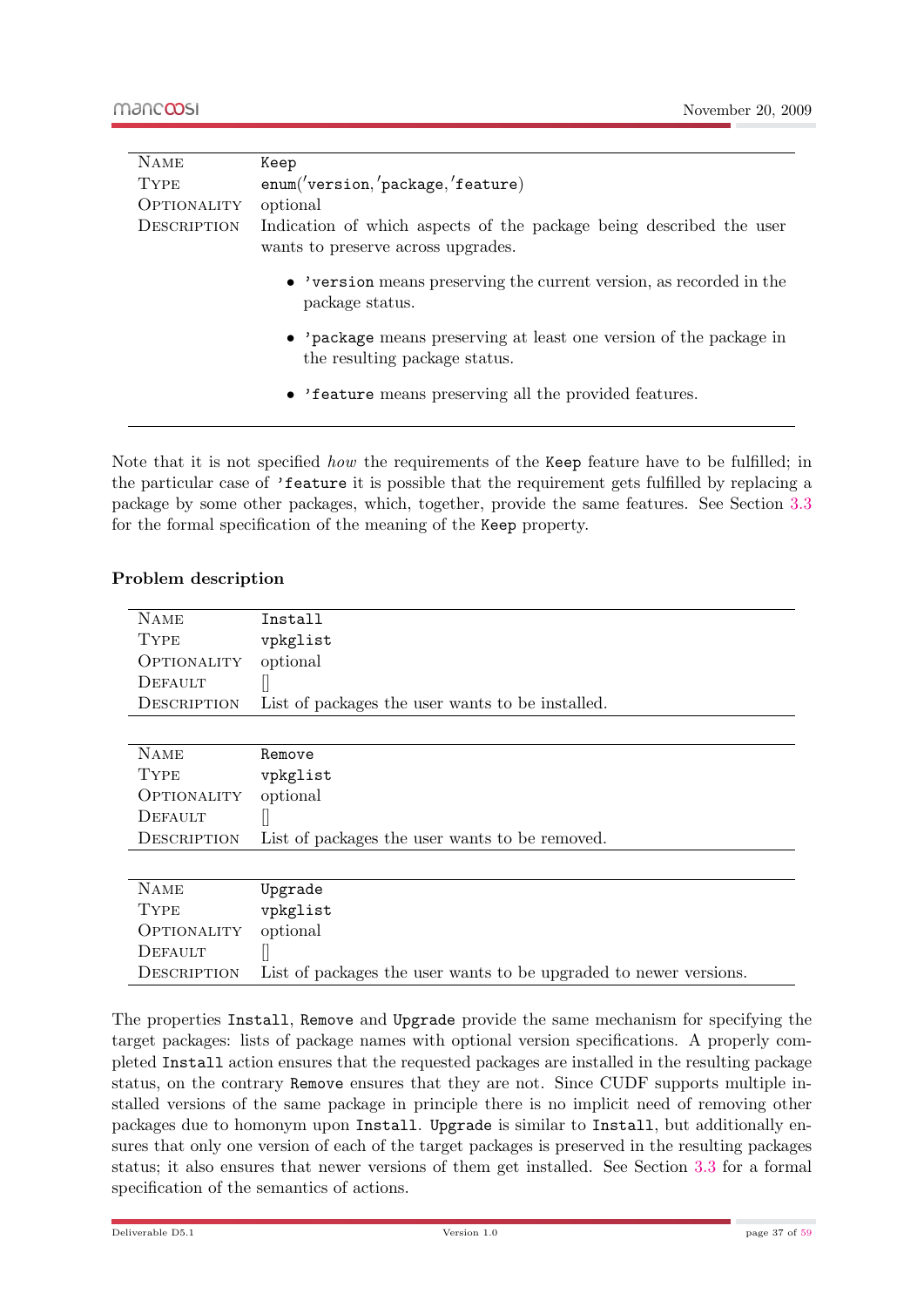

<span id="page-37-2"></span>Figure 3.3: Detailed structure of a CUDF document with highlight of core properties.

#### <span id="page-37-0"></span>3.2.4 Document structure

Putting it all together, the detailed structure of CUDF document is as depicted in Figure [3.3;](#page-37-2) the figure has to be interpreted as a refined version of Figure [3.1,](#page-26-1) which we are now able to fill with the properties described in the previous section. Note that all core properties are shown in the figure, in spite of their optionality.

#### Global constraints

<span id="page-37-1"></span>In addition to the per-property constraints reported in the previous section, CUDF documents must respect extra constraints which are not specific to sole information items or properties.

Package/version uniqueness among all package description items forming a given CUDF, there must not exist two package descriptions  $p_1$  and  $p_2$  such that they have the same value of the property name and the same value of the property version, i.e. the pair of property values  $\langle$ **name**, version $\rangle$  can be used as a "key" to look up package descriptions in a given CUDF.

There is no strict imposition neither in specifying at least one of the Install/Remove/Upgrade properties, nor in specifying non empty-lists as their values. Nevertheless, CUDFs representing problems with empty queries are mostly uninteresting.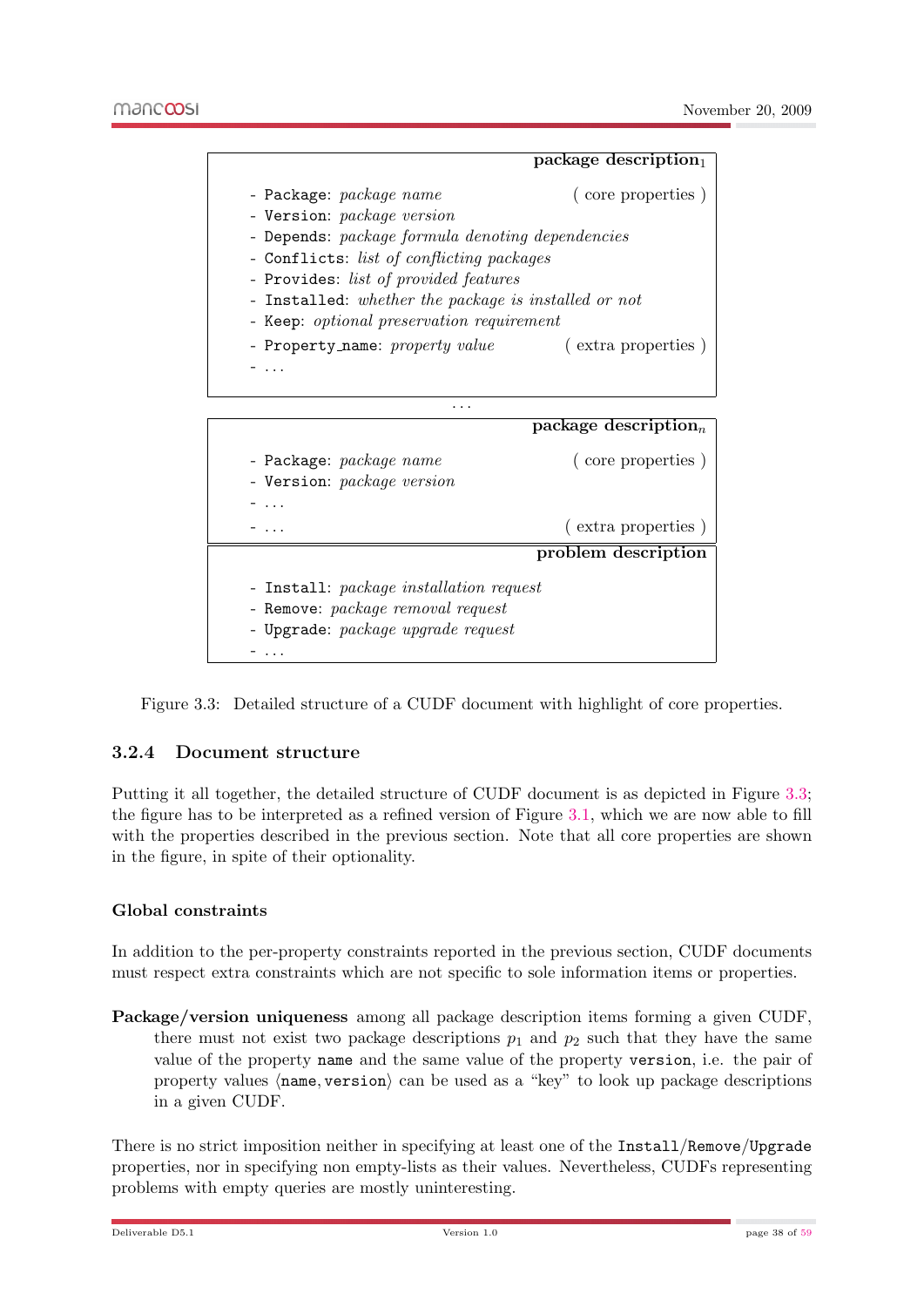#### <span id="page-38-0"></span>3.3 Formal semantics

The semantics is defined in a style similar to  $[MBC<sup>+</sup>06]$  $[MBC<sup>+</sup>06]$ , however, we now have to deal with an abstract semantics that is closer to "real" problem descriptions, and that contains artifacts like *features*. This induces some complications for the definition of the semantics. In  $[MBC<sup>+</sup>06]$  $[MBC<sup>+</sup>06]$  this and similar problems were avoided by a pre-processing step that expands many of the notions that we wish to keep in the CUDF format.

#### <span id="page-38-1"></span>3.3.1 Abstract syntax and semantic domains

The abstract syntax and the semantics is defined using the value domains defined in Section [3.2.2.](#page-28-0) In addition, we give the following definitions:

- **Definition 1** CONSTRAINTS is the set of version constraints, consisting of the value  $\top$ and all pairs (relop, v) where relop is one of  $=, \neq, \leq, \geq, \leq, \geq$  and  $v \in V(\text{posit})$ .
	- KEEPVALUES is the set of the possible values of the Keep property of package information items, that is: {'version, 'package, 'feature, None}

The abstract syntax of a CUDF document is a pair consisting of a package description (as defined in Definition [2\)](#page-38-2) and a request (see Definition [4\)](#page-39-1).

<span id="page-38-2"></span>Definition 2 (Package description) A package description is a partial function

 $V(pkqname) \times V(posint) \longrightarrow$  $V(bool) \times \text{KEEPVALUES} \times V(vpkgformula) \times V(vpkglist) \times V(vepkglist)$ 

The set of all package descriptions is noted DESCR. If  $\phi$  is a package description then we write  $Dom(\phi)$  for its domain. If  $\phi(p,n) = (i, k, d, c, p)$  then we also write

- $\phi(p, n)$ . installed = i
- $\phi(p, n)$ .keep = k
- $\phi(p, n)$ . depends = d
- $\phi(p, n)$ .conflicts = c
- $\phi(p,n)$ .provides = p

It is natural to define a package description as a function since we can have at most one package description for a given pair of package name and version in a CUDF document. The function is generally only partial since we clearly do not require to have a package description for any possible pair of package name and version.

We define the removal operation of a particular versioned package from a package description. This operation will be needed later in Definition [13](#page-40-1) to define the semantics of package conflicts in case a package conflicts with itself or a feature provided by the same package.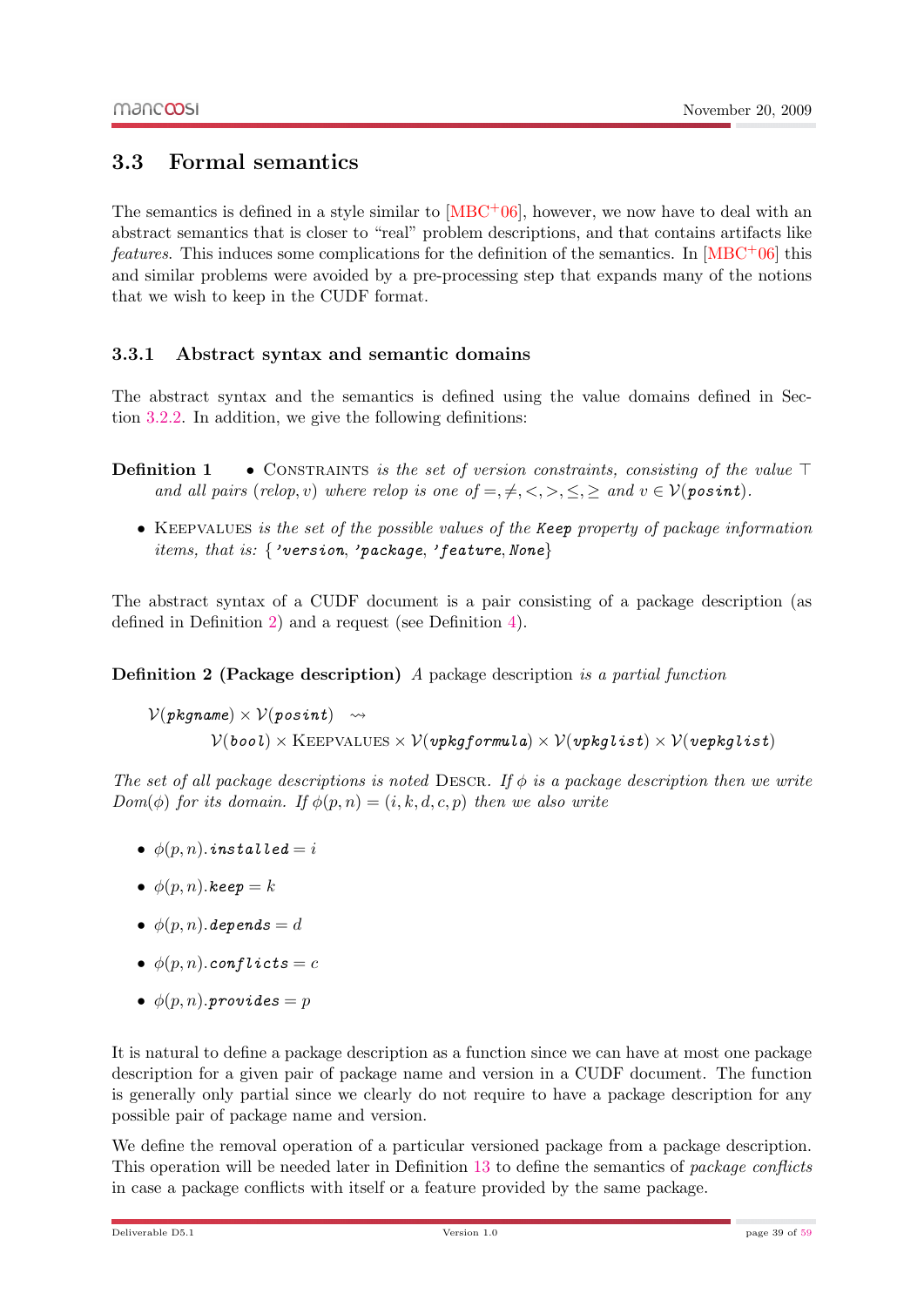**Definition 3 (Package removal)** Let  $\phi$  be a package description,  $p \in \mathcal{V}(p)$  kg and  $n \in \mathcal{V}(p)$  $V(posint)$ . The package description  $\phi - (p, n)$  is defined by

> $Dom(\phi - (p, n)) = Dom(\phi) - \{(p, n)\}$  $(\phi - (p, n))(q, m) = \phi(q, m)$  for all  $(q, m) \in Dom(\phi - (p, n))$

<span id="page-39-1"></span>**Definition 4 (Request)** A request is a triple  $(l_i, l_u, l_d)$  with  $l_i, l_u, l_d \in V(\textit{vpglist}).$ 

In a triple  $(l_i, l_u, l_d)$ ,  $l_i$  is the list of packages to be installed,  $l_u$  the list of packages to be updated, and  $l_d$  the list of packages to be deleted.

#### <span id="page-39-0"></span>3.3.2 Installations

**Definition 5 (Installation)** An installation is a function from  $V(pkgname)$  to  $P(V(posint))$ .

The idea behind this definition is that the function describing an installation associates the set of versions that are installed to any possible package name. This set is empty when no version of the package is installed.

We can extract an installation from any package description as follows:

**Definition 6 (Current installation)** Let  $\phi$  be a package description, the current package installation of  $\phi$ 

$$
i_\phi\!\!: \mathcal{V}(pkgname) \to P(\mathcal{V}(posint))
$$

is defined by

$$
i_\phi(p):=\{n\in \mathcal{V}(\mathit{posint}) \mid (p,n)\in\mathit{Dom}(\phi)\ \mathit{and}\ \phi(p,n).\mathit{instead}=true\}
$$

A package can declare zero or more features that it provides. We can also extract the features provided by a package description:

**Definition 7 (Current features)** Let  $\phi$  be a package description, the current features of  $\phi$ 

 $f_{\phi}: \mathcal{V}(pkgname) \rightarrow P(\mathcal{V}(posint))$ 

is defined by

$$
f_{\phi}(p) := \bigcup_{p \in Dom(i_{\phi})} (\bigcup_{n \in i_{\phi}(p)} expand-features(\phi(p, n).provides))
$$

where we define

$$
expand-features((-,n), f) = \{(f,n)\}
$$
  

$$
expand-features(T, f) = \{(f,n) | n \in V(posit)\}
$$

The second clause in the definition of expand-features mentioned above expresses the fact that providing a feature without a version number means providing that feature at any possible version.

In order to define the semantics of a CUDF document, we will frequently need to merge two installations. This will mainly be used for merging an installation of packages with an installation of provided features. The merging operation is formalized as follows: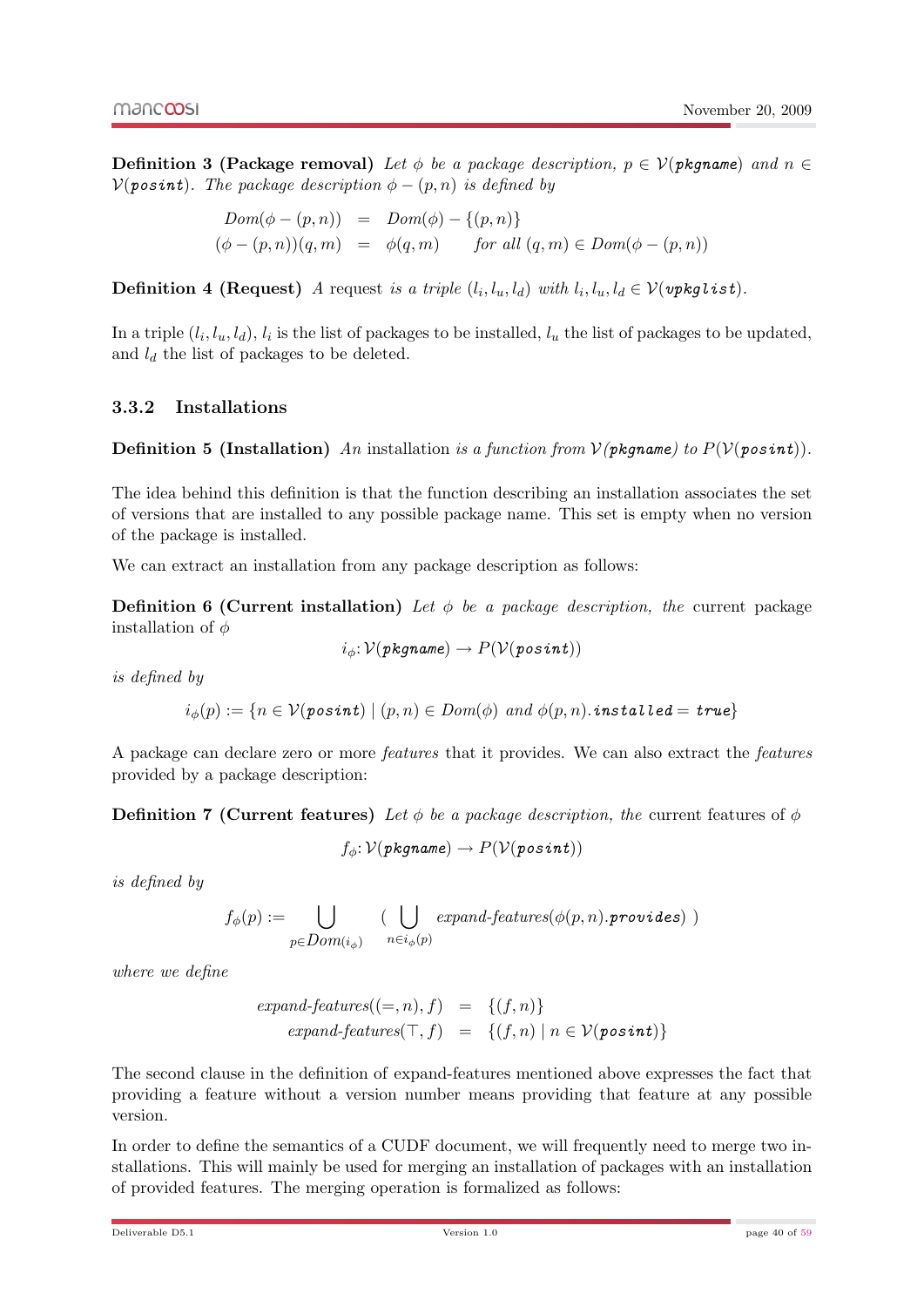**Definition 8 (Merging)** Let  $f, g: V(pkqname) \rightarrow P(V(posint))$  be two installations. Their merge  $f \cup g: V(pkqname) \rightarrow P(V(posint))$  is defined as

 $(f \cup q)(p) = f(p) \cup f(p)$  for any  $p \in V(pk)$  for any  $p \in V(pk)$ 

#### <span id="page-40-0"></span>3.3.3 Consistent package descriptions

We define what it means for an installation to satisfy a constraint:

Definition 9 (Constraint satisfaction) The satisfaction relation between a natural number n and a constraint  $c \in \text{CONTRAINTS}$ , noted  $n \models c$ , is defined as follows:

| $n \models \top$ for any n           | $n \models (\lt, v)$ iff $n \lt v$   |  |
|--------------------------------------|--------------------------------------|--|
| $n \models (= v)$ iff $n = v$        | $n \models (\gt, v)$ iff $n \gt v$   |  |
| $n \models (\neq, v)$ iff $n \neq v$ | $n \models (\leq, v)$ iff $n \leq v$ |  |
|                                      | $n \models (\geq, v)$ iff $n \geq v$ |  |

Now we can define what it implies for a package installation to satisfy some formula:

Definition 10 (Formula satisfaction) The satisfaction relation between an installation I and a formula p, noted  $I \models p$ , is defined by induction on the structure of p:

- $I = (c, p)$  where,  $c \in \text{CONTraINTS}$  and  $p \in \mathcal{V}(p \textit{kgname})$ , iff there exists an  $n \in I(p)$  such that  $n \models c$ .
- $I \models \phi_1 \wedge \ldots \wedge \phi_n$  iff  $I \models \phi_i$  for all  $1 \leq i \leq n$ .
- $I \models \phi_1 \vee \ldots \vee \phi_n$  iff there is an i with  $1 \leq i \leq n$  and  $I \models \phi_i$ .

We can now lift the satisfaction relation to sets of packages:

**Definition 11** Let I be an installation, and  $l \in V(\text{upkqlist})$ . Then  $I \models l$  if for any  $(c, p) \in l$ there exists  $n \in I(p)$  with  $n \models c$ .

Note that, given that  $\mathcal{V}(\mathbf{v} \in \mathbb{R}) \subseteq \mathcal{V}(\mathbf{v} \in \mathbb{R})$ , this also defines the satisfaction relation for elements of  $V(\text{vepkglist})$ . Also note that one could transform any  $l \in V(\text{vekglist})$  into a formula  $l_0 \in V(\text{vpkgformula})$ , by constructing the conjunction of all the elements of l. The semantics of l is the same as the semantics of the formula  $l_{\wedge}$ .

Definition 12 (Disjointness) The disjointness relation between an installation I and a set  $l \in \mathcal{V}(\textit{vpkglist})$  of packages possibly with version constraints, is defined as: I k if for any  $(c, p) \in l$  and all  $n \in I(p)$  we have that  $n \not\models c$ .

<span id="page-40-1"></span>**Definition 13** A package description  $\phi$  is consistent if for every package  $p \in \mathcal{V}(p\mathbf{kqname})$  and  $n \in i_{\phi}(p)$  we have that

- 1.  $i_{\phi} \cup f_{\phi} \models \phi(p, n)$ . depends
- 2.  $i_{\phi-(p,n)} \cup f_{\phi-(p,n)} \parallel \phi(p,n)$ .conflicts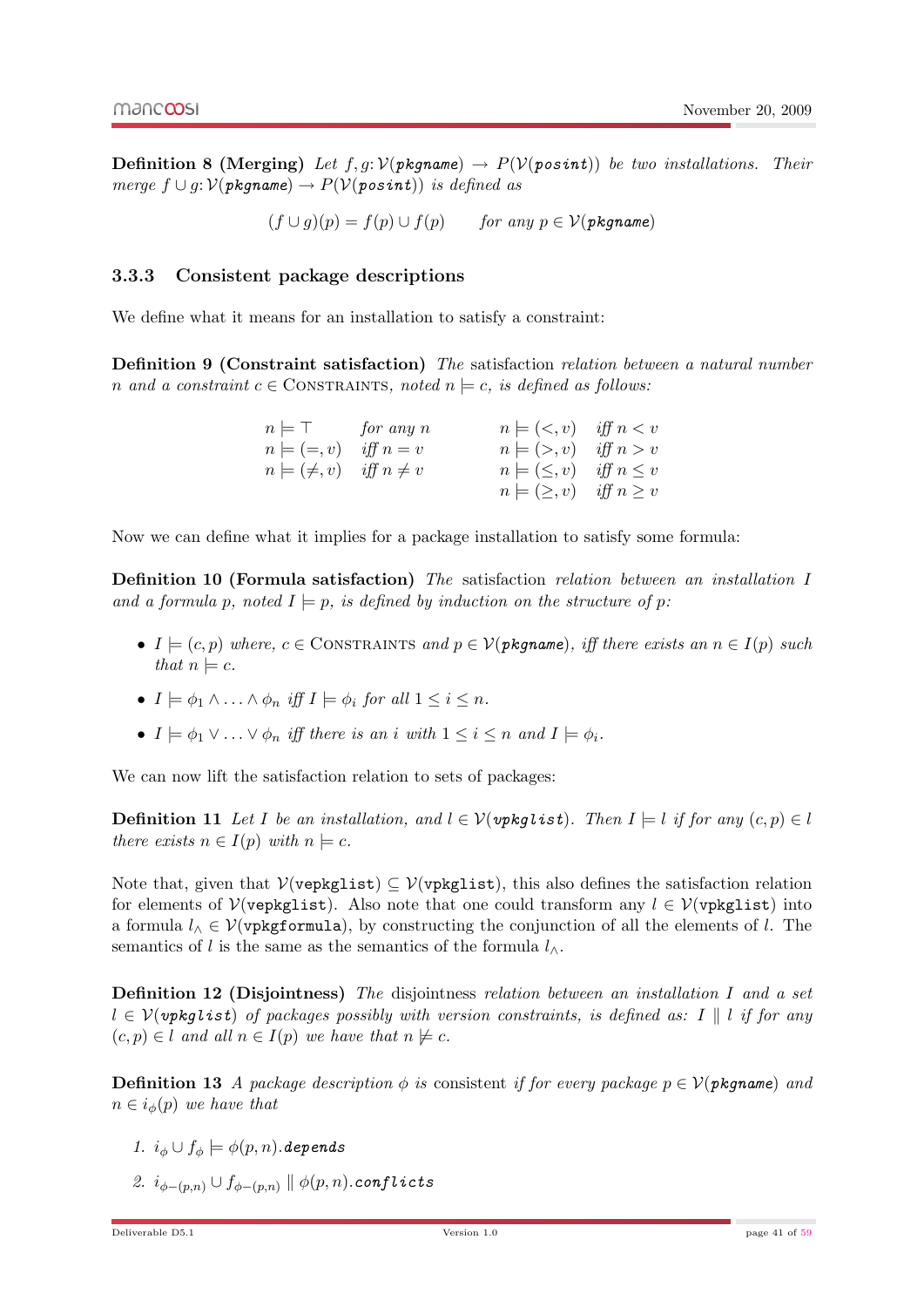In the above definition, the first clause corresponds to the *Abundance* property of  $[MBC^+06]$  $[MBC^+06]$ : all the dependency relations of all installed packages must be satisfied. The second clause corresponds to the *Peace* property of  $[MBC^+06]$  $[MBC^+06]$ . In addition, we now have to take special care of packages that conflict with themselves, or that provide a feature and at the same time conflict with that feature: we only require that there be no conflict with any *other* installed package and with any feature provided by some other package (see also Section [3.3.5\)](#page-42-0).

#### <span id="page-41-0"></span>3.3.4 Semantics of requests

The semantics of a request is defined as a relation between package descriptions. The idea is that two package descriptions  $\phi_1$  and  $\phi_2$  are in the relation defined by the request r if there exists a transformation from  $\phi_1$  to  $\phi_2$  that satisfies r. Integration of optimization criteria is discussed in Section [3.4](#page-42-1) and is ouside the scope of the current section.

First we define the notion of a successor of a package description:

**Definition 14 (Successor relation)** A package description  $\phi_2$  is called a successor of a package description  $\phi_1$ , noted  $\phi_1 \rightarrow \phi_2$ , if

- 1.  $Dom(\phi_1) = Dom(\phi_2)$
- 2. For all  $p \in V(pkgname)$  and  $n \in V(posint):$  if  $\phi_1(p,n) = (i_1, k_1, d_1, c_1, p_1)$  and  $\phi_2(p,n) =$  $(i_2, k_2, d_2, c_2, p_2)$  then  $k_1 = k_2$ ,  $d_1 = d_2$ ,  $c_1 = c_2$ , and  $p_1 = p_2$ .
- 3. For all  $p \in V(\text{p}$ kaname)
	- for all  $n \in i_{\phi_1}(p)$ : if  $\phi_1(p,n)$ .keep = 'version then  $n \in i_{\phi_2}(p)$ .
	- if there is an  $n \in i_{\phi_1}(p)$  with  $\phi_1(p,n)$ . keep = 'package then  $i_{\phi_2}(p) \neq \emptyset$
	- for all  $n\in i_{\phi_1}(p)\colon\, if\ \phi_1(p,n).$ keep  $=$  'feature then  $i_{\phi_2}\cup f_{\phi_2}\models\phi_1(p,n).$ provides

The first and the second item of the above definitions indicate that a successor of a package description  $\phi$  may differ from  $\phi$  only in the status of packages. The third item refines this even further depending on keep values:

- If we have a keep status of version for an installed package  $p$  and version  $n$  then we have to keep that package and version.
- If we have a keep status of package for some installed version of a package  $p$  then the successor must have at least one version of that package installed.
- If we have a keep status of feature for some installed version n of a package p then the successor must provide all the features that where provided by version n of package  $p$ .

**Definition 15 (Request semantics)** Let  $r = (l_i, l_u, l_d)$  be a request. The semantics of r is a relation  $\bigcap_{i=1}^r$  DESCR  $\times$  DESCR defined by  $\phi_1 \stackrel{r}{\wedge} \phi_2$  if

- 1.  $\phi_1 \rightarrowtail \phi_2$
- 2.  $\phi_2$  is consistent
- 3.  $i_{\phi_2} \cup f_{\phi_2} \models l_i$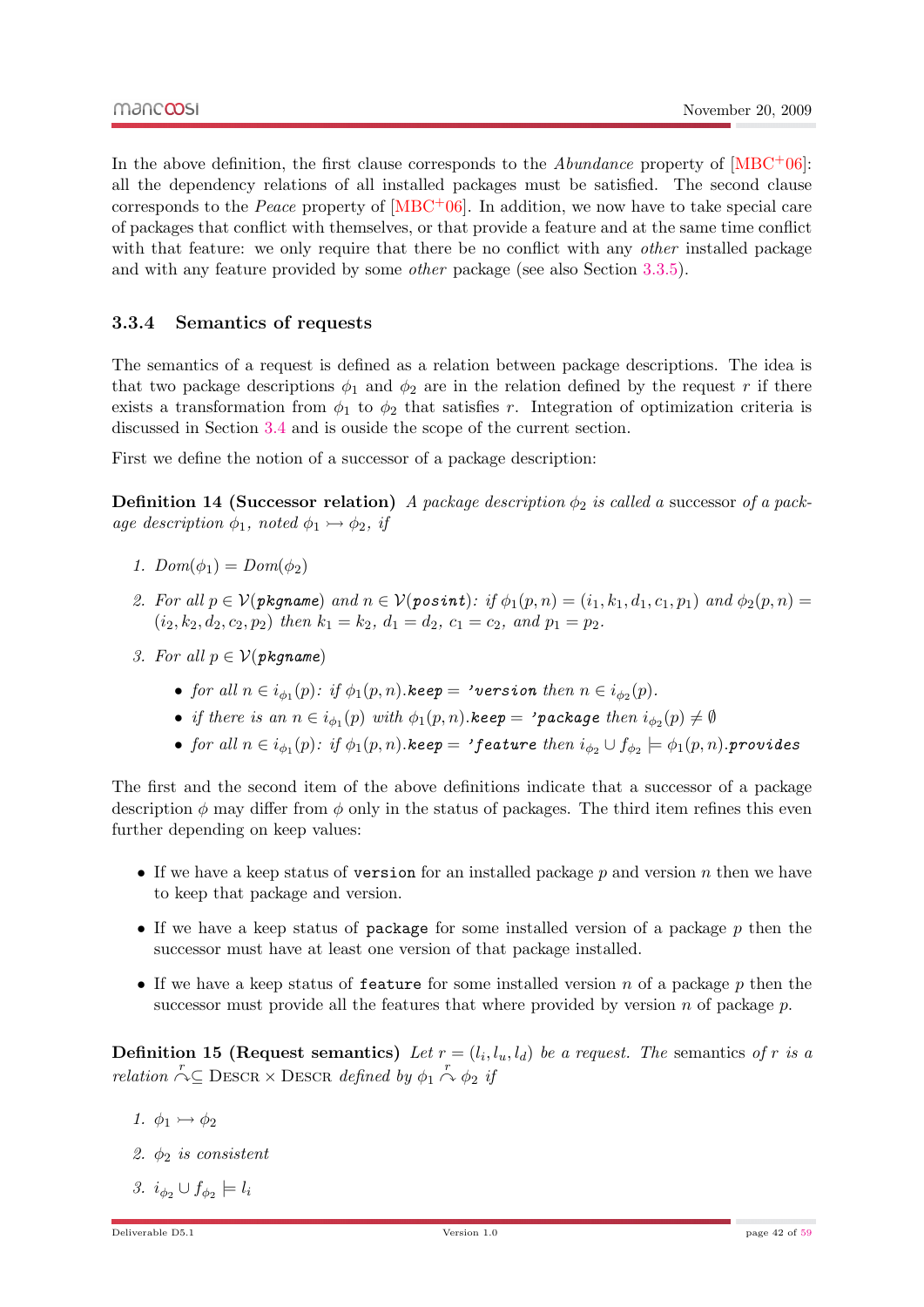- 4.  $i_{\phi_2} \cup f_{\phi_2} \parallel l_d$
- 5.  $i_{\phi_2} \cup f_{\phi_2} \models l_u$ , and for all  $p \in l_u$  and all  $(p, n) \in l_u$  we have that  $i_{\phi_2}(p) = \{n\}$  is a singleton set with  $n \geq n'$  for all  $n' \in i_{\phi_1}(p)$ .

#### <span id="page-42-0"></span>3.3.5 Comments on the semantics (non-normative)

Installing multiple versions of the same package The semantics allows a priori to install multiple versions of the same package. This coincides with the semantics found in RPM-like F/OSS distributions (which a priori do not forbid to install multiple versions of the same package), but is in opposition to the semantics found in Debian-like F/OSS distributions (which allow for one version of any package to be installed at most).

In many practical cases the distinction between a priori allowing or not for multiple versions of a package makes little difference. In the RPM world multiple versions of the same package are very often in a conflict by their features or shipped files. If both versions of the same package provide the same feature and also conflict with that feature then the RPM semantics, as the CUDF semantics, does not allow to install both at the same time. Only packages that have been designed to have distinct versions provide distinct features (in particular, files with distinct paths) can in practice be installed in the RPM world in several different versions at a time. This typically applies to operating system packages. In order to have a meta-installer with Debian semantics work correctly on such a package description, it is sufficient to rename the packages, and to create a new package, say  $p - n$ , for a package p and version n when p can be installed in several versions.

On the other hand, a meta-installer with RPM semantics will produce solutions on a package description that would not be found by a meta-installer with Debian semantics since it is free to install several version of the same package. The uniqueness restriction of Debian can easily be made explicit in the package description by adding say a serialized property "Conflicts:  $p$ "to any stanza in the package description, say of package  $p$ ,.

### <span id="page-42-1"></span>3.4 Integrating optimization criteria

The semantics given in Section [3.3](#page-38-0) is designed to define when passing from one installation to another installation satisfies a user request. It does not discriminate among different resulting installations, which is in most cases too coarse to express the requirements a good meta-installer should satisfy. For instance, one might expect from a meta-installer that it does not call for the installation of unnecessary packages, or that it installs the latest version of packages when possible.

All single criteria of this kind can easily be expressed as optimization criteria that are in fact orthogonal to the semantics defined in Section [3.3.](#page-38-0) In order to express optimization criteria we use an optional property of package descriptions, called Cost, for instance, with value space int and default 0. Using this new property we can extend the definition of a package description to also yield the value of the Cost property in addition to the five properties already required in Definition [2.](#page-38-2) We will write  $\phi(p, v)$ .cost for the value of the property Cost of the package description with package name  $p$  and version  $n$ .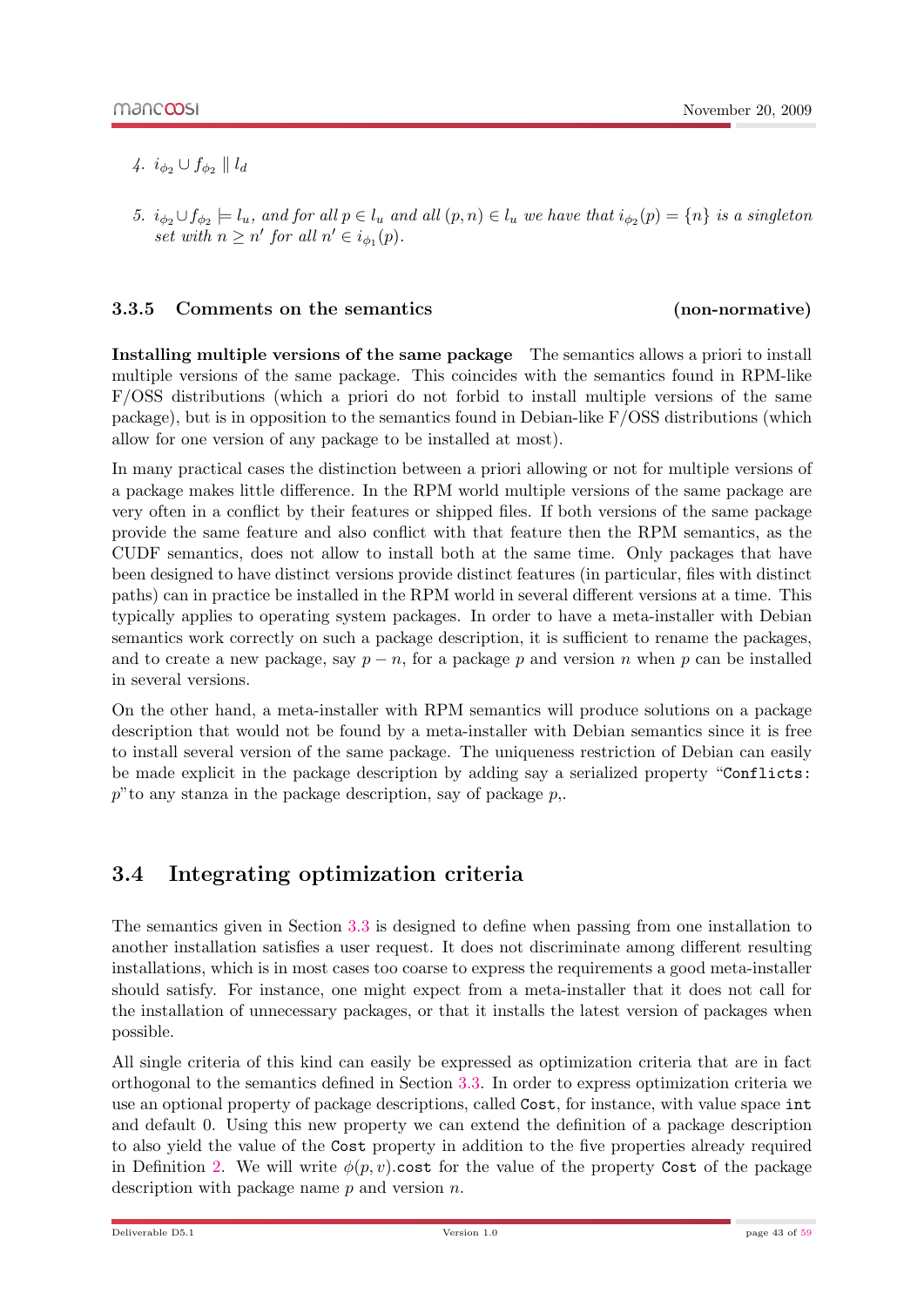**Definition 16 (Installation cost)** The cost cost( $\phi$ ) of a package description  $\phi$  is defined as

$$
cost(\phi) = \sum_{p \in \mathcal{V}(\textit{pkgname})} (\sum_{v \in i_{\phi}(p)} \phi(p, v). cost)
$$

We say that  $\phi_1$  is as most as expensive as  $\phi_2$ , written  $\phi_1 \leq \phi_2$ , if  $cost(\phi_1) \leq cost(\phi_2)$ .

In other words, the cost of a package description is simply the sum of the Cost values of all installed versions of packages. Mathematically, the relation  $\leq$  is a so-called quasi-order, that is we have that  $\leq$  is reflexive  $(\phi \leq \phi \text{ for all } \phi)$  and transitive  $(\phi_1 \leq \phi_2 \text{ and } \phi_2 \leq \phi_3 \text{ imply})$  $\phi_1 \lesssim \phi_3$ ), but not necessarily anti-symmetric (it may be the case that  $\phi \lesssim \psi$  and also  $\psi \lesssim \phi$ for different package descriptions  $\phi$  and  $\psi$ ).

<span id="page-43-0"></span>**Lemma 1** Let  $\phi$  be a package description such that  $Dom(\phi)$  is finite, and r a request. If there exists an  $\psi$  such that  $\phi \stackrel{r}{\sim} \psi$  then there exists an installation  $\psi_0$  such that  $\psi_0 \lesssim \psi$  for all  $\psi$  with  $\phi \stackrel{r}{\curvearrowright} \psi$ .

This means that if a request has a solution at all then an optimal solution exists, even though this optimal solution may not be unique.

The proof of Lemma [1](#page-43-0) is obvious from the fact that the smallest possible value of  $cost(\psi)$  is limited by

$$
\sum_{(p,n)\in {\rm Dom}(\phi)}\min\{0,\phi(p,n).\mathsf{cost}\}
$$

Alternatively, one might argue that for any given finite package installation there is only a finite number of possible successors.

Let us now see how various frequent optimization criteria can be translated into appropriate choices of the Cost property.

- Optimization of the disk space occupied by the installation may be indicated by putting the size taken by the installation of a package as value of the Cost property in the package description.
- Optimization of the download size required to pass to the new installation may be indicated by putting the download size of the package as the value of the Cost property if that version of the package is not installed, and 0 if that version of the package is already installed. Note that this amounts to expressing an optimization criterion for all *newly* installed packages even though the general optimization mechanism is defined on the set of all packages that are installed in the end.
- Preference of installation of most recent available versions of packages can be expressed by putting the value 0 as the value of the Cost property of package  $p$  and version  $v$  if  $n$  is the latest version of  $p$ , and 1 otherwise. This can easily be extended to taking into account "how outdated" a package is, either by putting the value of Cost of package p and version  $v$  to be the number of versions of  $p$  that are greater or equal to  $v$  and strictly smaller than the latest version of  $p$ , or by using some other metric.
- The requirement of installing a minimal number of auxiliary packages (i.e. packages that are not mentioned in the request) can be implemented by putting the value of Cost property to 0 if version  $v$  of package  $p$  is already installed or if its installation is explicitly required, and 1 otherwise.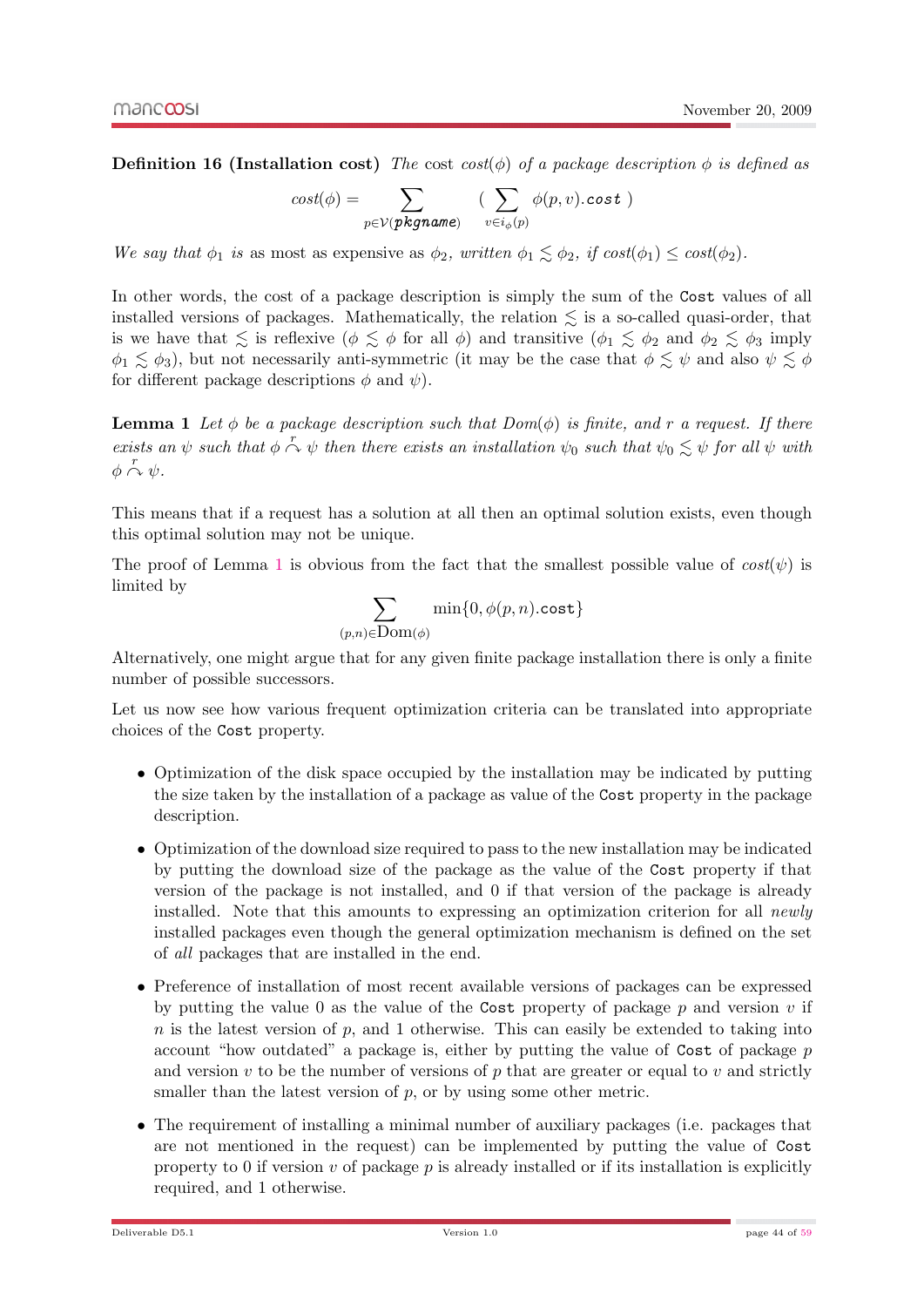• The requirement that a minimal number of packages should be removed is implemented by putting the value of the Cost property to −1 if a package is installed, and to 0 otherwise.

Note that all these optimization criteria are single criteria. A user might have a vague notion of wanting to optimize several of these criteria at the same time (such as "upgrade as many packages as possible to their latest version, and at the same time remove as few packages as possible"). However, it is at the moment absolutely not clear what the exact semantics of this might be. In order to define the semantics of such a request one would have to define, for any two solutions, which of the two is the preferred solution.

Also note that while we have used a single Cost property throughout this section to discuss optimization possibilities, implementations are not required to do so. In fact, it is recommended that implementations define meaningful properties (e.g. Installed-Size, Download-Size, etc.) and that cost functions to be optimized get defined over the semantic values assumed by those extra properties.

### <span id="page-44-0"></span>3.5 Serialization

This section describes how to serialize CUDF documents as stream of bytes and, symmetrically, how to parse streams of bytes as CUDF documents. We refer generically to one or the other action as CUDF serialization.

Serialization is meant to make the storage of CUDF documents as files possible and to transfer them over the network. A stream of bytes which can be parsed as a CUDF document respecting this specification is called a CUDF file.

#### <span id="page-44-1"></span>3.5.1 Overall CUDF file syntax

A CUDF file is a plain-text file containing several file stanzas. The bytes composing the file should be interpreted as Unicode characters encoded in UTF-8.

The overall organization of a CUDF file in stanzas reflects the schematic structure of CUDF content (see Section [3.2\)](#page-26-0). Each file stanza is the serialization of a CUDF information item. Blank lines (i.e. empty lines, or lines composed only by white space characters: U+0020, U+000D, U+000A, U+0009) occurring between file stanzas are ignored.

Serialization should—where possible—follow the canonical ordering of information items given in Section [3.2,](#page-26-0) that is first contain the list of stanzas corresponding to package descriptions (package description stanzas) and then the sole stanza corresponding to problem description (problem description stanza).

To recognize the beginning of file stanzas, each of them starts with a postmark, which is specific to information item classes. Postmarks denote the beginning of a new file stanza only when occurring either at the beginning of the file or just after a newline (Unicode code point U+000A).

- For package description items, the postmark is the string "Package: ".
- For problem description items, the postmark is the string "Problem: ".

In both cases, the postmark can be followed by some characters other than a newline, and end with a single newline.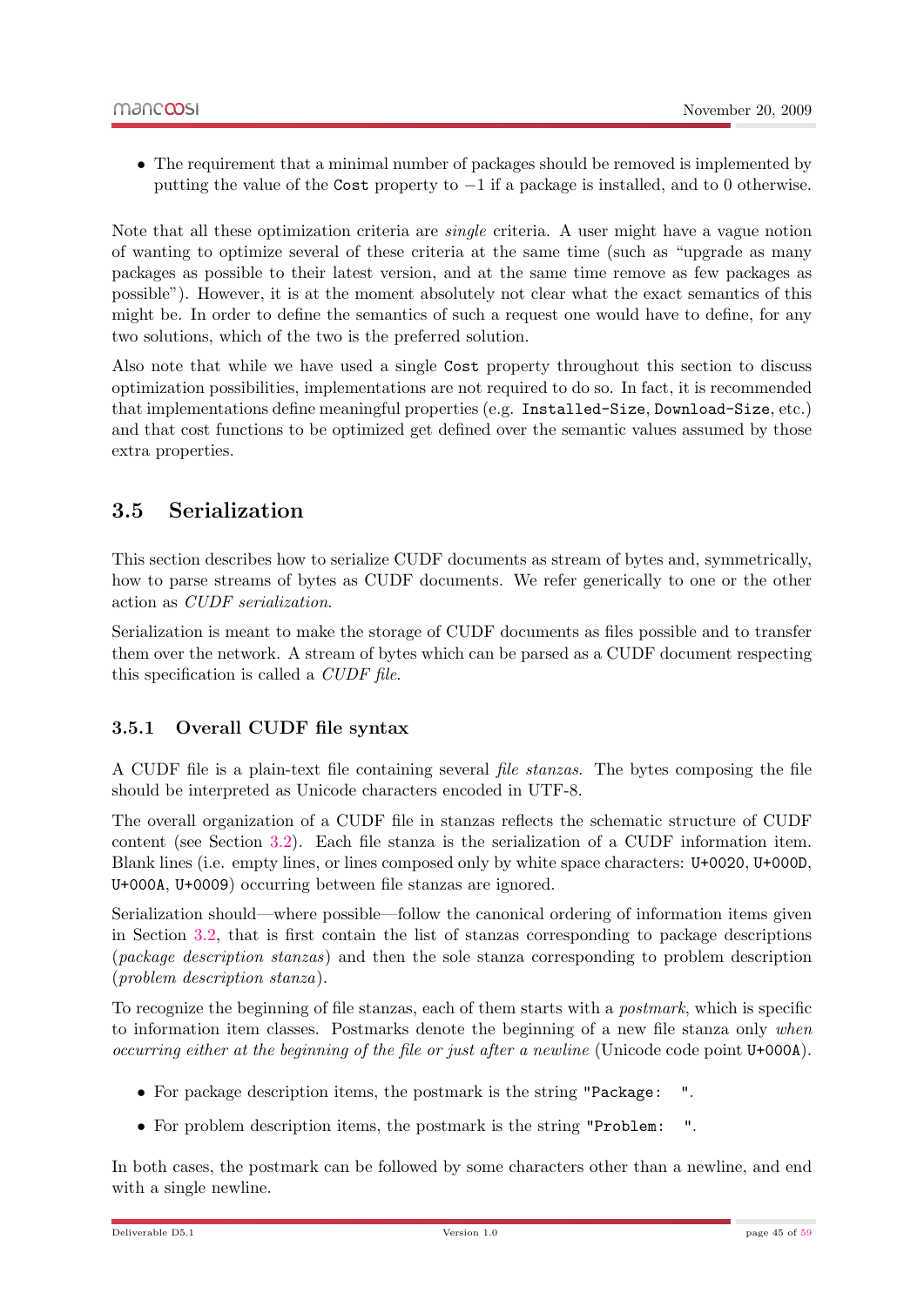#### <span id="page-45-0"></span>3.5.2 Information item serialization

Each information item, whatever its class, is serialized as a stream of bytes serializing all of its properties in an arbitrary order. A single property is serialized as a stream of bytes performing the following steps in order:

- 1. serialize the property name as the string corresponding to the Name given in its property schema;
- 2. output the string ": ", i.e. a double colon followed by a space (U+0020);
- 3. serialize the property value;
- 4. output a single newline.

Let t be the type of a property whose value  $v$  has to be serialized as a stream of bytes. The value is serialized by choosing a value from  $v' \in \mathcal{L}(t)$  such that  $parse_t(v') = v$ . That is, all possible values that will be parsed back as the value to be serialized are valid serializations of it.

Since parsing is not one-to-one in general for CUDF types, it is possible that different implementations of this specifications make different choices in terms of how to serialize a given value. Hence it should not be taken for granted that two serializations of CUDF values which are not byte-to-byte identical do not denote the same CUDF value.

An important distinction exists between the serialization of different classes of information items. For package descriptions, the postmark is part of the serialization of properties, i.e. the line starting with "Package: " is the serialization of the Package property (i.e. the package name). As a consequence, and in amendment of the general rule above on the property serialization order, the Package must be the first property serialized in each file stanza, because it is used to recognize the beginning of package description file stanzas.

On the contrary, for problem descriptions the postmark is used to recognize the beginning of the corresponding file stanza, but does not represent the serialization of any particular property. Instead of leaving an empty line after the problem description postmark, implementations should output a problem identifier, possibly cross-referencing the source from which a given CUDF is being generated from (e.g. a DUDF unique identifier).

An example of CUDF file is given in Appendix [C.](#page-54-0)

#### <span id="page-45-1"></span>3.5.3 CUDF file parsing

How to parse CUDF files to obtain CUDF documents is almost straightforward and follows from an analysis of the serialization rules given above.

Parsing errors can be encountered while parsing CUDF serializations which do not match the rules provided by this specification. Parsing errors can be localized at specific positions of the CUDF serialization. When the position of a parsing error belongs to a specific file stanza (i.e. it is in between two postmarks, or between a postmark and the end of file), that error is said to be recoverable. The recovery strategy is to ignore the file stanza the error belongs to and act as if that stanza was not there.

The actual parsing procedure is as follows: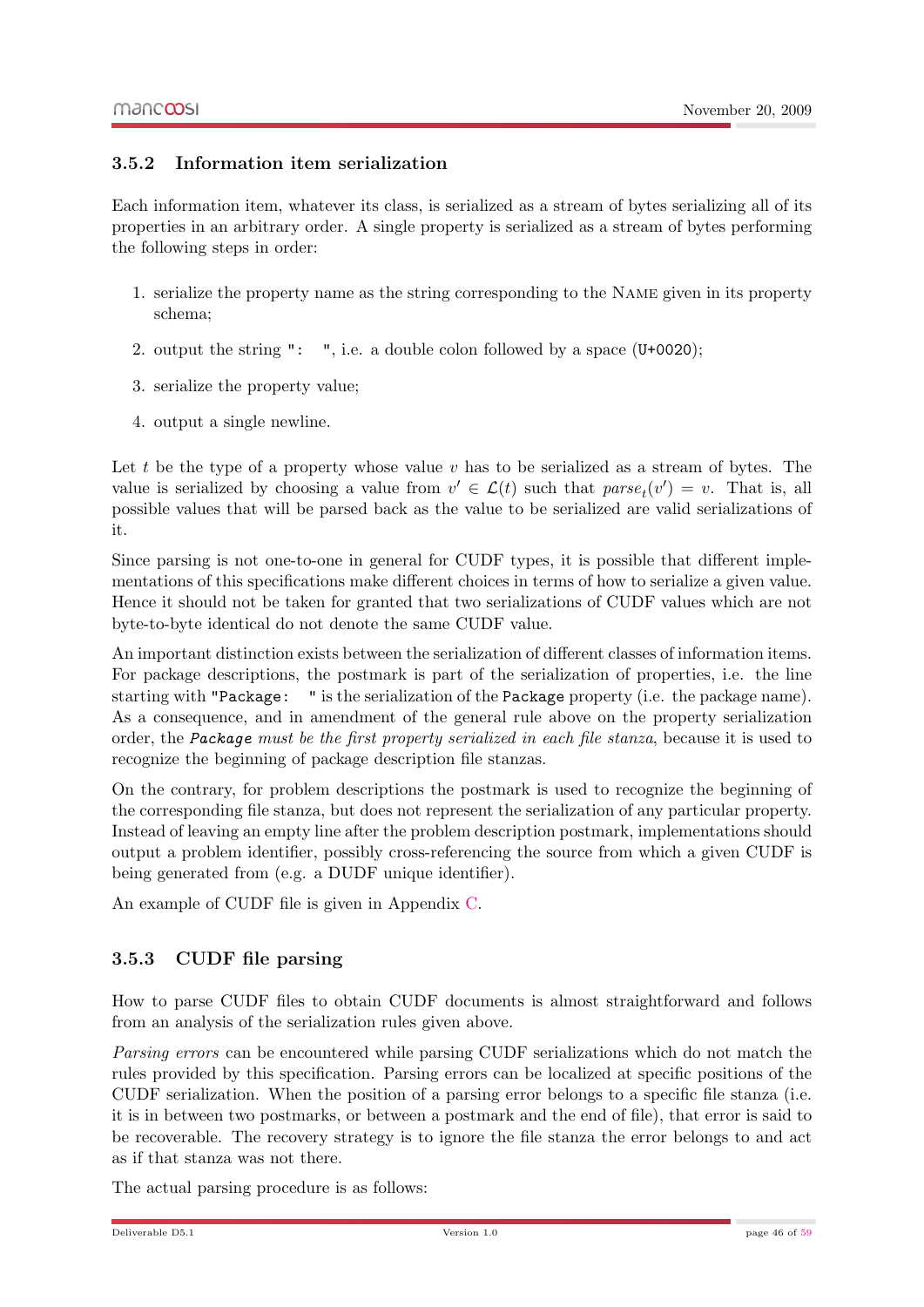1. Given a CUDF file, split it at occurrences of postmarks. The result of this operation is a list of file stanzas. Each of them can be recognized as the serialization of either a package description (if the postmark is "Package: ") or a problem description (if the postmark is "Problem: ").

Afterwards, problem description postmarks are useless and can be ignored for further processing. On the contrary, problem description postmarks should be integrated again as part of the following package description file stanza.

- 2. Parse each file stanza as a list of property serializations by splitting at occurrences of newlines.
- 3. Parse each property serialization as a pair of property name and value serializations by splitting when the string ": " occurs.
- 4. Turn each property name serialization into a property name in a straightforward way, as long as it matches the constraints on property names. Otherwise raise a parsing error; the error must be located in the file stanza owning the affected property.

For each property name check whether that property is supported by the information item serialization in which it appears. If this is the case then this specification permits to assign all the information coming from its schema to that property, in particular a type and possibly an optional value. If the property is not supported by this specification for a given information item, it is either known, via some unspecified external mechanism, how to associate a schema to that property or that property cannot be processed any further and will be disregarded.

After this step all properties have an associated schema and a (yet to be parsed) value serialization.

5. For each value serialization parse it using the parsing function of the associated property type. If the function is not defined for the given serialization then a parsing error is raised; the error is located in the file stanza owning the affected value.

After this step, each file stanza has been parsed into a list of properties as supported by CUDF. That list can be turned into a set. If the same property name appears twice or more in the set, a parsing error is raised; the error is located in the file stanza containing the properties.

Once sets are formed, the CUDF file has been fully parsed into a list of information items; together they already form a CUDF document.

6. The only missing step is handling of default values. For each information item check whether some of the optional properties are missing according to the information item kind (package or problem description). For each such missing optional property, add a property of that name to the information item where it was missing. The corresponding value is either None (for properties which do not specify a default value) or the default value defined in the property schema.

#### Compatibility with RFC822 (non-normative)

Conforming implementation of CUDF serialization produces CUDF files which are blank-separated sequences of messages conforming to RFC822 [\[Cro82\]](#page-58-4).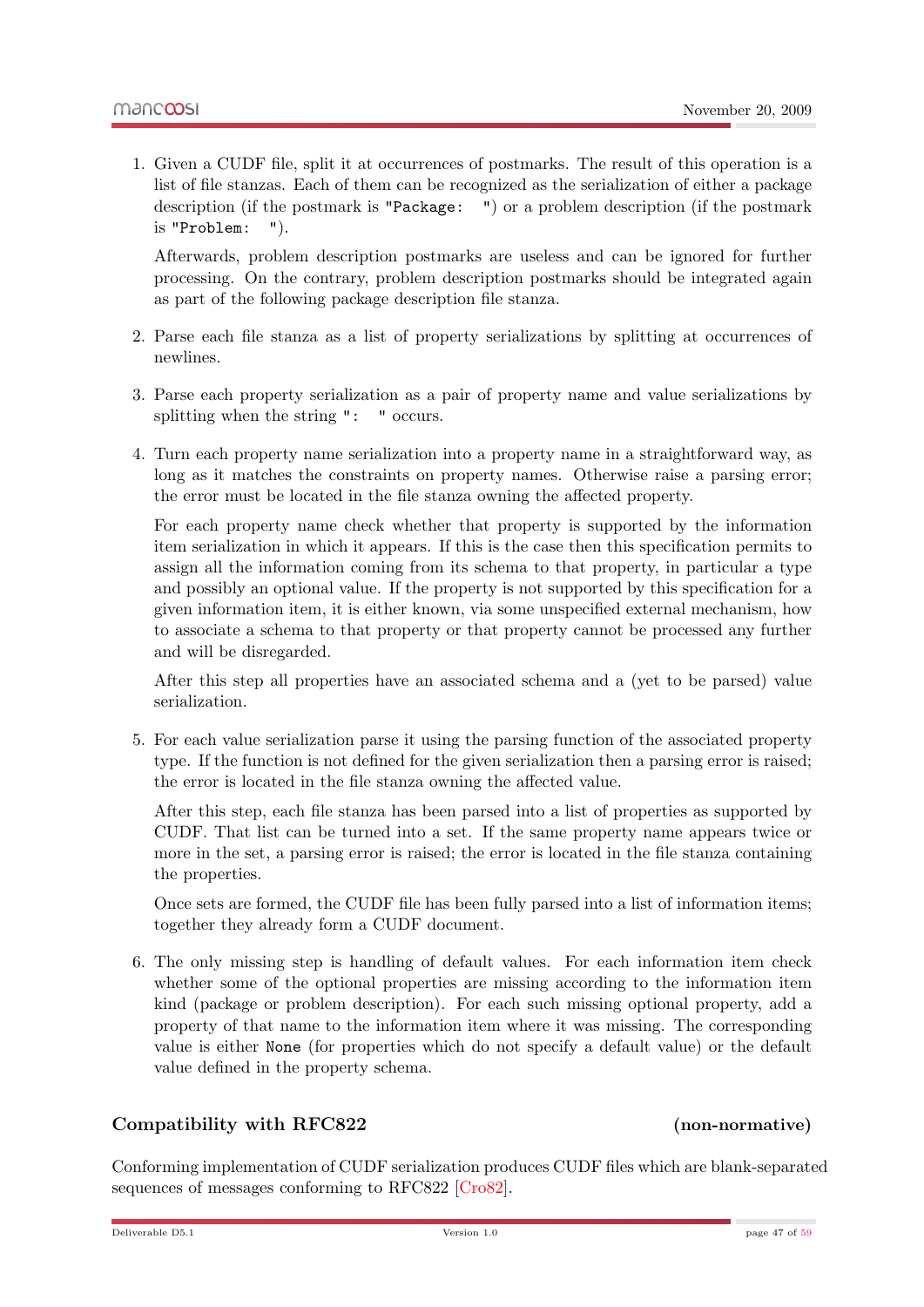This aspect hints an alternative—yet correct—way of parsing CUDF files via exploitation of existing RFC822 implementations. On top of them it is enough to perform the parsing steps given above from 4 to 6, skipping steps 1–3 which are subsumed by RFC822 parsing.

### <span id="page-47-0"></span>3.6 Generating CUDF (non-normative)

While it is possible to generate CUDF documents directly, it is expected that the largest fraction of the CUDF corpus to be used for the competition will be generated via conversion from DUDF documents provided by users of F/OSS distributions.

Each distribution interested in providing upgrade problems for the UPDB (see Chapter [1\)](#page-8-0) is then required to provide specification and tools that implement the conversion. Ideally, the description of how to convert from a specific DUDF instance and CUDF should be described together with the specification of the specific DUDF instance. It is expected that each partner interested in contributing problems to the UPDB publishes a document describing both aspects.

During the conversion, we expect three main tasks to be implemented.

Translation: package information  $\rightarrow$  package information items Each DUDF instance is expected to encode the information about all packages known to the meta-installer in some way. The first required task to create the resulting CUDF is to convert such (metainstaller-/distribution-specific) information to package information items as described in this specification.

The implementation of this task should account not only for data conversions imposed by the CUDF type system (e.g. translating from legacy versioning schemata—x.y.z– to positive integers), but also for semantic differences between the origin distribution and CUDF. Likely, the most common cause of semantic incompatibilities will be the translation from Debian-like packaging systems to CUDF (see Section [3.3.5](#page-42-0) for advice on how to address this problem).

**Translation:** user request  $\rightarrow$  problem description item Similarly, the request that the user posed to its meta-installer needs to be translated to a problem description item.

The request language supported by CUDF is expected to be expressive enough to encode the vast majority of user requests nowadays expressible in state of the art meta-installers. Exceptions are of course possible, in which case no translation from DUDF to CUDF is possible. Specifications of DUDF instances must clearly state such limitations.

Expansion of intentional sections DUDF encodings are expected to be more compact than the corresponding CUDF encoding (see Section [2.3\)](#page-18-0). To that end DUDF documents can refer to external resources whereas CUDF documents are expected to be entirely selfcontained. Therefore, all references to external entities occurring in DUDF documents must be expanded before being able to create the corresponding CUDF encoding.

Since in general only distributions are expected to be able to perform the expansions (e.g. because the referred repositories are mirrors or databases hosted by them), the actual translation from DUDF instances to CUDF should be performed by distributions before injecting problems into the central UPDB.

Serialization Once all information items translated from DUDF to the CUDF model, they need to be serialized to files (see Section [3.5\)](#page-44-0).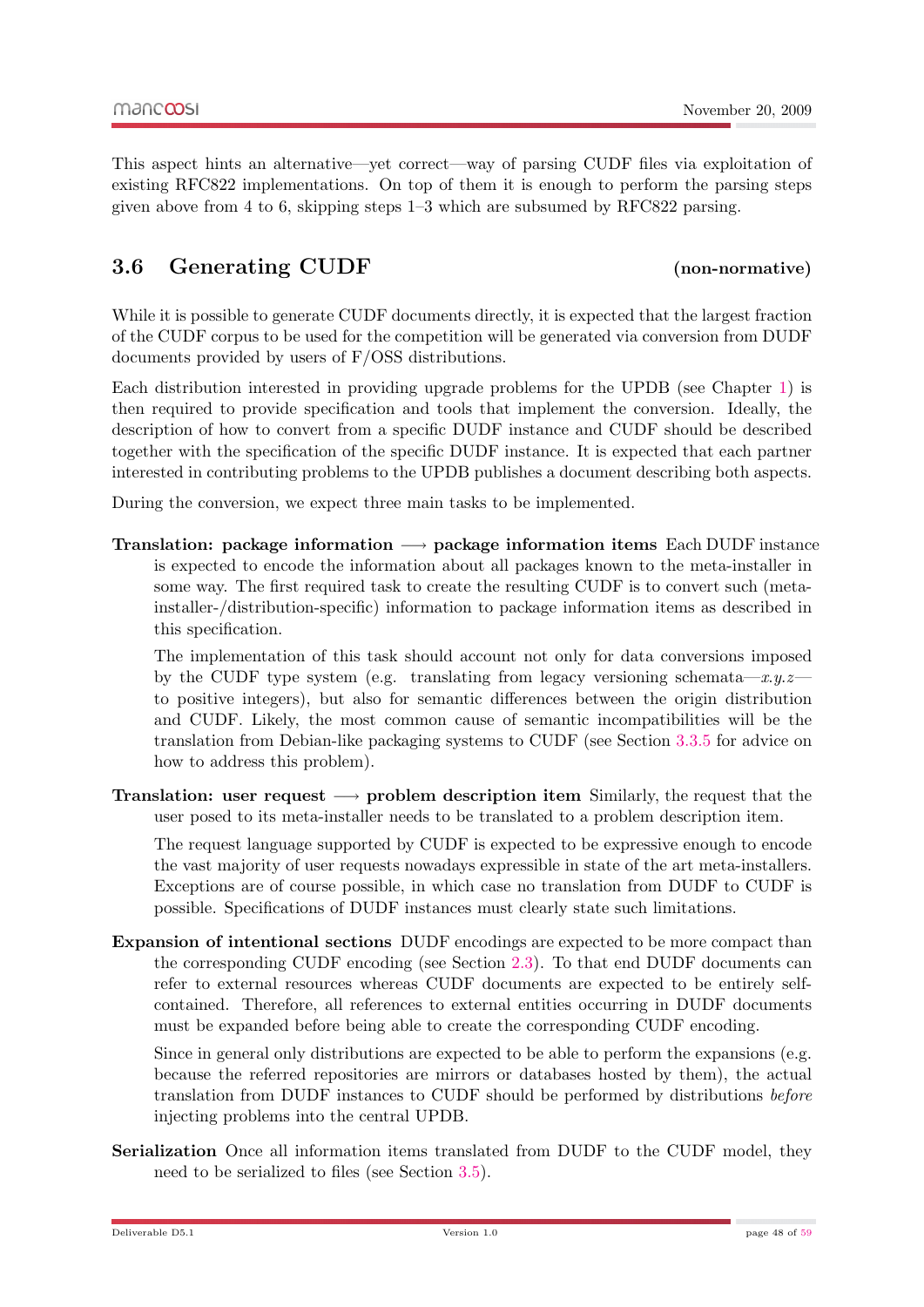# <span id="page-48-0"></span>Chapter 4

# Conclusion

The Mancoosi project will run a solver competition [\[DC08\]](#page-58-2), in which each participant will try to find the best possible solutions to upgrade problems as those faced by users of  $F/OSS$ software distributions. This specification has defined two (classes of) document formats which play important roles in the work-flow of the competition.

The first class of document formats is DUDF (Distribution Upgrade Description Format), described in Chapter [2.](#page-14-0) Specific instances of DUDF will be used as document formats to encode real life problems encountered by users of F/OSS software distributions. DUDF is meant to be a compact representation of upgrade problems, suitable to be transferred over the network. In addition to the purposes of the competition, DUDF documents might be useful to store and transfer the state of package managers, for example for reporting bugs concerning package managment tools.

Distributions that are interested in providing problems on which the competition will possibly be run should have an interest in implementing DUDF for their own distributions. The current document only describes the outline (or skeleton) of DUDF. Implementing DUDF actually means standardizing a specific instance of it, by describing in a separate document how the holes left open by this specification have to be filled in the context of a specific software distribution. Equipped with this specification and the specification of a DUDF instance, implementors will be able to produce and interpret DUDF corresponding to upgrade problems faced on final user machines.

The second document format introduced by this specification if CUDF (Common Upgrade Description Format), described in Chapter [3.](#page-22-0) The purpose of CUDF is to provide a model in which upgrade problems can be encoded, by abstracting over distribution-specific details. In the context of the competition, the interest of CUDF is to encode problems on which the actual competition will be run. This way, participating solvers will not need to implement distribution-specific semantics, and will only have to reason about a self-constained problem.

As far as CUDF is concerned, this specification has provided a formal model in which constraints coming from popular packaging "worlds" (e.g. Debian and RPM) can be expressed. On top of that model the semantics of typical upgrade action requests (e.g. install, remove, upgrade) has been described; using that semantics it is possible to check whether a solution provided by a solver properly implements a given user request.

In addition to the formal model, this specification has also provided a document structure in which both the user request and the universe of all packages known to a package manager can be encoded. Parsing and serialization rules for the document structure have been given as well,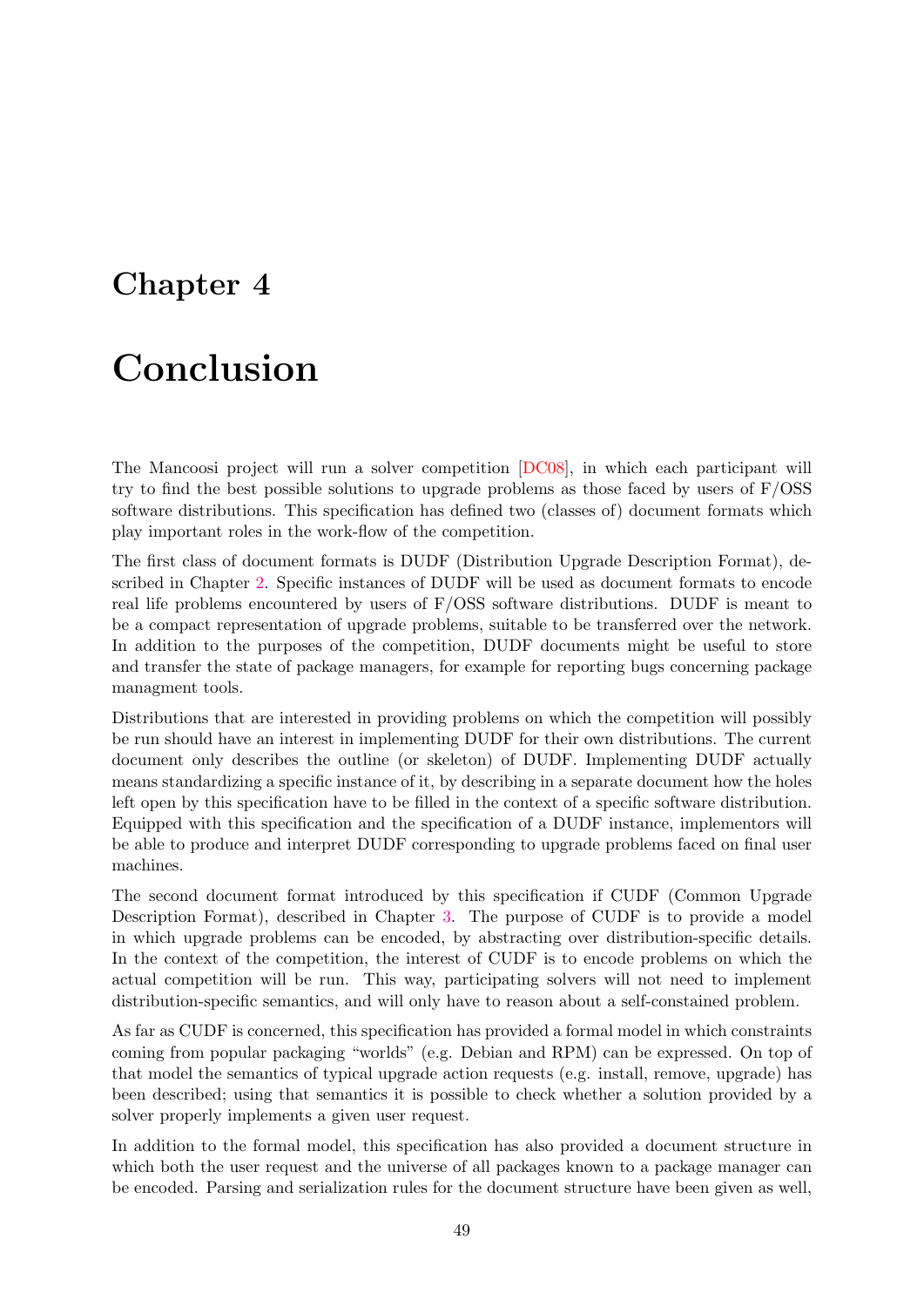so that CUDF documents can be dealt with in file form. Solvers taking part in the competition are meant to parse CUDF files in order to obtain the upgrade problem they are asked to solve.

To complete the competition scenario two important aspects are missing, but have been left beyond the scope of this document on purpose:

Optimization criteria It is expected that solvers taking part into the competition will not simply be asked to solve a given upgrade problem. At least for some competition "tracks", there will be extra requirements to find the best possible solution among several alternative solutions which are correct according to the CUDF model.

How to specify optimization criteria is beyond the scope of this document and, is also outside the purpose of CUDF files. Each competition track will advertise the optimization criteria to be implemented by participating solvers. Optimization criteria can be defined on top of package properties which are already expressible in the present version of CUDF. To this end, CUDF is extensible: additional properties not prescribed by this specification can be added to package descriptions, by exploiting existing CUDF types.

Solver output format The output format of solvers taking part in the competition is beyond the scope of this specification. Nevertheless it will be needed in order to have a common way to understand the solutions found by solvers and to determine their quality according to the optimization criteria.

Naively, the solver output can be encoded by serializing the new local package status as if it were a CUDF document missing the problem description item. Practically though, such a representation would encode a lot of information which is a duplication of the CUDF input initially fed into the solver. Hence, a format which is more likely to be used for solver output is a "patch" with respect to the initial local package status as encoded in the CUDF input.

A separate document will be published, well in time for the competition, to describe the required output format and how to interpret it to obtain the package status meant by the solver.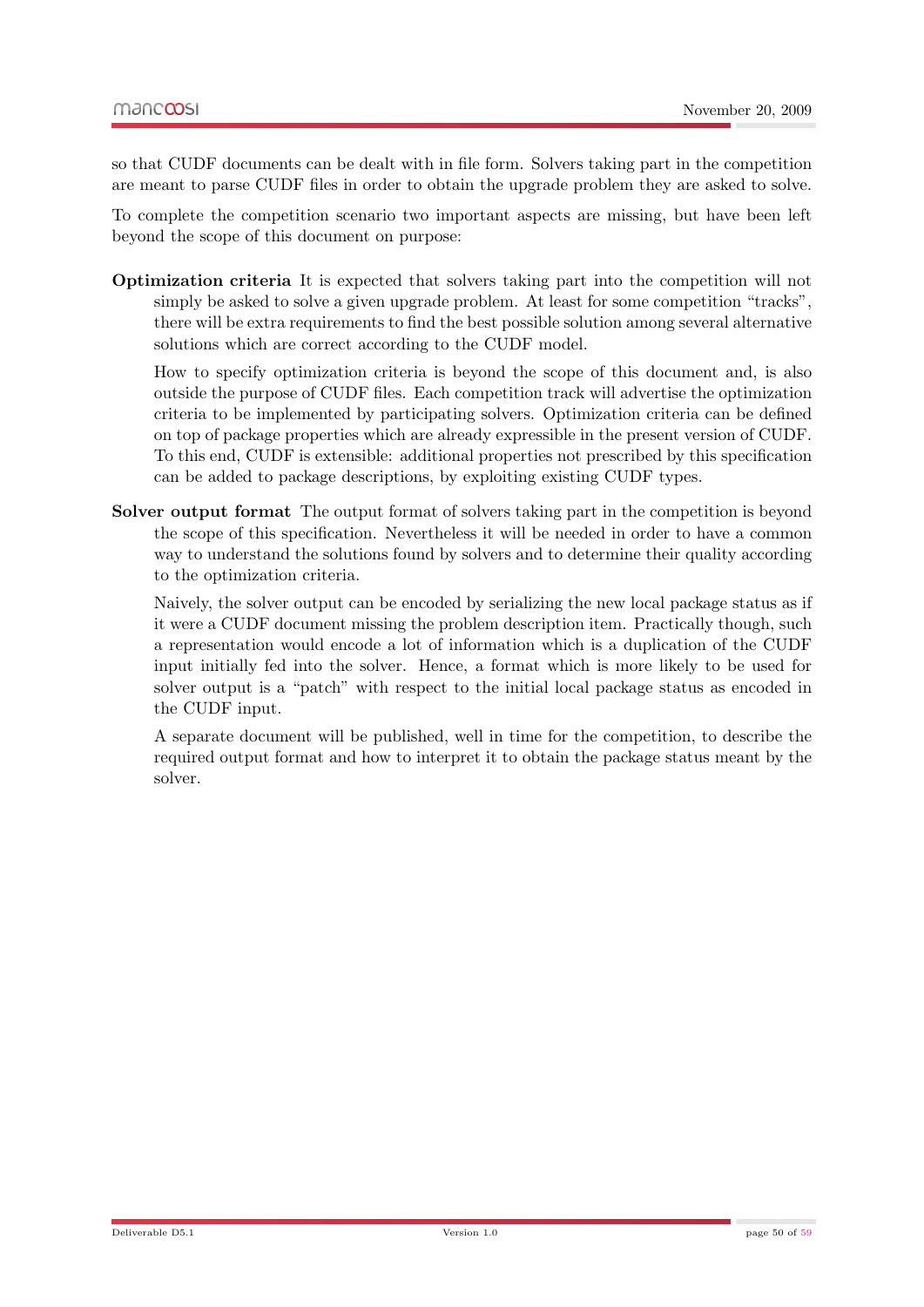# <span id="page-50-0"></span>Part A DUDF skeleton serialization example

This non-normative section contains an example of DUDF serialization to XML. The example is given in Figure [A.1,](#page-51-0) which is the serialization of the DUDF skeleton given in Figure [A.1.](#page-51-0) In the example, XML comments have been put in place of outline holes and other missing information.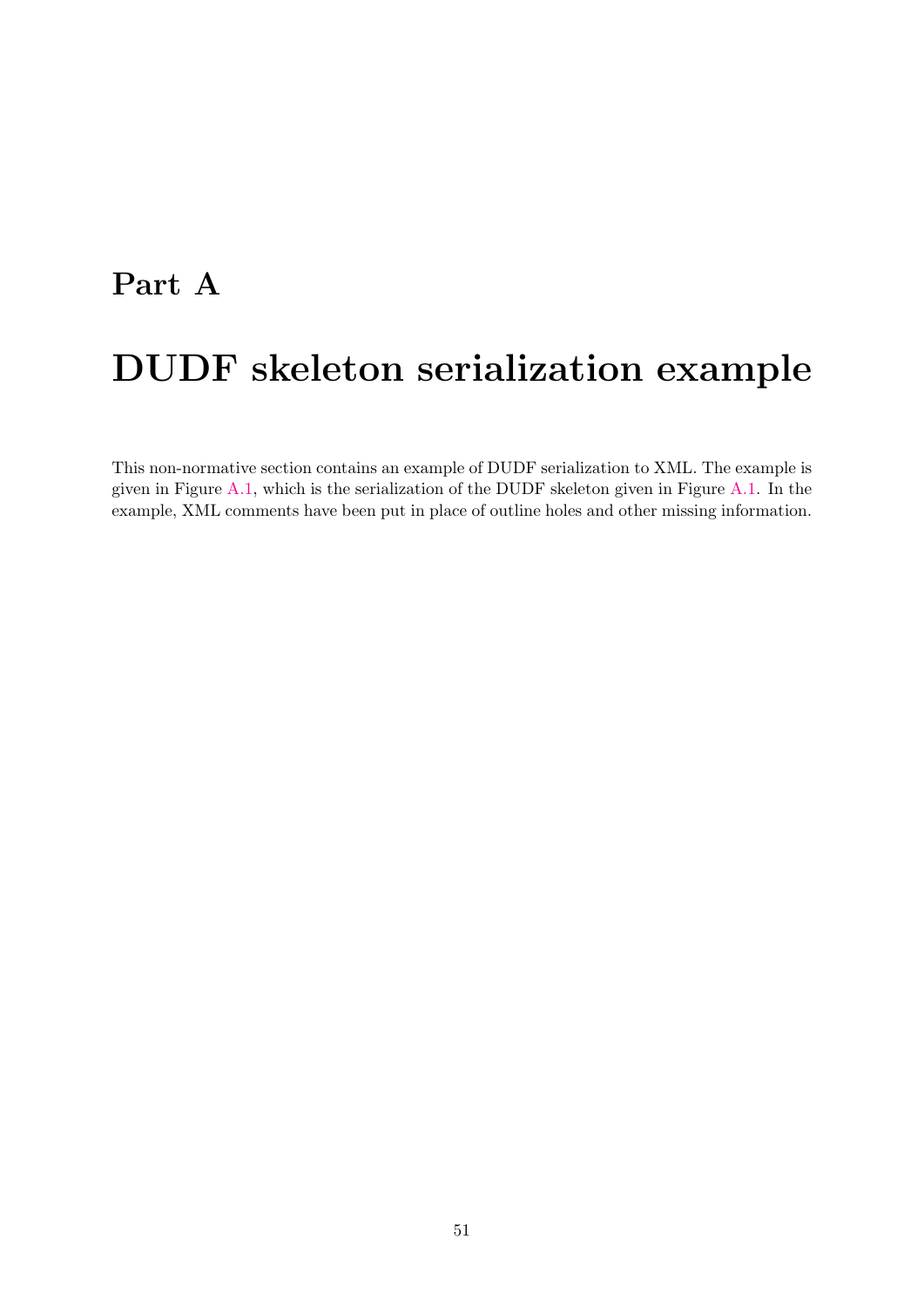```
< dudf version = " 1.0 "
    xmlns = " http: // www . mancoosi . org /2008/ cudf / dudf "
     xmlns:dudf = " http: // www . mancoosi . org /2008/ cudf / dudf " >
  \tt <i>timestemp</i> &lt; ! -- <i>timestemp in RFC822 format</i> --&gt;&lt; / <i>timestemp</i>< uid > <! -- unique problem identifier --> </ uid >
  < distribution > <! -- distribution identifier --> </ distribution >
  < installer >
     \langlename>\langle!-- installer name -->\langle/name>
     < version > <! -- installer version --> </ version >
  </ installer >
  < meta - installer >
     <sub>name</sub> <! -- <sub>meta</sub> - <sub>insta</sub>ller name --></name></sub></sub>
     < version > <! -- meta - installer version --> </ version >
  </ meta - installer >
  < problem >
     < package - status >
       < installer > <! -- installer status --> </ installer >
       < meta - installer >
          \leftarrow -- meta-installer status -->
       </ meta - installer >
     </ package - status >
     < package - universe >
       < package - list
            dudf:format = <! -- package list format identifier -->
            dudf:filename=<!-- package list absolute path \rightarrow >
          \langle! -- package list -->
       </ package - list >
       \leq - \ldots other package lists \ldots \rightarrow< package - list
            dudf:format = <! -- package list format identifier -->
            dudf:filename = <! -- package list absolute path --> >
          \langle!-- package list -->
       </ package - list >
     </ package - universe >
     \lambda <action > <! -- requested meta-installer action --> </action >
     < desiderata > <! -- meta - installer desiderata --> </ desiderata >
  </ problem >
  \zetaoutcome dudf:result=\zeta! -- one of: "success", "failure" --> >
     < error > <! -- error description ( result: " failure ") --> </ error >
     \langle package-status > \langle!-- result: "success" -->
       < installer > <! -- new installer status --> </ installer >
       < meta - installer >
          \leq - new meta-installer status \rightarrow</ meta - installer >
     </ package - status >
  </ outcome >
\langle/dudf>
```
<span id="page-51-0"></span>Figure A.1: XML serialization skeleton of a DUDF problem/outcome submission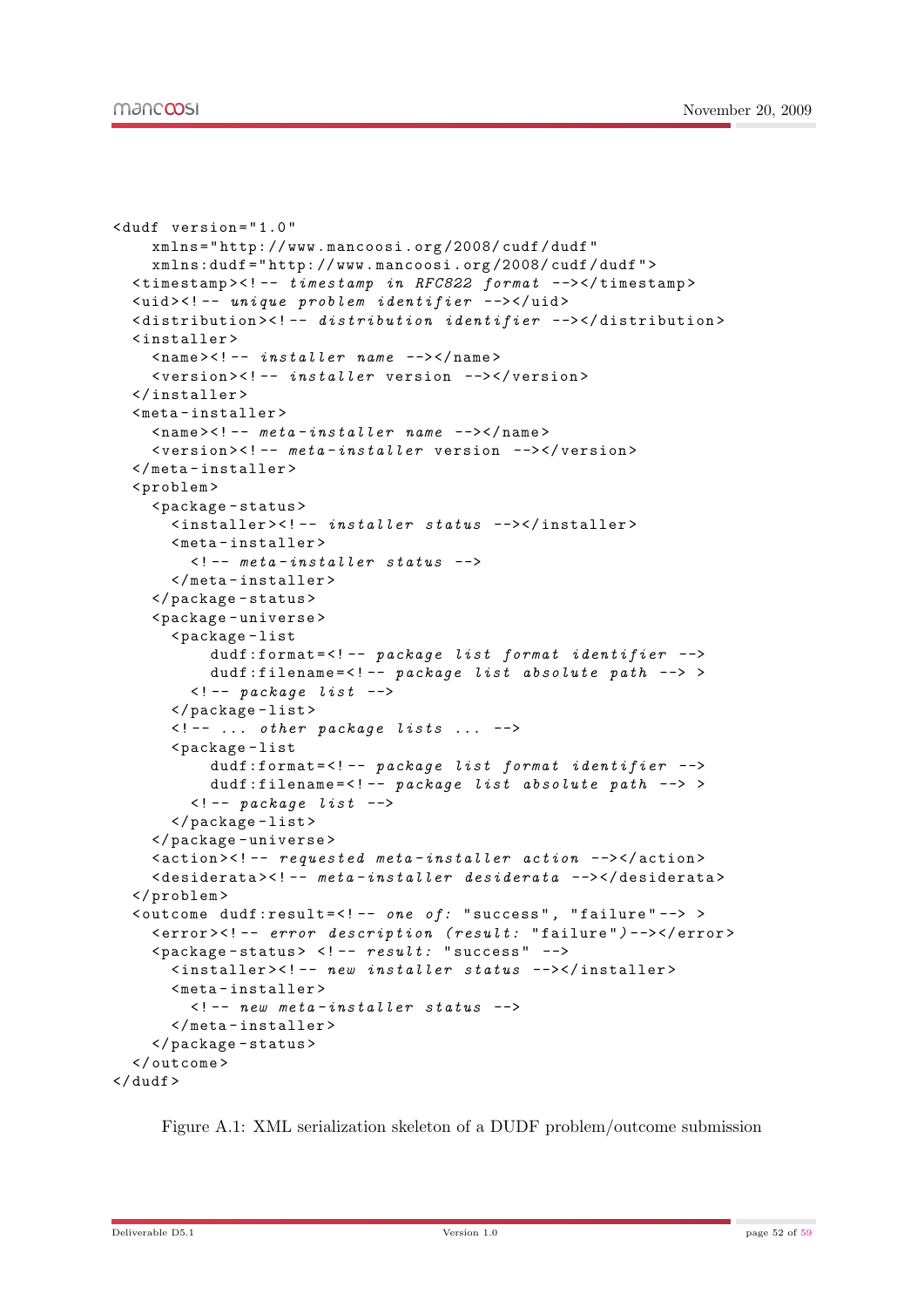## <span id="page-52-0"></span>Part B

# RELAX NG schema for DUDF

This non-normative section contains a RELAX NG [\[CM01\]](#page-58-11) schema which can be used to check whether a given XML document represents a valid DUDF skeleton serialization. The schema only ensures that the skeleton part of the XML document is valid with respect to this specification, since the details about how holes are filled are distribution-specific.

Additional comments in the schema denote "side conditions"—e.g. the fact that dates should be in RFC882 format—which are not expressed by the schema itself, and which should be checked to ensure proper implementation of DUDF.

The RELAX NG schema is reported in Figure [B.1.](#page-53-0)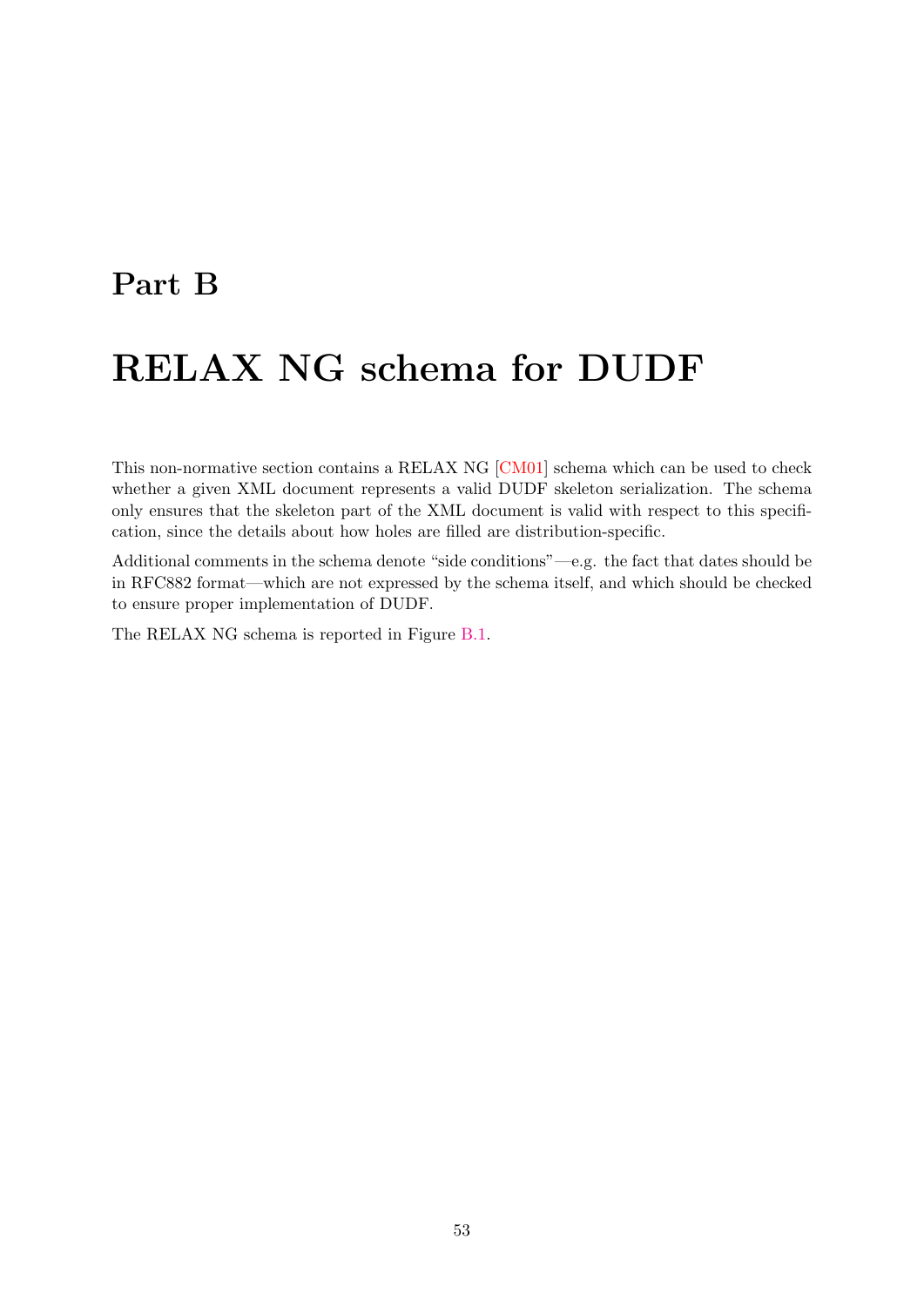```
default namespace dudf = " http: // www . mancoosi . org /2008/ cudf / dudf "
any = ( element * { any* } | attribute * { text }* | text )
\text{tool_id} = (element name { text } , # must be a package name
   element version { text } # must be a version number
\lambdapackage_status =
   element package - status {
      element installer \{ any * \}, \qquad # installer-specific
      element meta - installer { any * }? # meta - installer - specific
   }
start = element dudf {
   attribute dudf: version { "1.0" },
   element timestamp { text } , # must be a date in RFC822 format
   element uid { text } ,
   element distribution { text } ,
   element installer { tool_id } ,
   element meta-installer { tool_id },
   element problem {
      package_status ,
      element package-universe {
         element package-list {
            attribute dudf:format { text } ,
            attribute dudf:filename { text }? , # must be an
                                                   # absolute path
            any *
         \lambda+
      } ,
      element action { text } ,
      element desiderata { text }?
   } ,
   ( element outcome {
      attribute dudf:result { " success " } ,
      package_status
   }
    | element outcome {
       attribute dudf:result { "failure" },
       element error { text }
    })
}
```
<span id="page-53-0"></span>Figure B.1: RELAX NG schema for the DUDF skeleton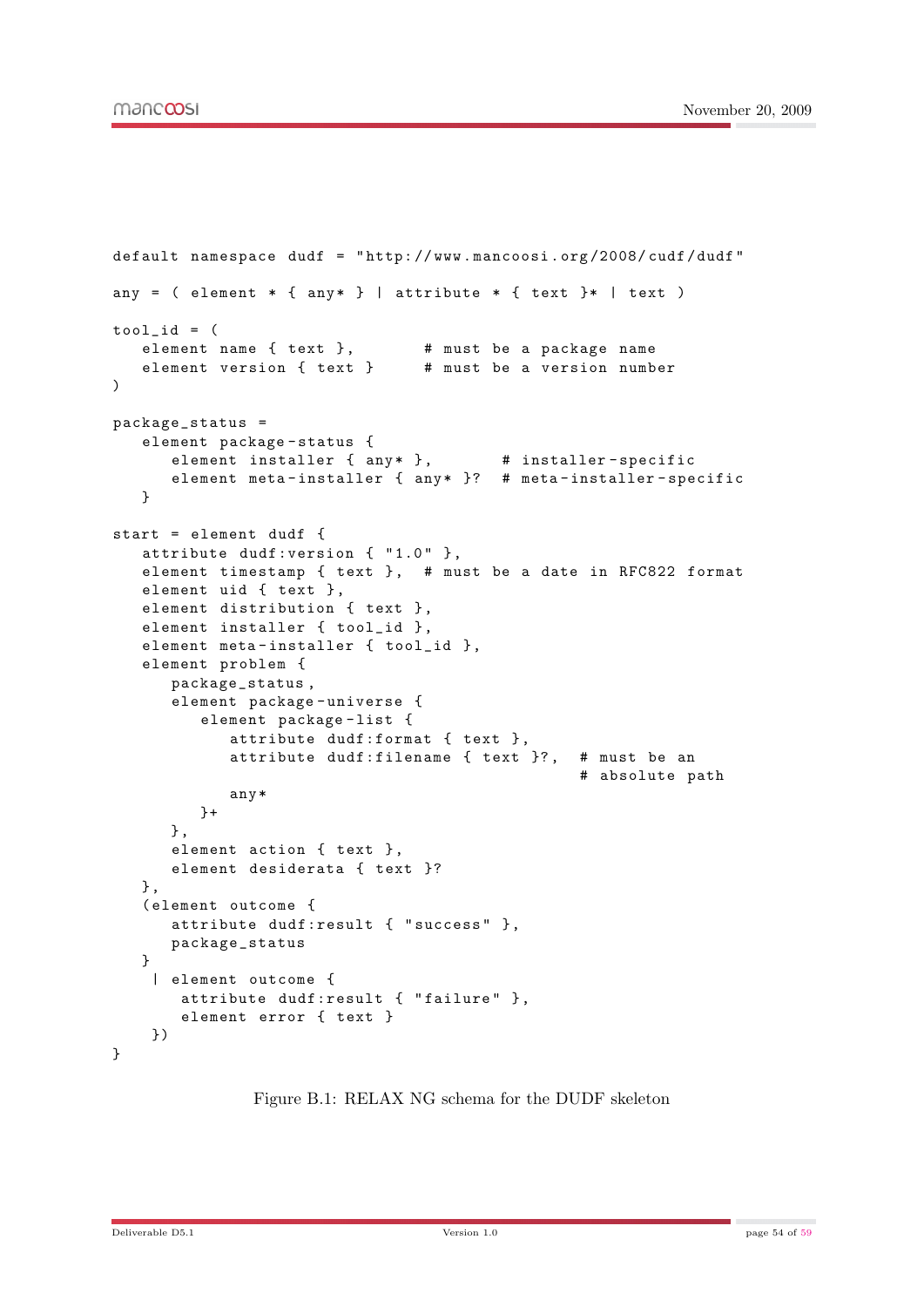## <span id="page-54-0"></span>Part C

# CUDF serialization example

This non-normative section contains an example of CUDF serialization to file. The example below has been inspired by the EDOS car/glass example [\[EDO06\]](#page-58-3).

Some remarks about the example follow.

- The example does not rely on any extended properties.
- Intuitively, the example comes from a packaging world where different versions of the same package are implicitly conflicting with each other. To grasp this, all packages for which multiple versions are available declare a non-versioned conflicts with themselves.
- The engine feature is mutually exclusive, only one (installed) package can provide it. This is encoded using conflicts with the feature from each package providing it.

```
Package: car
Version: 1
Depends: engine , wheel , door , battery
Installed: true
Package: bicycle
Version: 7
Package: gasoline-engine
Version: 1
Depends: turbo
Provides: engine
Conflicts: engine , gasoline - engine
Installed: true
Package: gasoline - engine
Version: 2
Conflicts: engine , gasoline - engine
Package: electric-engine
Version: 1
Depends: solar - collector | huge - battery
Provides: engine
Conflicts: engine , electric - engine
```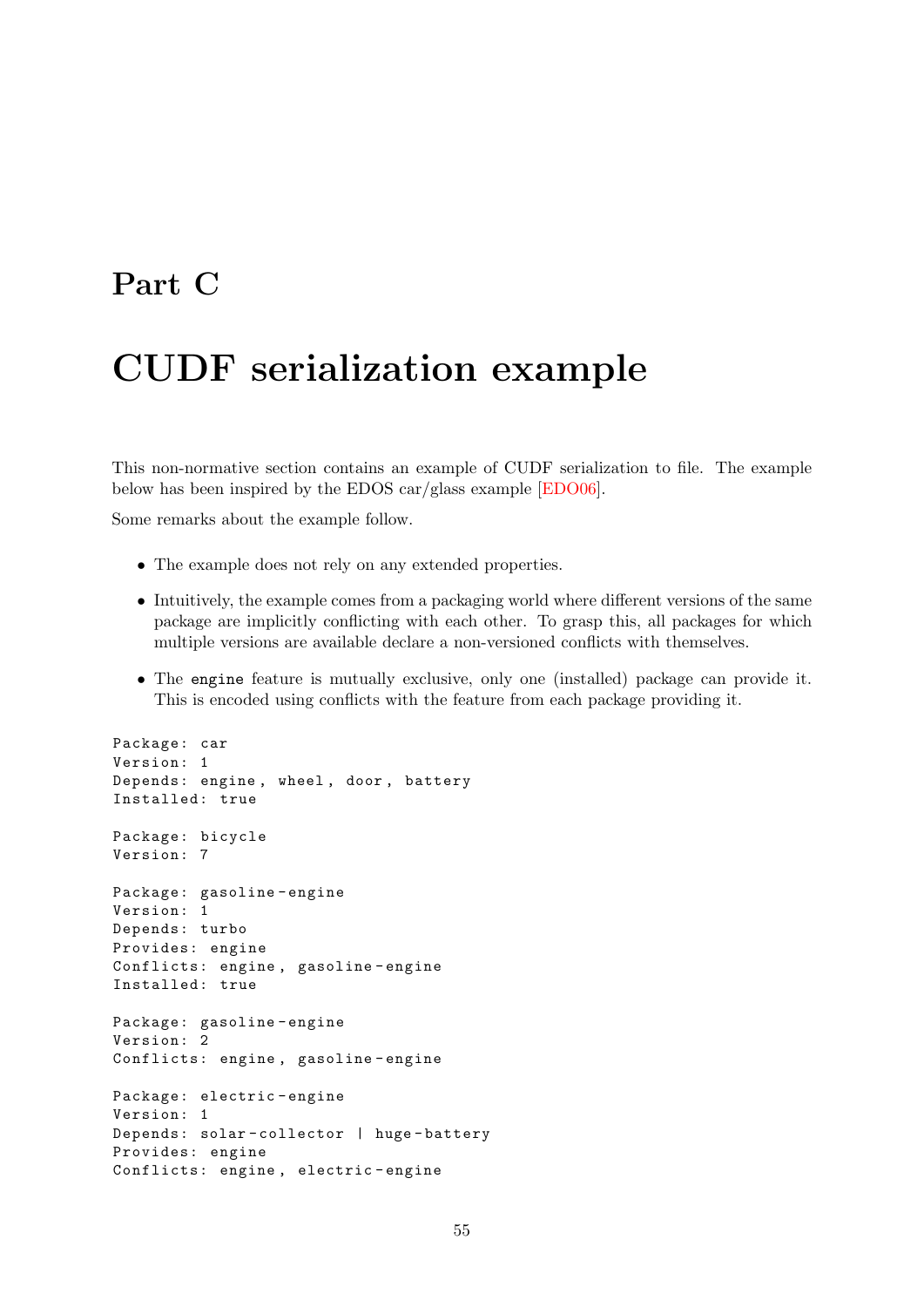#### mandoosi

```
Package: electric-engine
Version: 2
Depends: solar - collector | huge - battery
Provides: engine
Conflicts: engine , electric - engine
Package: solar - collector
Version: 1
Package: battery
Version: 3
Provides: huge - battery
Installed: true
Package: wheel
Version: 2
Conflicts: wheel
Installed: true
Package: wheel
Version: 3
Conflicts: wheel
Package: door
Version: 1
Conflicts: door
Installed: true
Package: door
Version: 2
Depends: window
Conflicts: door
Package: turbo
Version: 1
Installed: true
Package: tire
Version: 1
Conflicts: tire
Package: tire
Version: 2
Conflicts: tire
Package: window
Version: 1
Conflicts: window
Package: window
Version: 2
Depends: glass = 1
Conflicts: window
Package: window
Version: 3
```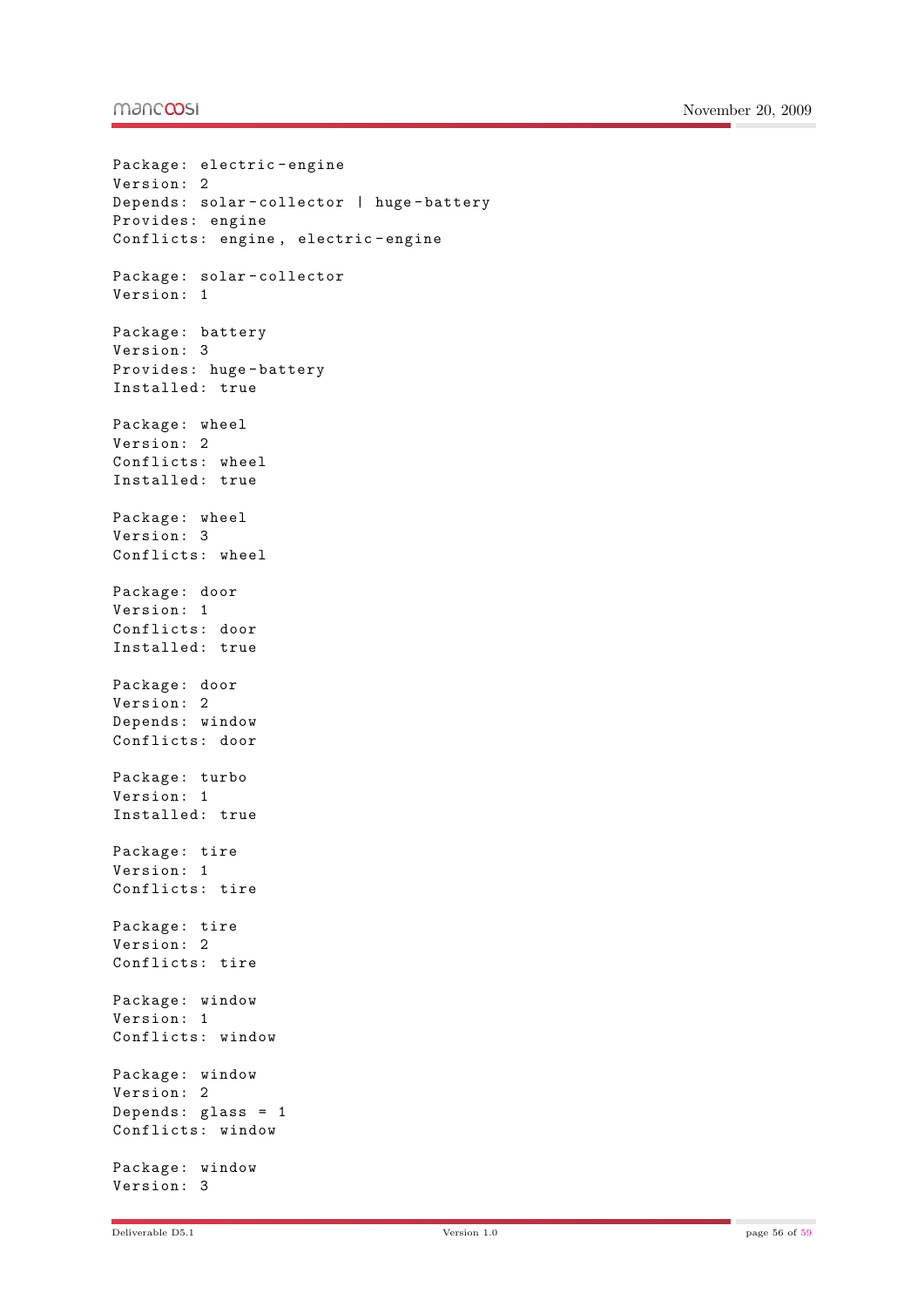```
Depends: glass = 2
Conflicts: window
Package: glass
Version: 1
Conflicts: glass
Package: glass
Version: 2
Conflicts: glass, tire = 2Problem: source: Debian / DUDF 733963 bab9fe1f78fd551ad20485b217
Install: bicycle , electric - engine = 1
Upgrade: door , wheel > 2
```